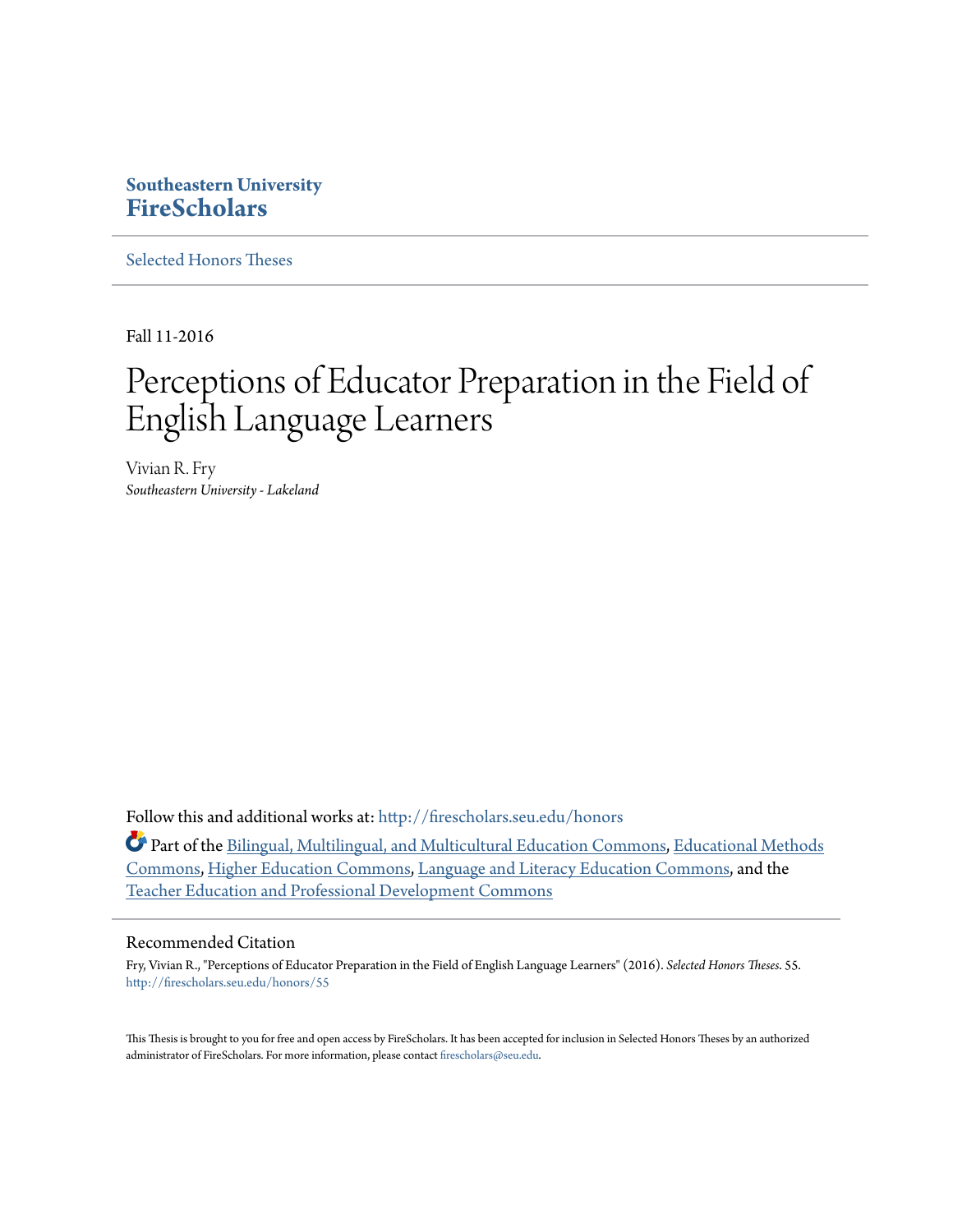# PERCEPTIONS OF EDUCATOR PREPARATION IN THE FIELD OF

### ENGLISH LANGUAGE LEARNERS

Vivian Fry

Southeastern University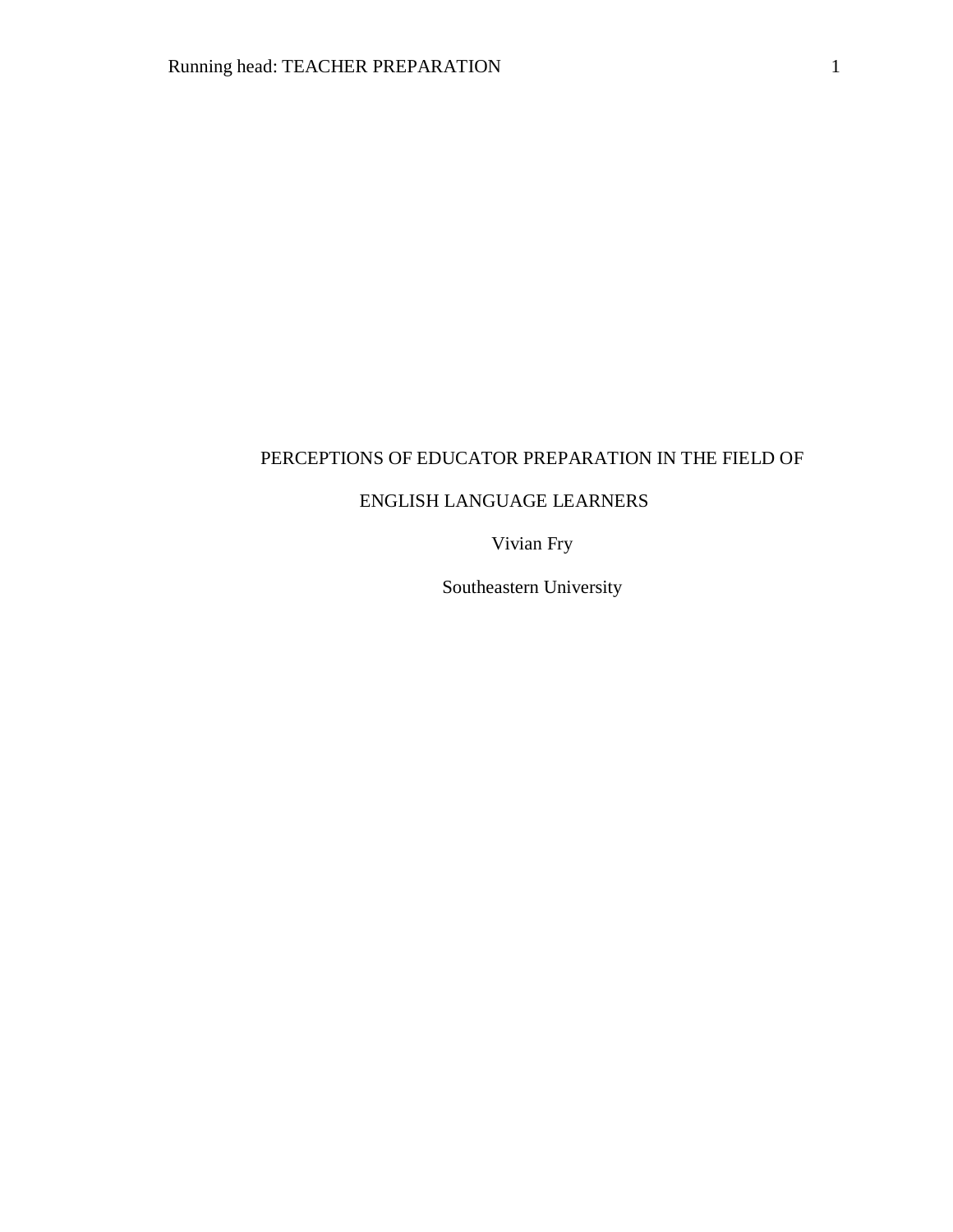Copyright by Vivian Ruth Fry

2016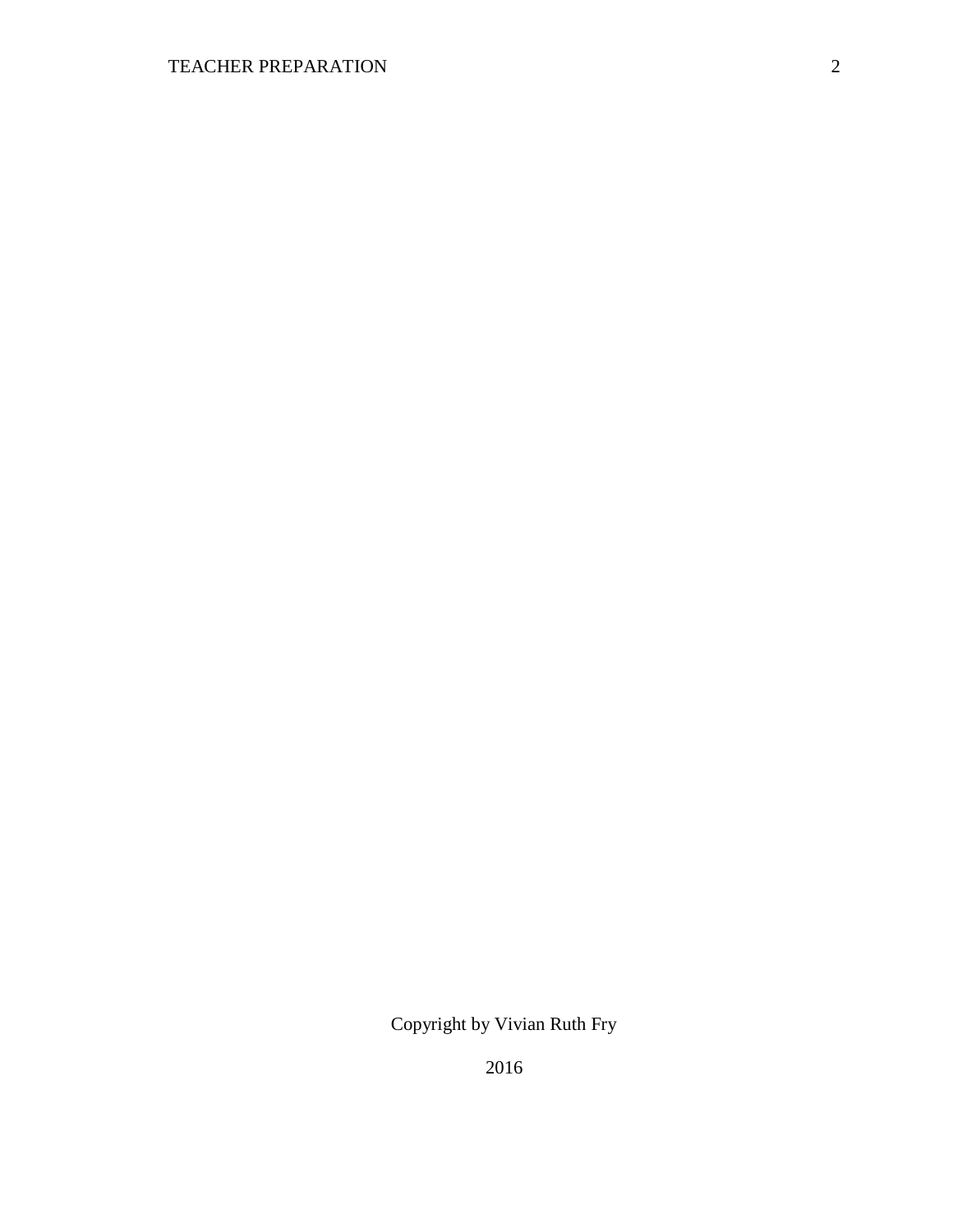### DEDICATION

To my husband, Brent Fry, who encourages me, loves me, supports me, and pushes me to

reach my potential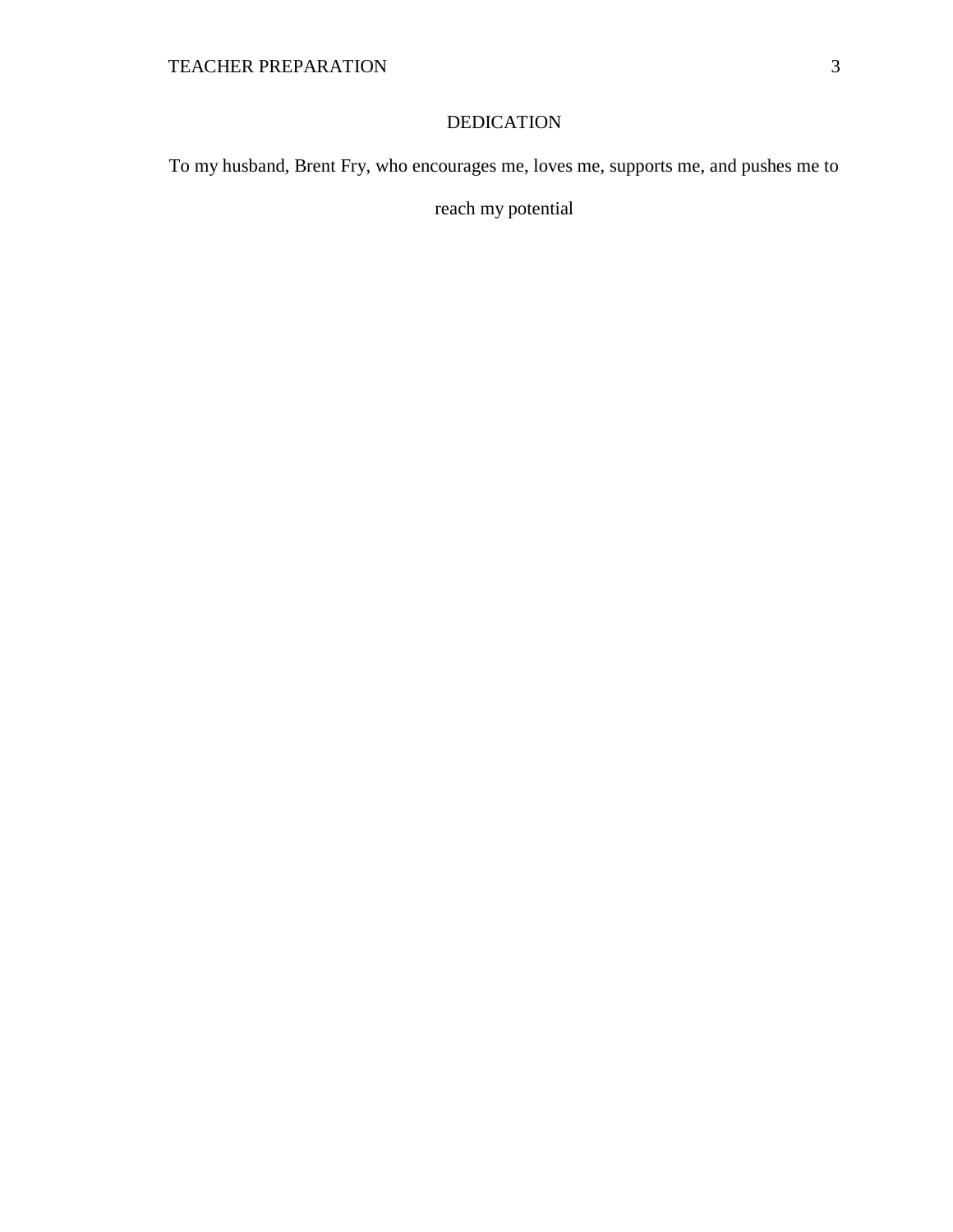### ACKNOWLEDGEMENT

I would like to thank my family and friends who have supported me throughout my academic journey. Also, I would like to acknowledge Dr. Joyce Harth and Dr. Gordon Miller. Their wisdom and guidance has been instrumental in completing this research.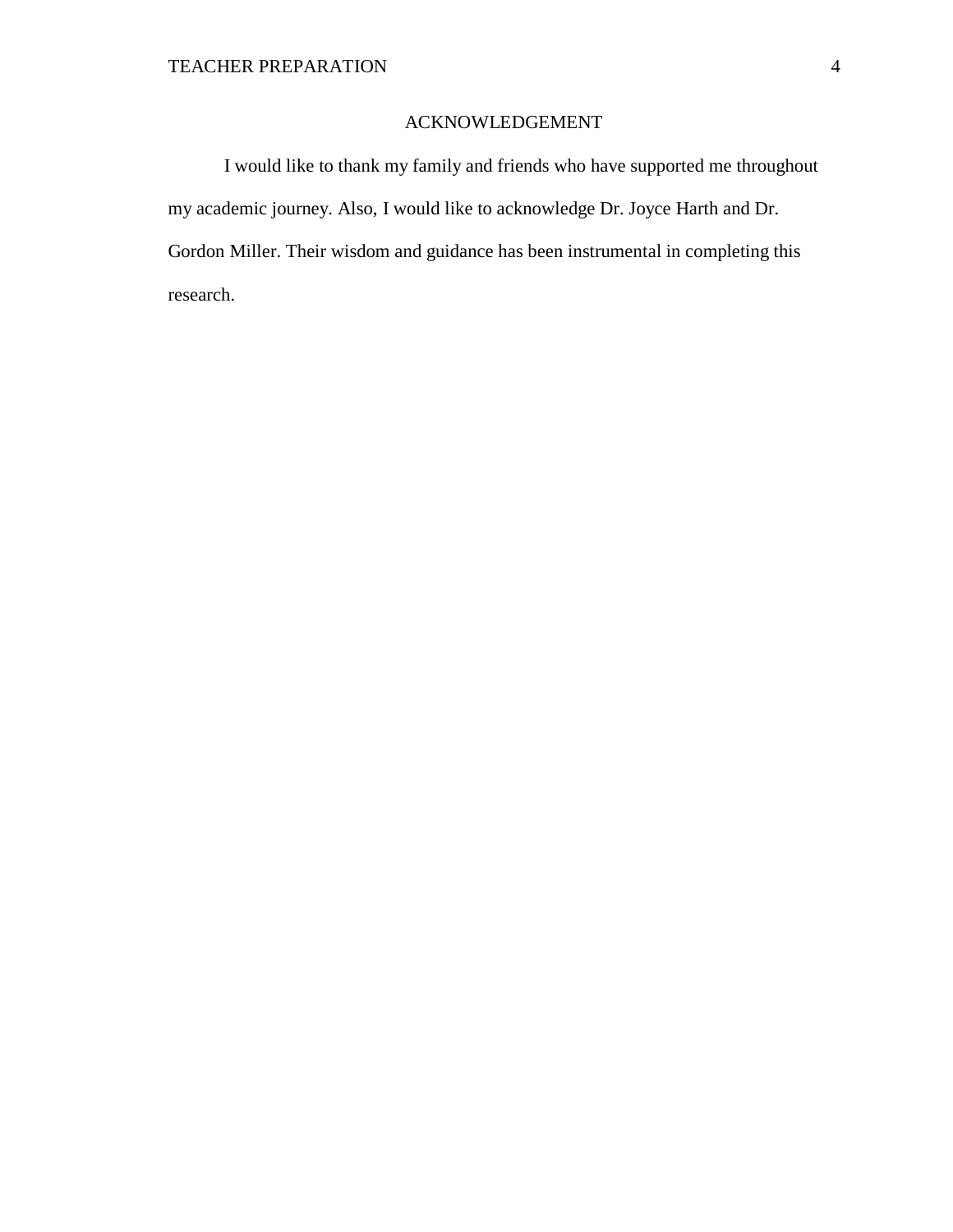### ABSTRACT

This study investigated how well pre-service teachers felt prepared to teach English Language Learners in the areas of second language (L2) acquisition and culture. 62 preservice teachers responded to a survey sent out to education majors at Southeastern University. Majority of the participants in the study indicated that they had less than adequate knowledge in the area of L2 acquisition and were less than adequately prepared to educate ELLs in the area of L2 acquisition. The participants indicated that they wanted professional development opportunities that focused on pedagogy for the specific stages of L2 acquisition. Regarding culture, a little more than half of the participants felt they had adequate or more than adequate knowledge in culture to educate ELLs, majority of participants felt they had some knowledge of culture but not specialized knowledge of culture, and more than half of the participants felt they were adequately or more than adequately prepared to teach with regards to culture. The participants indicated that they wanted professional development opportunities that focused on specialized cultural knowledge and cultural responsive pedagogy. The goal should be that all students feel more than adequately prepared regarding L2 acquisition, culture, and pedagogy. To help achieve this goal, the researchers suggest that ESOL instruction should be thoroughly integrated within all education classes through specific instruction and application of pedagogy for the L2 acquisition process and culturally responsive pedagogy.

KEY WORDS: English Language Learners, Teacher Preparation, Cultural Competency, Second Language Acquisition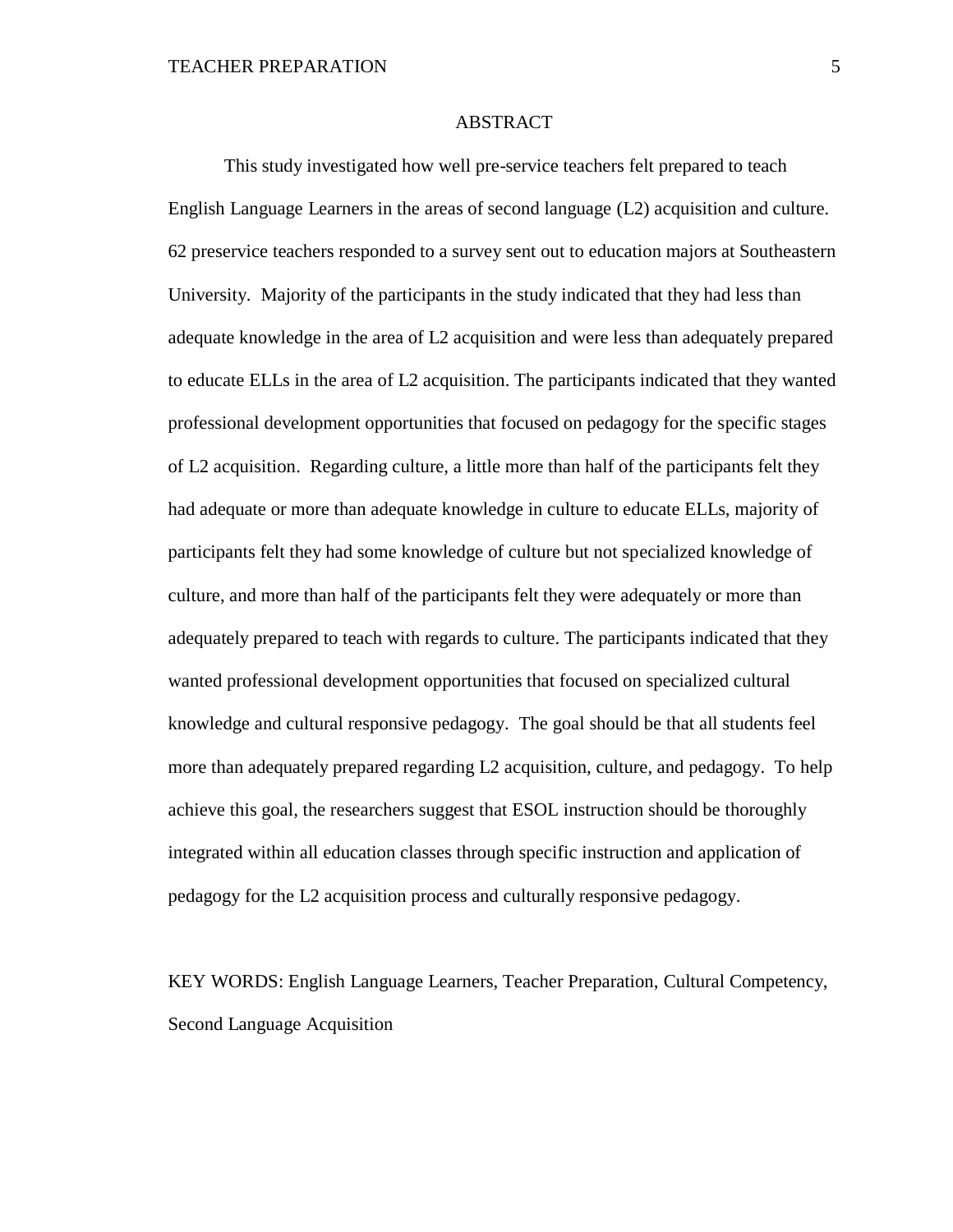# TABLE OF CONTENTS

| 38 |
|----|
|    |
|    |
|    |
|    |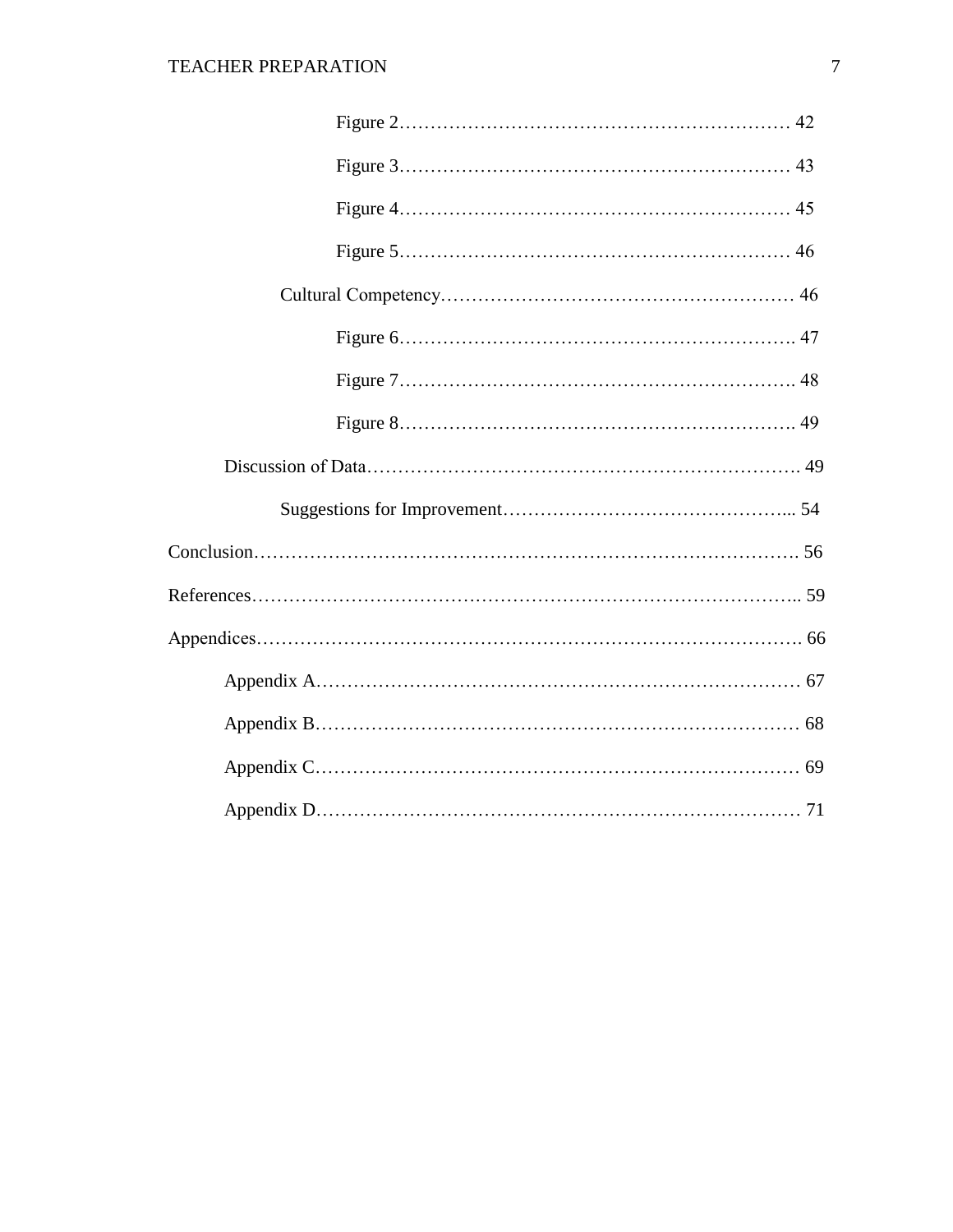Perceptions of Teacher Preparation in the Field of English Language Learners

The amount of English language learners in schools has been increasing over time. The percentage of ELLs in public school has increased from 8.7 percent in 2002- 2003 to 9.2 percent in 2012-2013 (Institute of Education Sciences, 2015). As the numbers of ELLs rise in schools, the need for more teachers to be prepared to teach this group of students increases. Rather than only receiving support from an English for Speakers of Other Languages (ESOL) teacher, ELLs are often being put into mainstream classrooms and need specialized support from mainstream teachers (Roblero, 2013; Samson & Collins, 2012).

Since ELLs make up 9% of all public school students population (U.S. Department of Education, 2015, p. 1), specialized knowledge in the areas of second language (L2) acquisition (the process of attaining a second language) and culture will give mainstream teachers the knowledge needed to instruct ELLs. Many studies have been conducted in the area of teacher preparation for teaching ELLs in order to improve teacher education in this particular field as a result of the growing need. In one study, Maria Coady, Candace Harper, and Ester de Jong (2011) assessed the process and product of teacher preparation for teaching ELLs. The results indicated that the teachers' felt they had been moderately prepared to teach all domains [(the essential components of teaching ELLs according to the researchers)]; they felt most prepared for curriculum and classroom organization and least prepared in the social and cultural dimensions of teaching (Coady, Harper, & de Jong, 2011, p. 230). Teachers need to be more than moderately prepared to teach ELLs. Teachers need to be fully equipped with expert knowledge of ELLs to ensure ELL academic success. Jerry Jesness (2004) emphasizes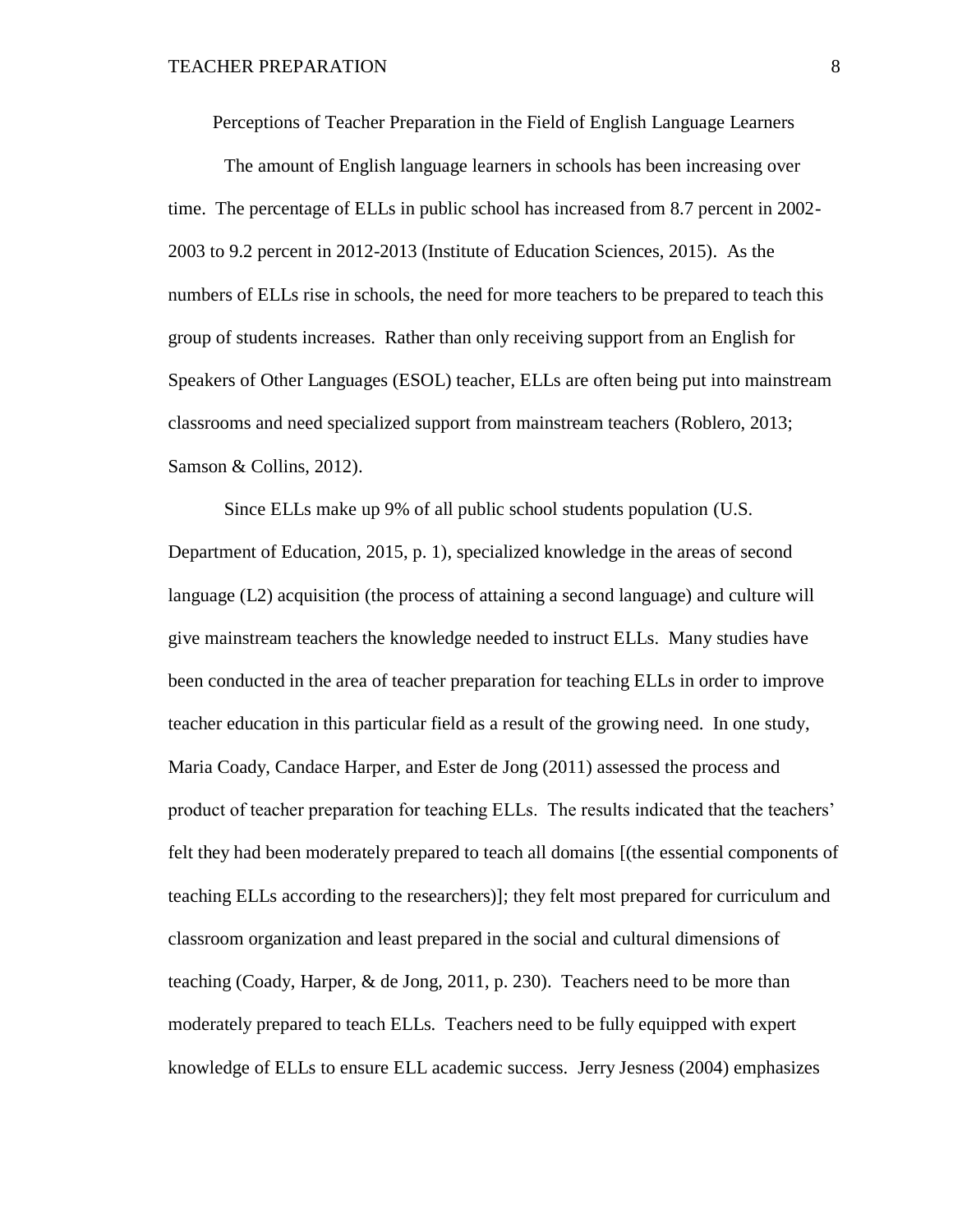the importance of teaching children English; he says "it's more than a job, it's a mission" (Jesness, 2004, p. 3). ELLs need dedicated teachers that see teaching English as a mission. If these students learn English, then they will be able to get the most out of their education and can go onto better careers since they would be bilingual or multilingual. Without an education and English skills, ELLs will likely struggle later on in life due to not obtaining diploma and as a result, lack of career options. More studies on teacher preparation are cited within the literature review.

Florida is ranked third in ELL student population with over 265,000 ELL students (Florida Department of Education, 2014). Among the ELL students in Florida, over 300 languages are represented with Spanish being the most prevalent (Florida Department of Education, 2014). With a large population of ELLs in Florida, teacher preparation is essential to ELL success. The need for teachers to be prepared to teach ELLs led to these research questions:

- 1. How well do preservice teachers feel prepared to teach academics to ELLs?
- 2. How well do preservice teachers feel prepared to teach ELLs culturally?
- 3. In what areas do the preservice teachers feel prepared to teach ELLs? And, in what areas do they not feel prepared to teach ELLs?

To build off of the Coady, Harper, and de Jong (2011) study, my study will survey preservice teachers at Southeastern University. My study will expand the previous study completed by Coady, Harper, and de Jong (2011) to provide greater knowledge to this area of the field. Through my research, I hope to discover the specific needs of preservice educators in Florida to effectively instruct ELLs. With this knowledge, teacher education programs can be designed to address these gaps in knowledge.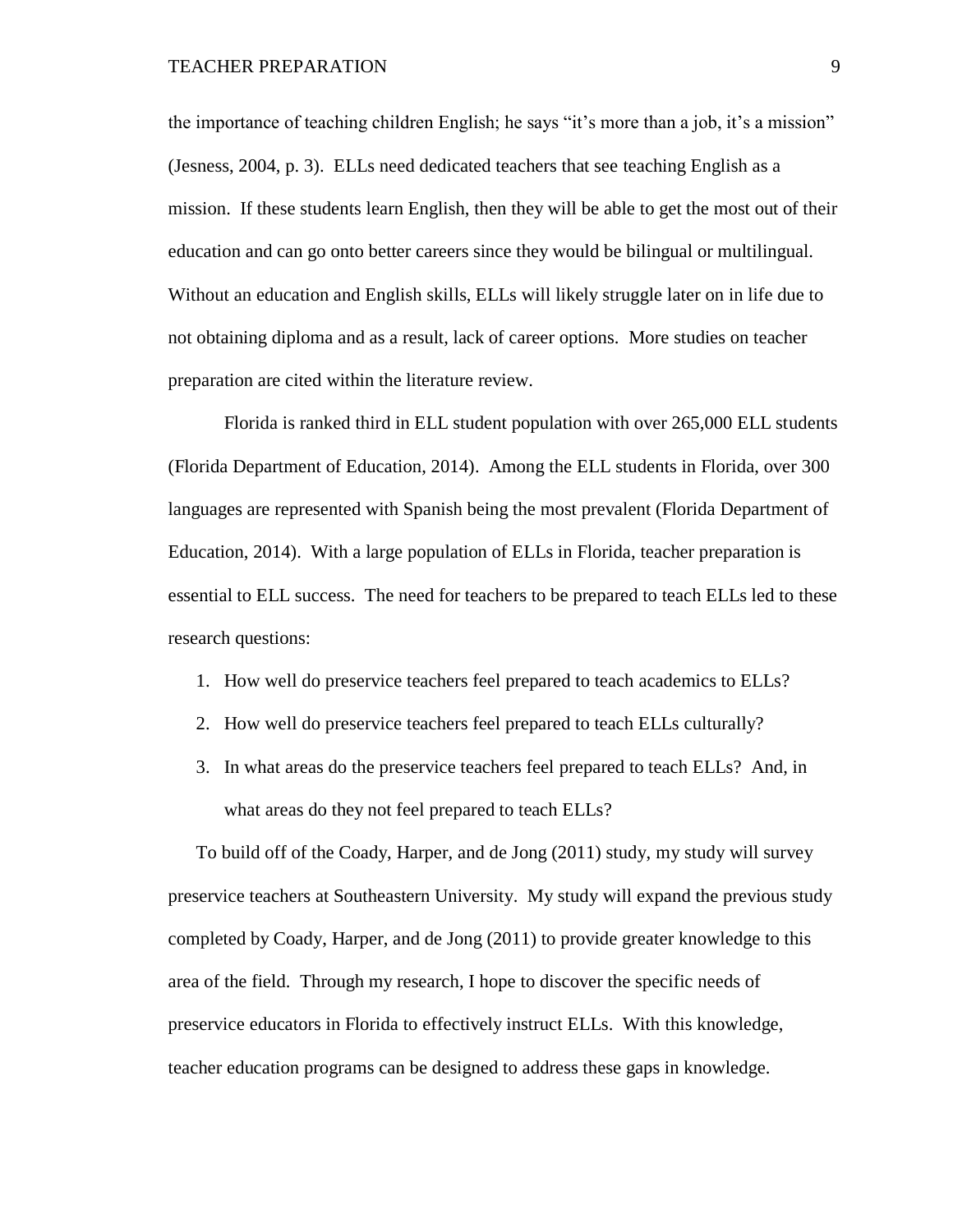#### **Review of Literature**

This literature review will discuss the specialized knowledge areas needed by all teachers to effectively educate English Language Learners (ELLs). 1) Second language (L2) acquisition theory and L2 acquisition case studies, 2) cultural competency theory, education, and cultural competency case studies, and 3) general ELL needs, school dimension, teacher education, and teacher challenges will be used to provide background knowledge on L2 acquisitions, cultural competency, and ELL teacher and student needs and to make a case for the need for teachers to have a deeper understanding of L2 acquisition and culture.

### **Second Language Acquisition Process**

Much research has been done in the field of second language acquisition in efforts to understand the process. James Cummins (1979), also known as Jim Cummins, is one of the leading researchers in the field of L2 acquisition. In his literature review (1979), he evaluates and synthesizes many sources to explain different hypotheses of second language acquisition. The "threshold" hypothesis says that students must reach a certain "threshold" in their native language (L1) in order to grow in their second language (L2). The "developmental interdependence" hypothesis says that the linguistic development of a student's L1 before they enter into school will affect the student's development of their L2 (1979, p. 233).

In another one of his articles, Cummins (1980) explains his language proficiency model called the cognitive/academic language proficiency (CALP), which explains the aspects of language proficiency which are closely related to the development of literacy skills in L1 and L2 in different contexts (1980, p. 177). Older learners tend to develop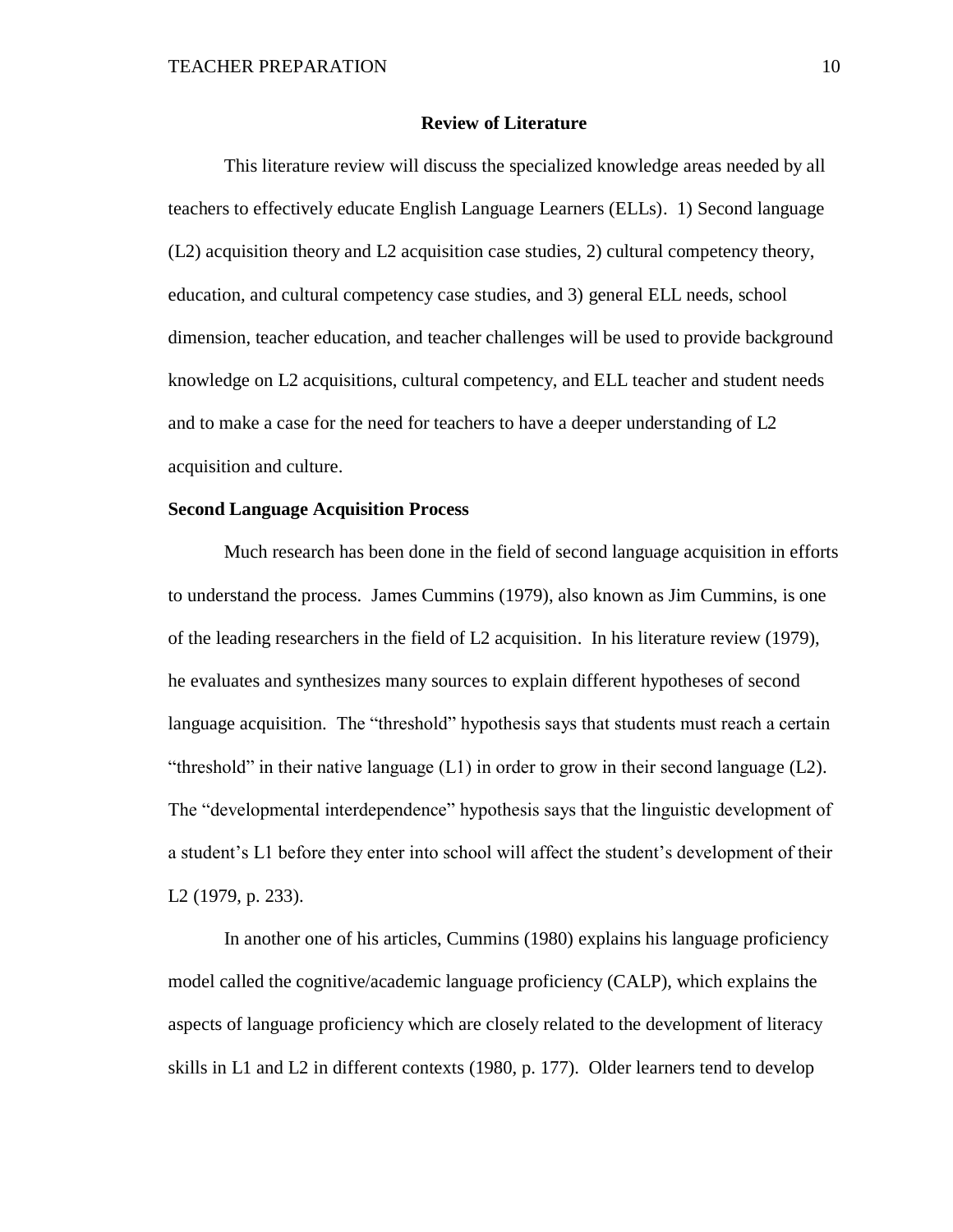their L2 faster because their L1 CALP is further developed and can therefore be used to develop their L2 (1980, p. 184). Cummins reviews several studies that prove that L1 education does not hinder L2 development and promotes proficiency in both languages (1980, p. 185). Overall, one's L1 CALP is interdependent on one's L2 CALP.

Cummins' (1991) later continues his research on the interdependency of one's L1 to one's L2 in a journal article titled *Interdependence of First- and Second-Language Proficiency in Bilingual Children.* In the article, he argues the significant effect that L1 development has on L2 acquisition by analyzing a variety of studies on L2 acquisition to find the connection between decontextualized and contextualized language skills between a student's L1 and L2. All the studies he analyzed showed a correlation between the L1 and the L2; however, when the L1 was similar to the L2 a stronger relationship was observed. Most cross linguistic relationships were found with decontextualized language proficiency, but there were some cross linguistic relationships found with contextualized language proficiency (1991, p. 85). The results of the analysis suggest that 1) cross linguistic relationships are reflective of the individual's underlying attributes and 2) the aspects of cross linguistic relationships that seem to be unrelated are due to the quality and/or quantity of L2 received (1991, p. 86).

There are stages in the second language acquisition process that present different characteristics and learning needs. Different terms to describe these stages are used in different regions. Jane Hill and Kathleen Flynn (2006) describe five stages of second language acquisition as preproduction, early production, speech emergence, intermediate fluency, and advanced fluency. Preproduction occurs up to first six months that a student is learning English and the student will have minimal comprehension, will not speak, will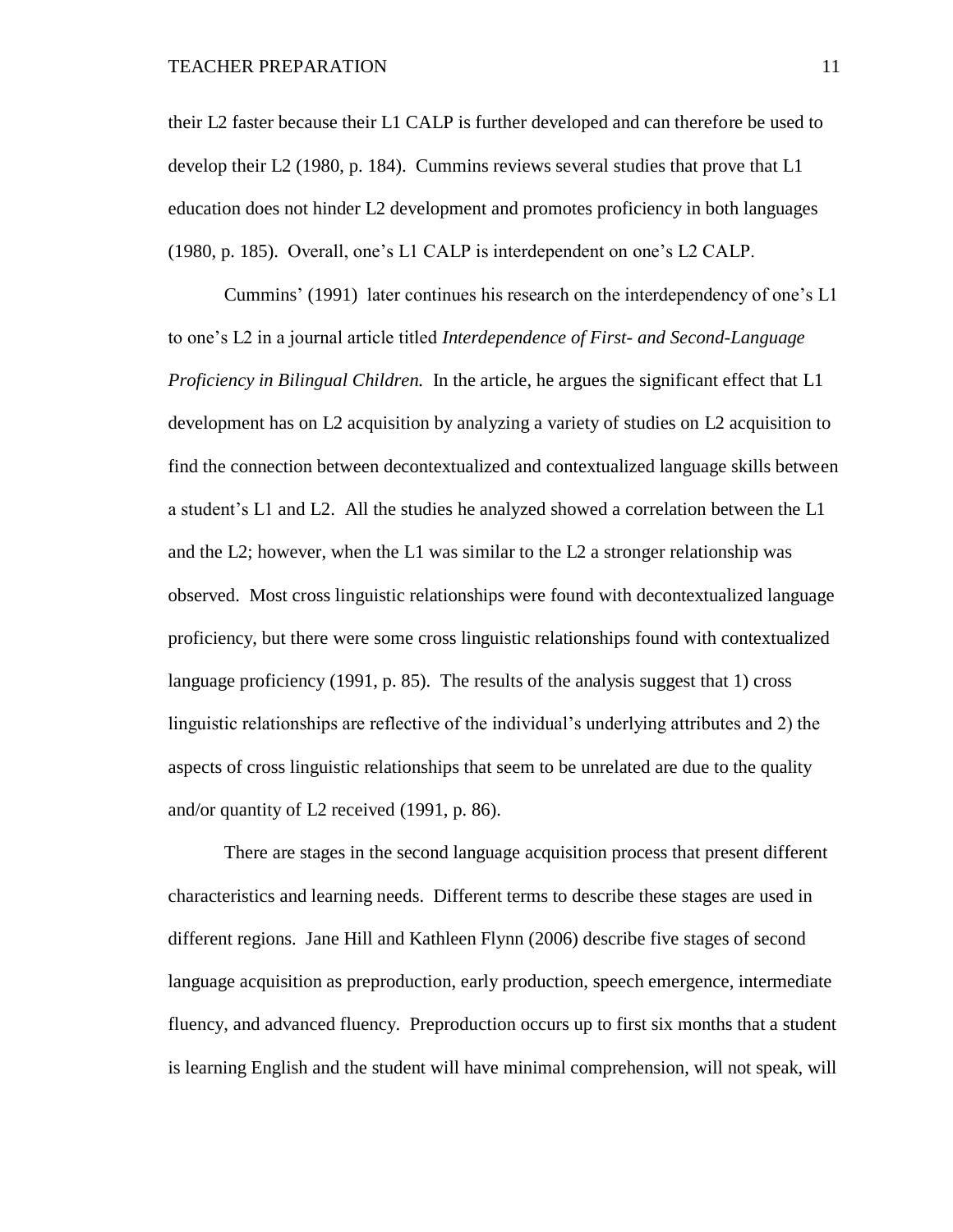respond to questions physically, and will draw or point (Hill & Flynn, 2006, p. 15). In early production, which typically occurs for six months to a year, the student has limited comprehension, responds with one to two words, uses key words and familiar phrases, and uses present tense verbs (Hill  $&$  Flynn, 2006, p. 15). In the speech emergence stage, which typically lasts for one to three years, the student will exhibit good comprehension, use simple sentences, will make grammar and pronunciation mistakes, and will likely misunderstand jokes (Hill & Flynn, 2006, p. 15). In the intermediate fluency stage, typically occurring for three to five years, the student has exceptional comprehension and is making fewer grammatical errors (Hill  $&$  Flynn, 2006, p. 15). In the advanced fluency stage, typically occurring for five to seven years, the student is speaking very similarly to a native English speaker (Hill & Flynn, 2006, p. 15). As ELLs are going through the different stages of second language acquisition, teachers must be able to pinpoint which stage an ELL is in and be able to provide appropriate accommodations.

**Factors of second language acquisition.** There are many factors that can affect L2 acquisition. One of the factors often studied is age. The article *Age, Rate and Eventual Attainment in Second Language Acquisition* by Stephen Krashen, Michael Long, and Robin Scarcella (1979) discusses the relationship between the age, rate, and attainment of second language acquisition by looking at past studies. Those who arrive as children show higher levels of eventual attainment in second language proficiency (Krashen, Long, & Scarcella, 1979, p. 574). Studies show that adults acquire their second language faster than children, but children have better long term results. Although studies show that older children acquire their second language faster than younger children, younger children eventually catch up and surpass the older children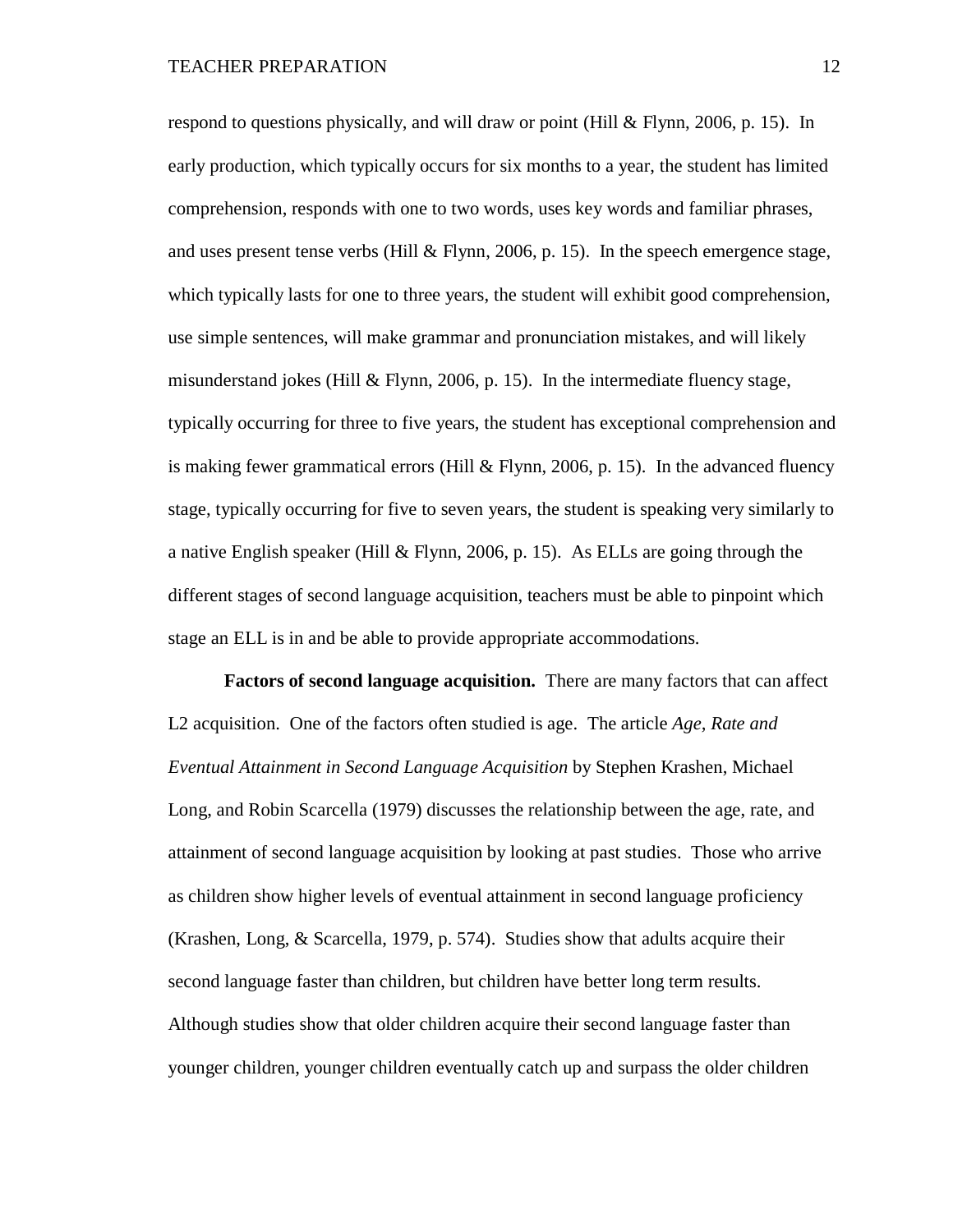(Krashen et al., 1979, p. 574,579). For most studies, children tend to surpass adults in morphology and syntax within one year (Krashen et al., 1979, p. 579).

Just as age can affect second language acquisition, many other factors affect it as well. Yoon Kim, Timothy Curby, and Adam Winsler (2014) executed a massive study to examine how child, home, and school characteristics affect the speed that ELLs develop oral English proficiency (OEP). The study has data on 18,495 kindergarteners, 17,184 first graders, 12,608 second graders, 8,451 third graders, 4,461 fourth graders, 1,982 fifth graders (Kim, Curby, & Winsler, 2014, p. 2603). The results showed that the students were developing their second language very quickly, and many of them were proficient in English by the third grade. The Caucasian/ Asian group had a faster development of their English proficiency, followed by Latinos, then African Americans. School readiness (cognitive, social, and behavioral skills) and language development (at age four) both predicted second language growth. Also, increased poverty predicted a slower rate of English development. The more education that the parents had the faster the student progressed in English. Students who attended schools with less Hispanic and ELL students progressed faster than students that attended schools of opposite characteristics (Kim et al., 2014). From the results of this study, one can conclude that child factors, family factors, and school factors affect second language development among ELLs.

The cognitive development of the brain that comes with age can affect L2 acquisition. In *A Concise Introduction to Linguistics*, Bruce Rowe and Diane Levine (2012) explain that the language acquisition process is cognitively different after puberty. The authors describe it more as an intellectual process that involves practice, exercises,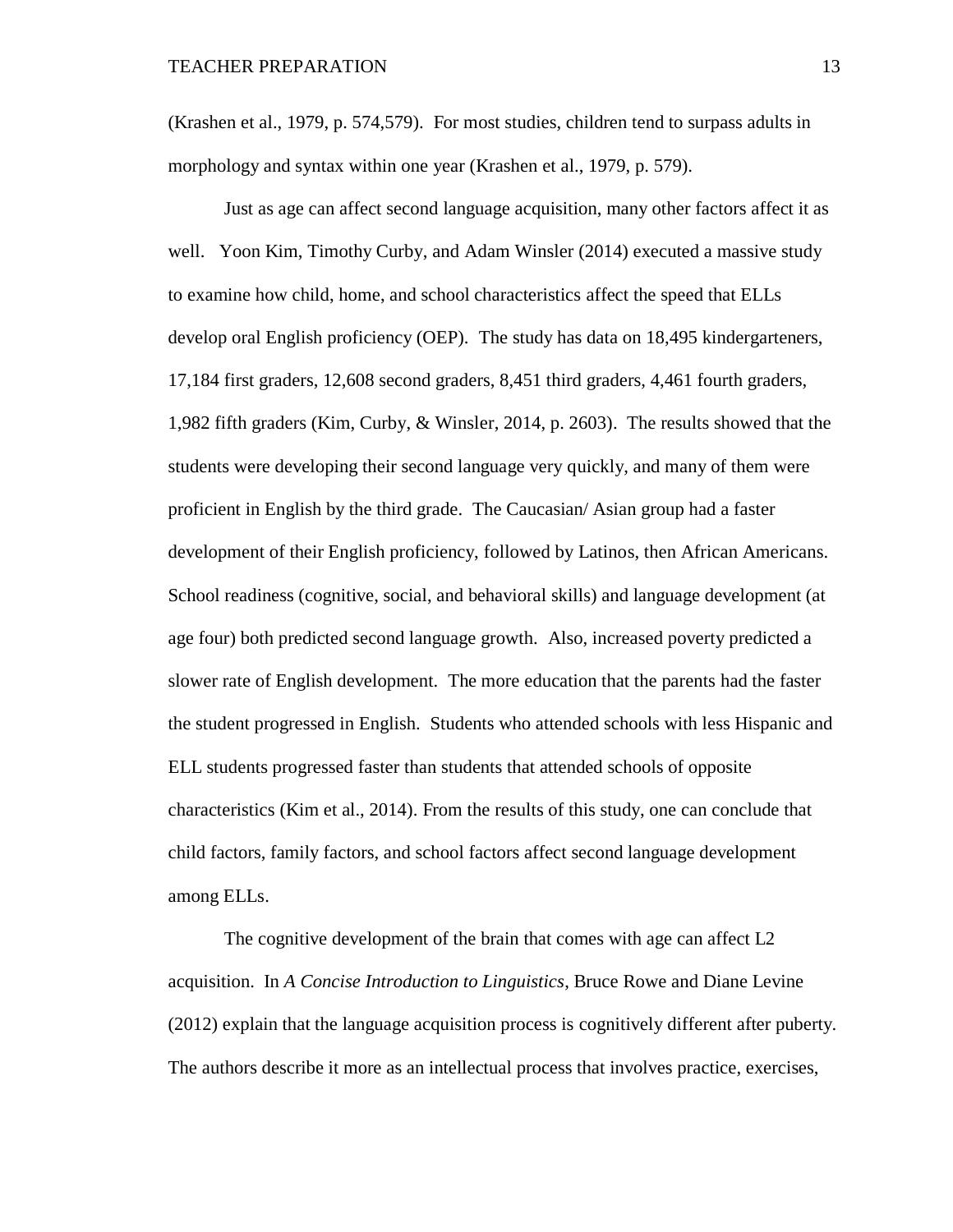and memorization (Rowe & Levine, 2012, p. 260). The L2 is even stored in a different part of the brain after puberty (Rowe & Levine, 2012, p. 260). The authors state, "Much of the difficulty encountered in learning a second language is due to the interference from the first language" (Rowe & Levine, 2012, p.260). Based on the cognitive aspects of language acquisition, learning one's L2 after puberty can be more difficult due to the placement of the knowledge in the brain and the interference of the L1.

**Application for teachers.** Since it has been confirmed that many factors affect L2 acquisition, teachers must understand and know how different factors affect L2 acquisition. With a clear understanding of second language acquisition and the factors that affect it, teachers can successfully differentiate instruction for ELLs. In *Proposing a Knowledge Base for Teaching Academic Content to English Language Learners: Disciplinary Linguistic Knowledge*, the authors propose an "analytic framework for theorizing a teacher knowledge base that takes into account the most recent understanding of the role of language in teaching content in the classroom" (Turkan, De Oliveira, Lee, & Phelps, 2014). The authors propose the idea of "Disciplinary Linguistic Knowledge" (DLK) which is "discipline specific and involves disciplinary linguistic knowledge needed to unpack the linguistic demands of a specific content area" (Turkan et al., 2014, pp. 5–6). The authors discuss the importance of academic language being used and taught in context while encouraging the students to actively participate in academic discussions orally and in writing. The DLK is not only about the specific linguistic knowledge needed for specific content areas, but the importance of modeling linguistic knowledge to the students. Overall, the implications of this model indicate that major changes in teacher preparation should occur in order to provide specified linguistic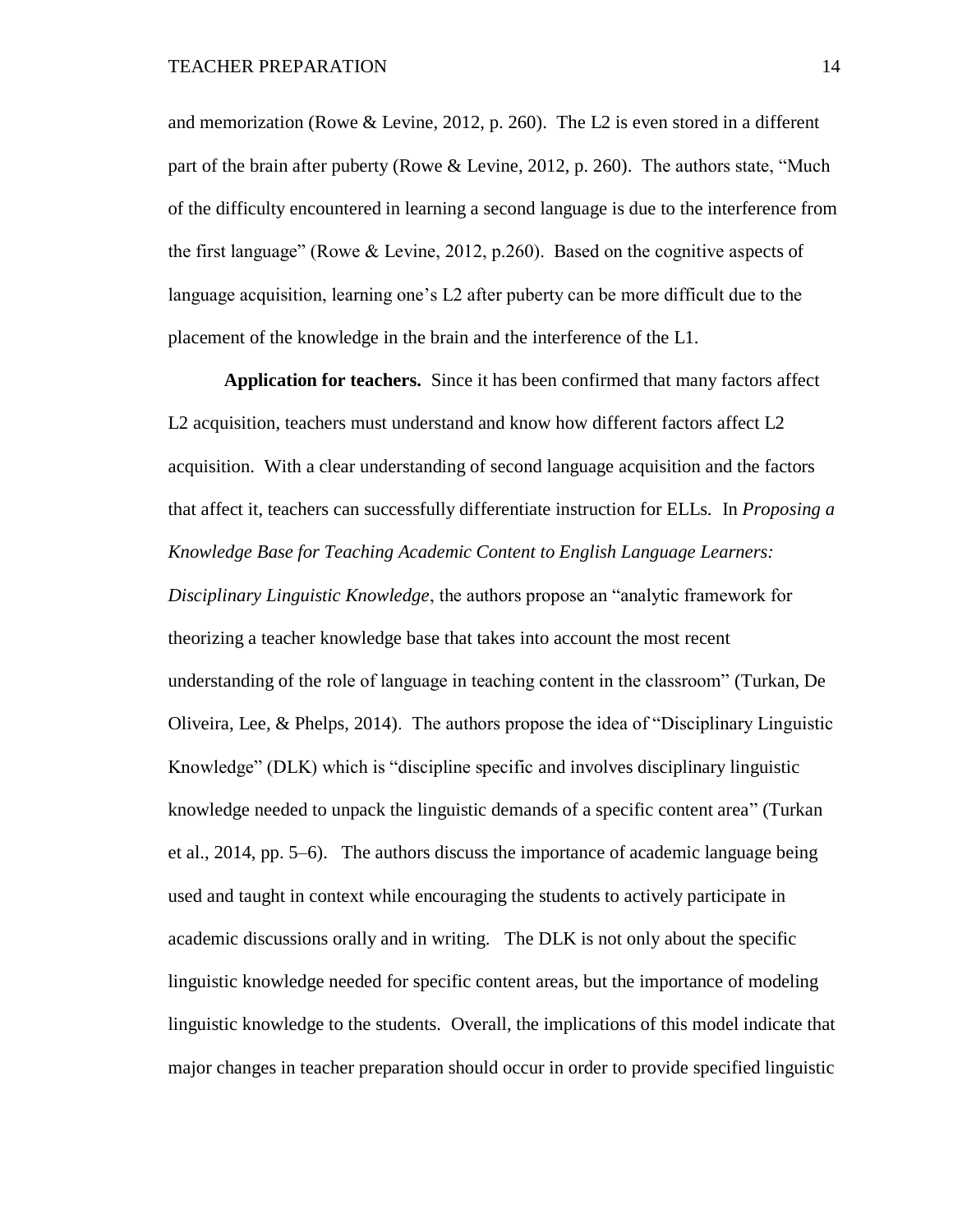knowledge for each content area (Turkan et al., 2014, p. 24). The DLK provides a framework for the way in which linguistics should be taught to ELLs by modeling and by teaching within the context of the vocabulary.

### **Cultural Competency**

Not only should teachers have a specialized understanding of L2 acquisition, but teachers need to have a deep understanding of culture.

Culture is the explicit and implicit patterns for living, the dynamic system of commonly agreed-on symbols and meaning, knowledge, belief, art, morals, laws, customs, behaviors, traditions, and/ or habits that are shared and make up the total way of life of a people, as negotiated by individuals in the process of constructing a personal identity. (Diaz-Rico, 2008, pp. 271–272).

Culture is a multifaceted concept that affects our everyday actions and thoughts. Culture is embedded in our lives in countless ways; it affects the way we perceive, learn, and communicate. As students are learning in American classrooms, the goal is not for these students to assimilate, or become so similar to people in this country that they lose important parts of their culture (Richardson, Morgan, & Fleener, 2012, p. 332). The goal is for students to acculturate by maintaining their first language and culture while integrating into English and the new culture when necessary (Richardson et al., 2012, p. 332). In other words, as students are integrating into American culture and the English language, students need to be able to preserve their cultural heritage (Richardson et al., 2012). Teachers must have an understanding of their own personal culture, their students' culture, and how culture plays a role in the classroom to be culturallyresponsive educators.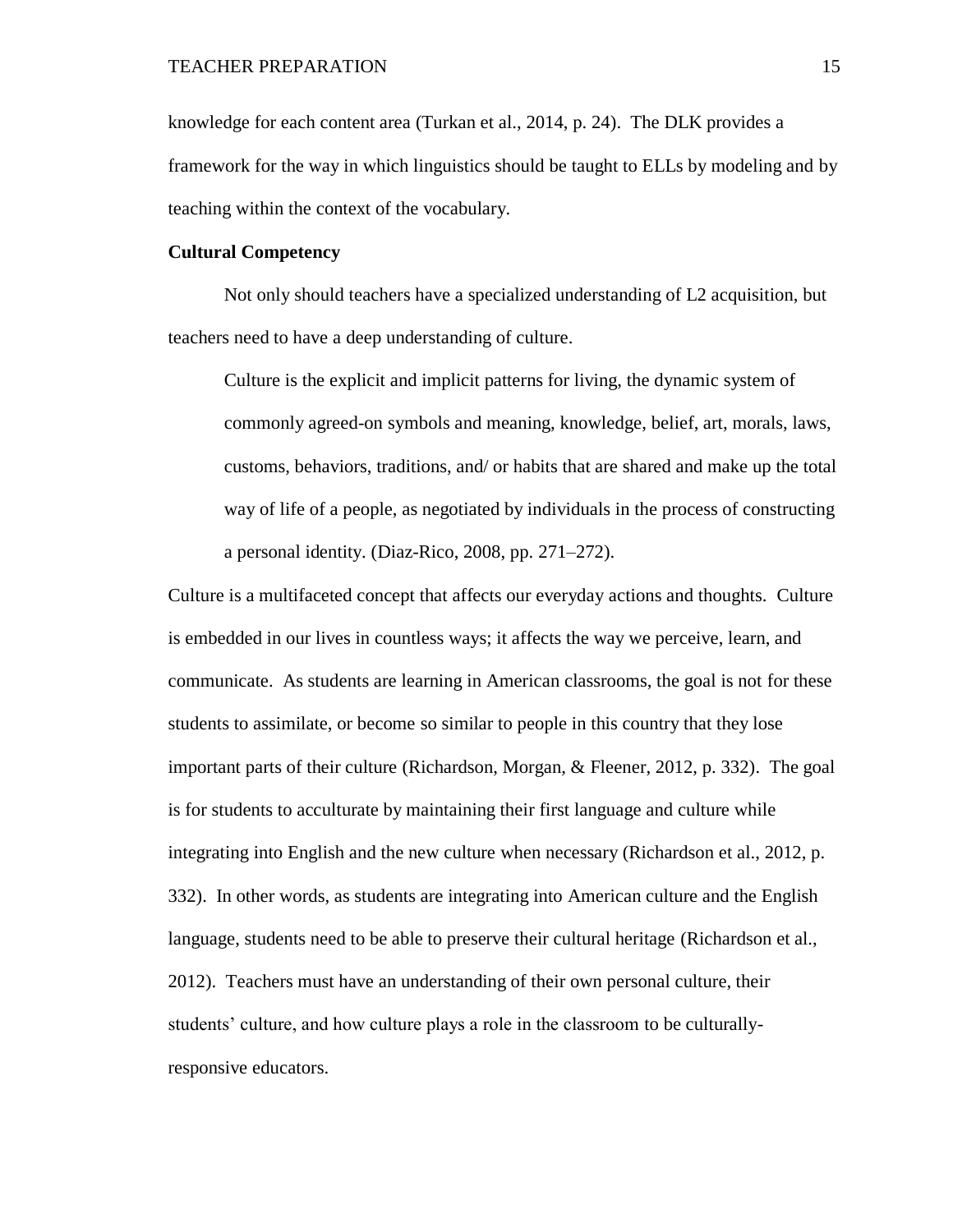Also, teachers must provide a multicultural education for students. James Banks (2001) states, "Multicultural education is a way of viewing reality and a way of thinking, and not just content about various ethnic and cultural groups" (Banks, 2001, p. 8). A multicultural education does not simply add on a lesson about a different culture each week, but it is a philosophy and should affect the way the classroom is managed and lessons are presented. Banks (2001) presents four dimensions of multicultural education. Content integration, the first dimension, involves using examples and content from a variety of cultures to help convey meaning in different subject areas (Banks, 2001, p. 8). The knowledge construction process, the second dimension, is the ways that teachers help students grasp how cultural perspectives influence how we learn and how knowledge is influenced by culture (Banks, 2001, p. 9). Banks (2001) notes that most teachers are unaware of their own cultural biases and how it influences them (Banks, 2001, p. 9). Teachers must understand their own cultural biases and how it affects their pedagogy before they can provide a multicultural education for their students. In addition, the curriculum must allow students to analyze issues and themes within content that are culturally or ethnically influenced (Banks, 2001, p. 10). The goal is to expose students to the cultural aspects of history and discuss the effects of these events to develop cultural knowledge and empathy for victimized people groups.

Prejudice reduction, the third dimension, describes developing positive racial and ethnic attitudes of students (Banks, 2001, p. 11). Banks (2001) explains that research has shown that 1) cooperative groups, 2) equal status, 3) shared goals, and 4) contracts created by authorities help reduce prejudices (Banks, 2001, p. 13). Teachers can develop a classroom code of conduct for cooperative groups (with equal status and shared goals)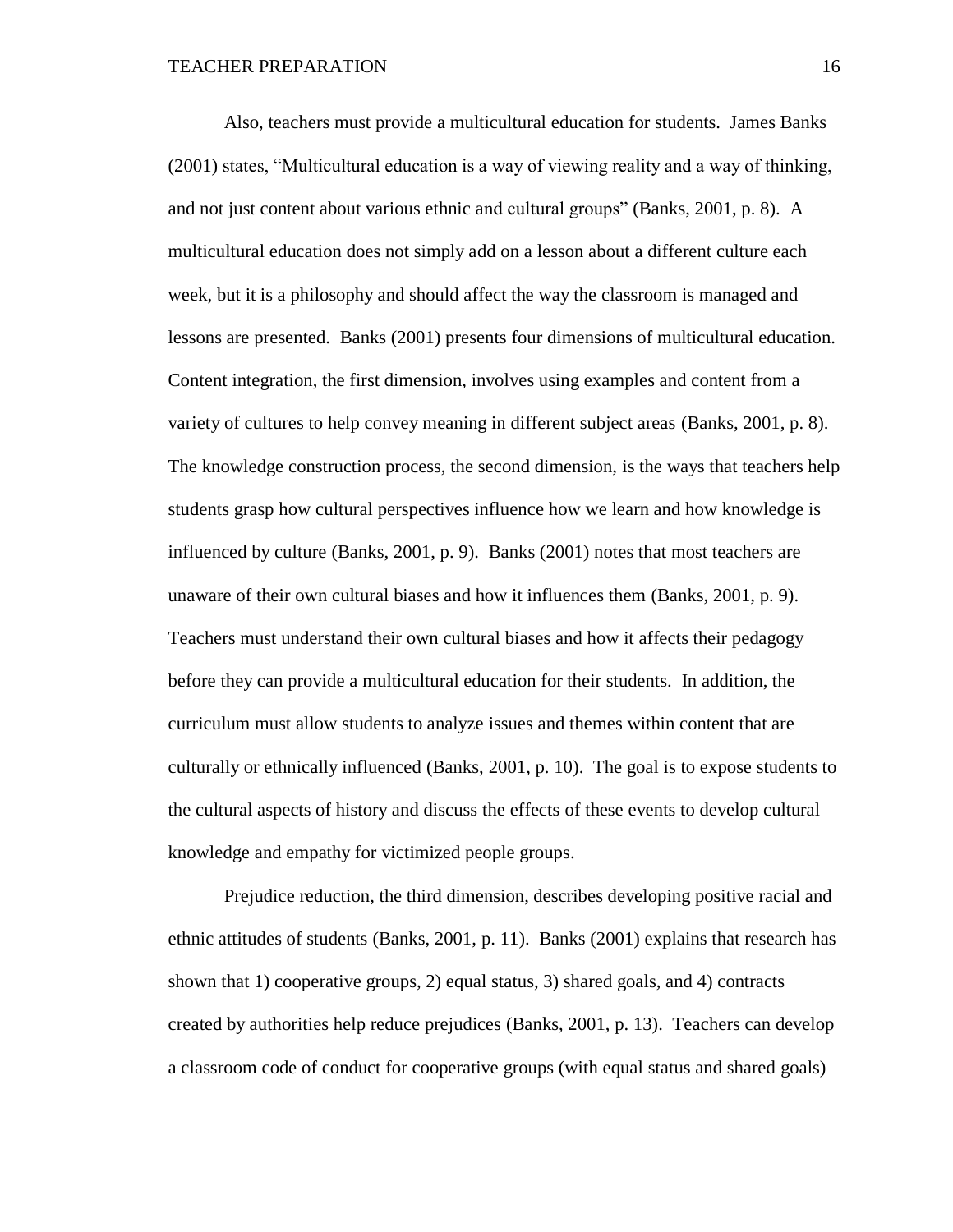to help reduce prejudice in the classroom. Equity pedagogy, the fourth dimension, involves teachers adjusting their pedagogy to the cultural and ethnic needs of their students. Equity pedagogy describes a culturally responsive teacher who understands the cultures of his or her students and adjusts his or her teaching strategies to effectively meet the needs of the students and increase learning. Overall, the goal of a multicultural education is to implement these four dimensions throughout the entire school and provide equality for all students (Banks, 2001, p. 14). In order to provide multicultural education, Banks (2001) states that teachers will need more cultural knowledge and will need to address their own cultural biases (Banks, 2001, p. 15). In addition, new curriculum and materials might need to be purchased (Banks, 2001, p. 15).

**Preservice teachers.** Much research has been done in the area of multicultural education in attempts to find better ways to educate preservice and in-service teachers on culture. Alfredo Artiles is one of the leading researchers in the field of cultural roles within education. In the article *From Individual Acquisition to Cultural-Historical Practices in Multicultural Teacher Education*, Alfredo Artiles, Stanley Trent, Peter Hoffman-Kipp, and Laura Lopez-Torres (2000) explain the theoretical concepts behind the cultural-historical approach, examine how beliefs grow and change over time, and study multicultural education in teacher education programs (TEPs) (Artiles, Trent, Hoffman-Kipp, & Lopez-Torres, 2000, p. 80). The goal of the study was to "trace the evolution of the culture of learning in a preservice course" (Artiles et al., 2000, p. 86). The results of the study indicated that the students were taking more ownership and leading more of the discussions as the class progressed. In the beginning of the course,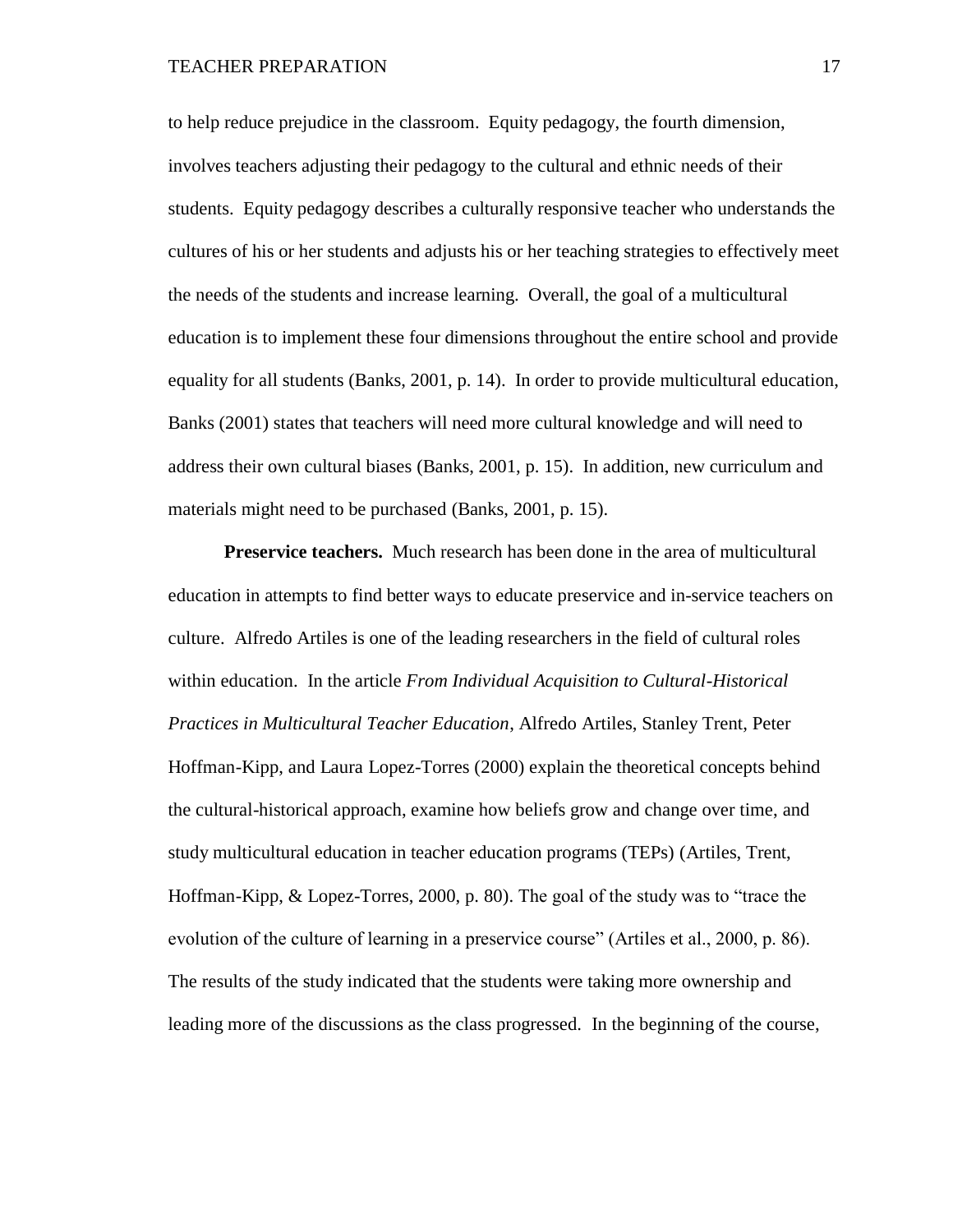the students merely performed at a mastery level of scientific concepts; however, later in the course, the students began to apply the concepts.

Many other studies have been completed on preservice teachers with cultural growth. Artiles and McClafferty (1998) study preservice teacher preparation for student diversity. The study consisted of 17 students pursuing a master's in education or credentials in elementary education that were enrolled in a multicultural education course (Artiles & McClafferty, 1998, p. 194). Concept maps and surveys were administered at the beginning and end of the course and were assessed for individual and group changes in knowledge and beliefs of diversity. The survey showed growth in knowledge and belief of diversity in educational contexts. The study showed that preservice teachers have many different views of cultural diversity and would benefit from taking a multicultural education course.

In *Pathways to Teacher Learning in Multicultural Contexts a Longitudinal Case Study of Two Novice Bilingual Teachers in Urban Schools*, Alfredo Artiles, Ramona Barreto, and Luis Peña (1998) implement Artiles' previous research to examine how bilingual teachers learn to teach multicultural students. Through the study, the researchers discovered that multicultural education and implementation is a very complex process that is sensitive to the individual's needs, the multicultural class itself, and the school context (Artiles, Barreto, Peña, & McClafferty, 1998). Teachers might have the knowledge of culture but might not implement their knowledge due to other factors. The authors argue for a change in multicultural education for preservice teachers and provide "social justice perspectives based on numerous effective teaching applications" within multicultural education (Artiles et al., 1998, p. 88).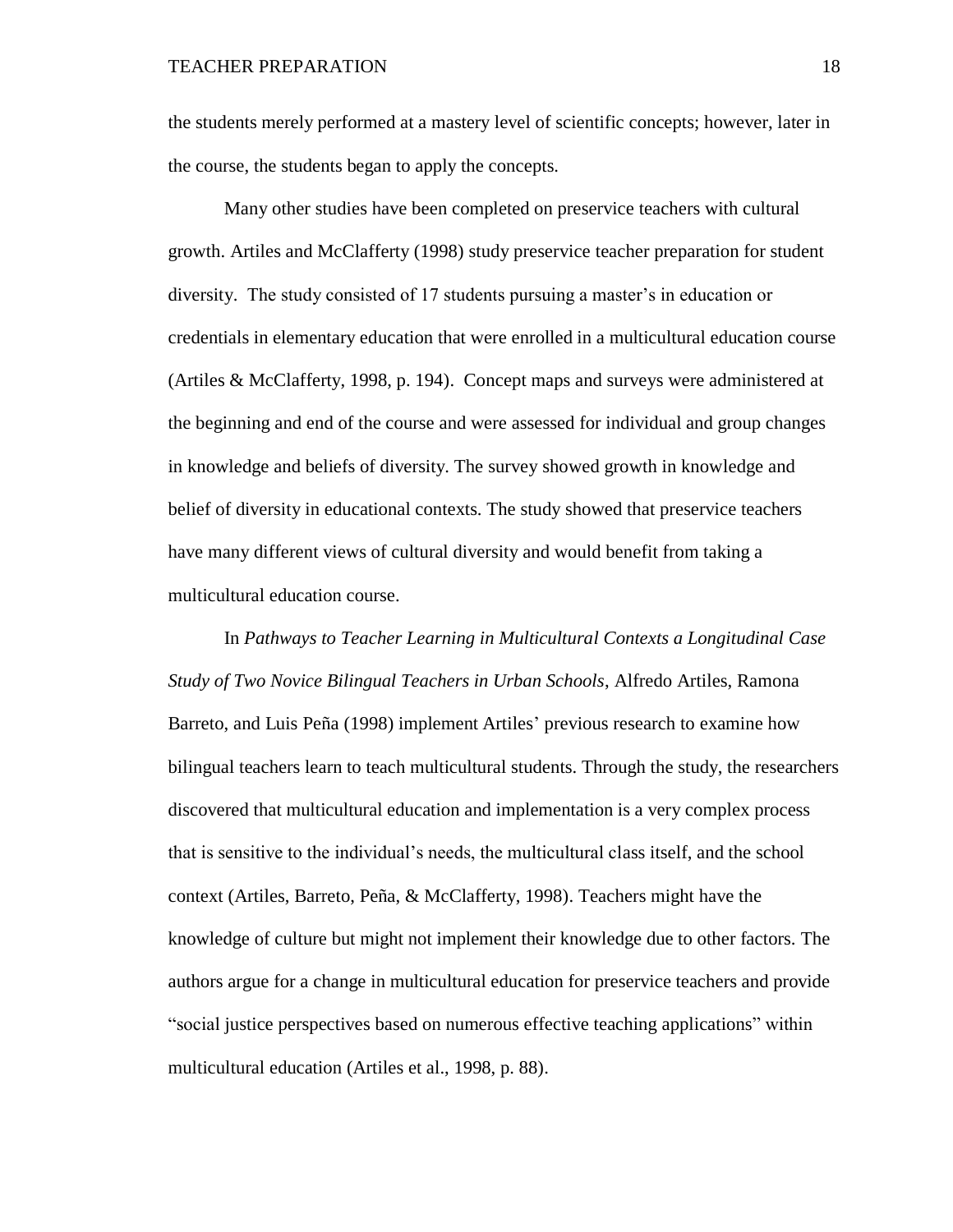Jared Keengwe also addresses multicultural education courses and their benefits*.*  Keengwe (2010) creates a multicultural education course that gives preservice teachers opportunities to grow in their cultural competency through interactions with English Language Learners (ELLs) and then evaluates the effectiveness of the course. The most substantial part of the class involved being paired with an ELL partner and met with the partner. The study found that many of the participants were culturally illiterate. As a result, they experienced issues associated with fear, assumptions, language barriers, and cultural barriers (Keengwe, 2010, p. 200). All of the participants said that they benefitted from this experience and the course because it expanded their knowledge of different cultures through cultural experiences. Overall, the results showed that preservice teachers would benefit from cultural diversity training and cross-cultural experiences to prepare them for teaching in culturally diverse schools.

Multicultural classes might prove to be beneficial in some way for preservice teachers, but the degree of effectiveness of these classes must be addressed. In *Evidence of Cultural Competence within Teacher Performance Assessments*, Amy Dee (2012) examines the cultural competence of preservice teachers within field experiences through the use of teacher work samples (TWS), which are "unit[s] of instruction demonstrating preservice teachers' ability to plan and assess student learning" (Dee, 2012, p. 263). Five TWSs identified as static, which meant there was no evidence of cultural competency. Three TWSs identified as reactive, which meant it reacted to cultural diversity but only at the surface level in a very simplistic manner. Nine TWSs identified as active, which meant sociological factors affected planning and teaching. Three TWSs identified as proactive, which represented the ideal TWS methodology that analyzes the impact of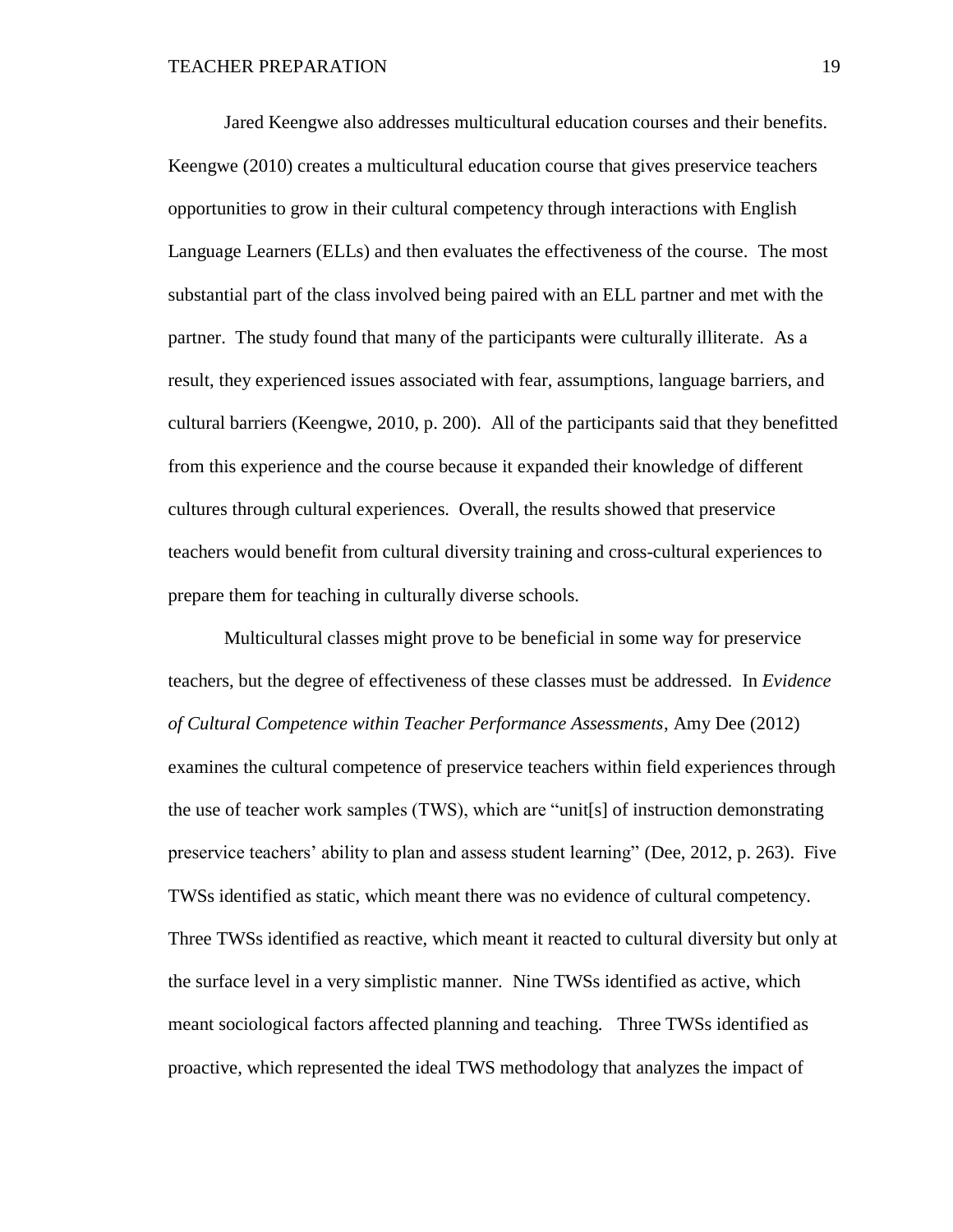sociocultural factors and includes plans for remediation and effective differentiated instruction. There is a clear issue when only three of the twenty samples showed proactive. Clearly, there is a disconnection between the cultural knowledge and applying the knowledge in the field.

**In-service teachers.** Although there are many studies available on cultural competency for preservice teachers, there have been few studies on cultural competency among in-service teachers. Ariza (2010) emphasizes that teachers are often dealing with issues of culture in the classroom. Due to cultural differences, miscommunication often occurs "not only verbally, but through body languages, gestures, facial expressions, personal space, and movement" (Ariza, 2010, p. 17). In *Educator Beliefs and Cultural Knowledge: Implications for School Improvement Efforts*, the researchers observe the beliefs of in-service teachers about their diverse students and families. Less than one percent of the participants was classified as culturally responsive, three percent were classified as culturally aware, 44 percent seem to have general awareness of culture, 39 percent were classified in the little awareness of culture category…[and] 14 percent were classified as culturally unaware (Nelson & Guerra, 2014, p. 78). The authors state that "cultural competence requires both deep cultural knowledge and a process for surfacing, challenging, and reframing deficit thinking", and they suggest that teacher preparation programs and professional development classes provide more in depth knowledge and application of culture in an educational setting (Nelson & Guerra, 2014, p. 90). This study indicates that there is still a present need to find the gaps in cultural knowledge and create a more effective cultural education programs.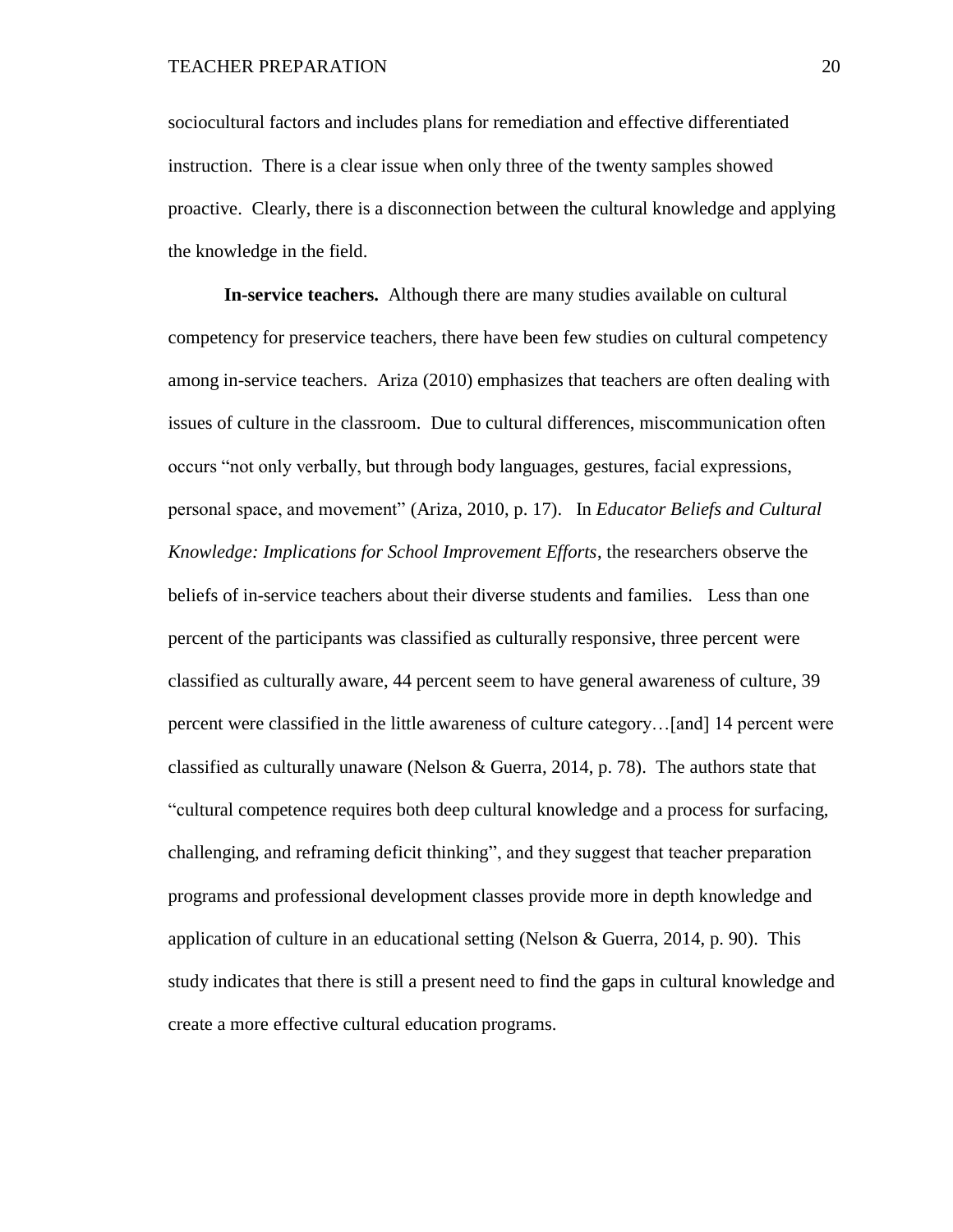### **ELL Needs**

After taking into account L2 acquisition and culture, teachers must use their knowledge to meet the specific needs of ELLs. Jim Cummins (2001) emphasizes the need for ELLs to maintain their native culture and language while learning a new language. He argues that assimilation is extinguishing culturally and linguistically diverse people groups in an era where multiculturalism and multilingualism is beneficial for our society (2001, p. 16). Cummins (2001) argues that ELLs need to have the opportunity to develop their native languages because it results in numerous cognitive benefits to the individual (stronger cognitive flexibility and stronger literacy skills) (2001, p. 17). He advocates for bilingual education citing research that shows how bilingual education improves both the minority and majority language (2001, p. 18). Overall, Cummins (2001) urges schools and teachers to affirm their culturally and linguistically diverse students and create a learning environment that accepts and appreciates diversity (2001, p. 20).

Jerry Jesness (2004) continues the conversation and emphasizes the importance of using a student's L1 at appropriate times in the classroom. Often, students who are told not to use their L1's will eventually stop speaking it altogether (Jesness, 2004, p. 19). This is counterproductive because the student is not learning at all. If a student is using his or her native language, research presented earlier by Cummins (1991) suggests that since languages are interdependent, then the student will grow both in his or her L1 and L2 if the knowledge begins with the student's L1. ELLs need teachers who will utilize students' L1's in the classroom. Jesness (2004) advises teachers to use wisdom when using a students' L1's. There are some lessons that are better taught by utilizing a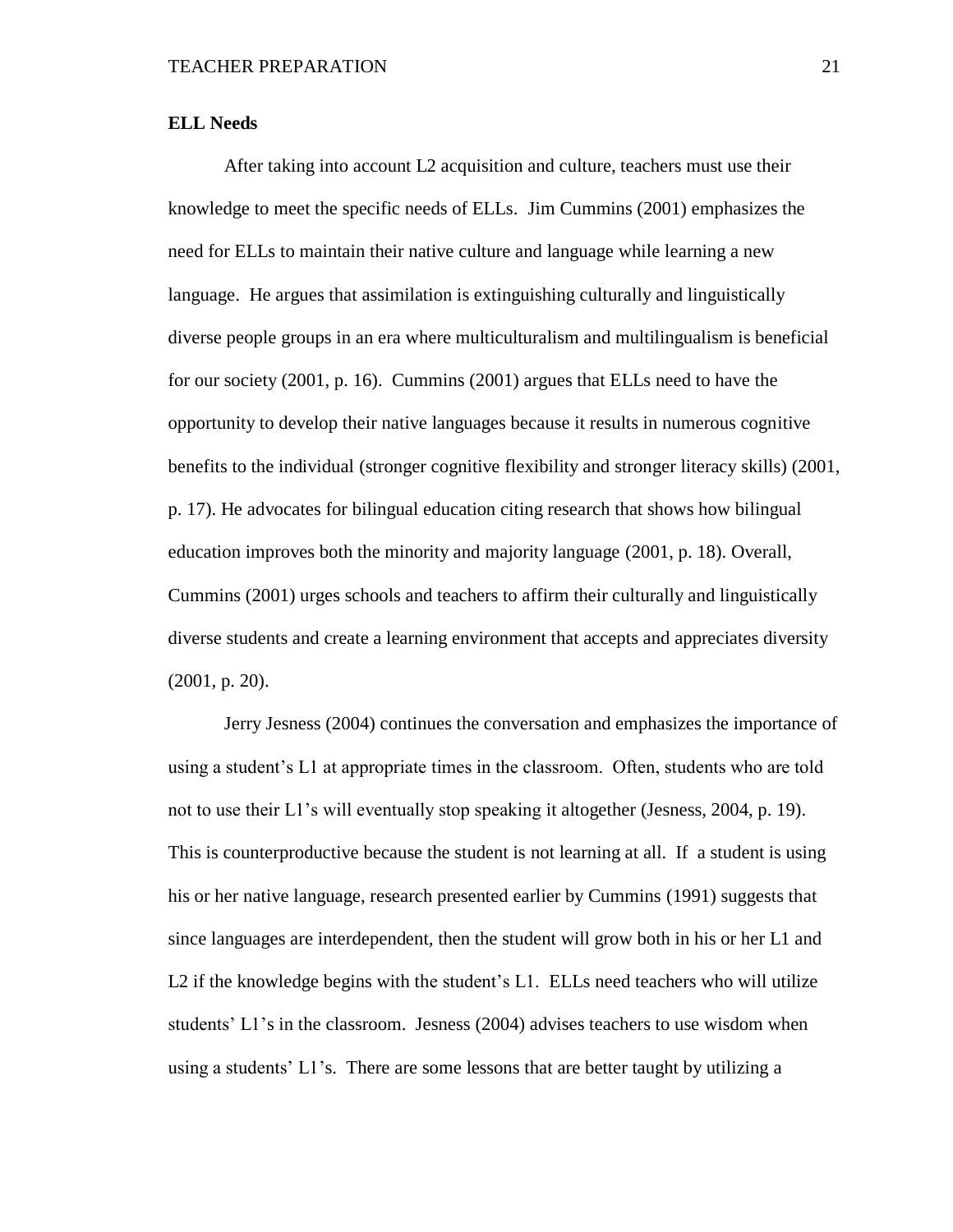student's L1 like teaching certain vocabulary words and grammatical structures (Jesness, 2004, p. 20). Jesness (2004) points out that there are cultural aspects involved in requiring students to only use English. Some parents and family may have experienced assimilation where they were told to leave their cultures and languages behind and felt diminished because of it (Jesness, 2004, p. 20). Students, and families of students, need to know that teachers and schools appreciate their unique cultures and languages by allowing students to maintain their native languages and cultures. Overall, teachers should still have ELLs practicing their English by using it in the classroom, but ELLs still need to be encouraged to use their L1's as well because they will learn English better as a result.

Katharine Samway and Denise McKeon (2007) argue that ELLs need high expectations. Teacher expectations and perceptions significantly affect instructional planning and delivery (Samway & McKeon, 2007, p. 87). If an educator has lower standards for ELLs, the educator is not appropriately meeting the needs of these students because a language barrier does not dictate a need to lower rigor; it merely means that the content needs to be taught with the same rigor but in a different manner. The lowering of expectations usually stems for bias based on racial, ethnic, or SES groups (Samway  $\&$ McKeon, 2007, p. 87). Teachers must address their biases and think outside of their biases in order to provide high expectations with appropriate instruction. Aída Walqui (2014) agrees with Samway and McKeon (2007). Walqui (2014) believes that ELLs can achieve high expectations of rigor under certain circumstances. In the past, it was believed that ELLs could not rise to high expectations until their second language was fully developed, which could take up to seven years (2014, p. 1). According to Walqui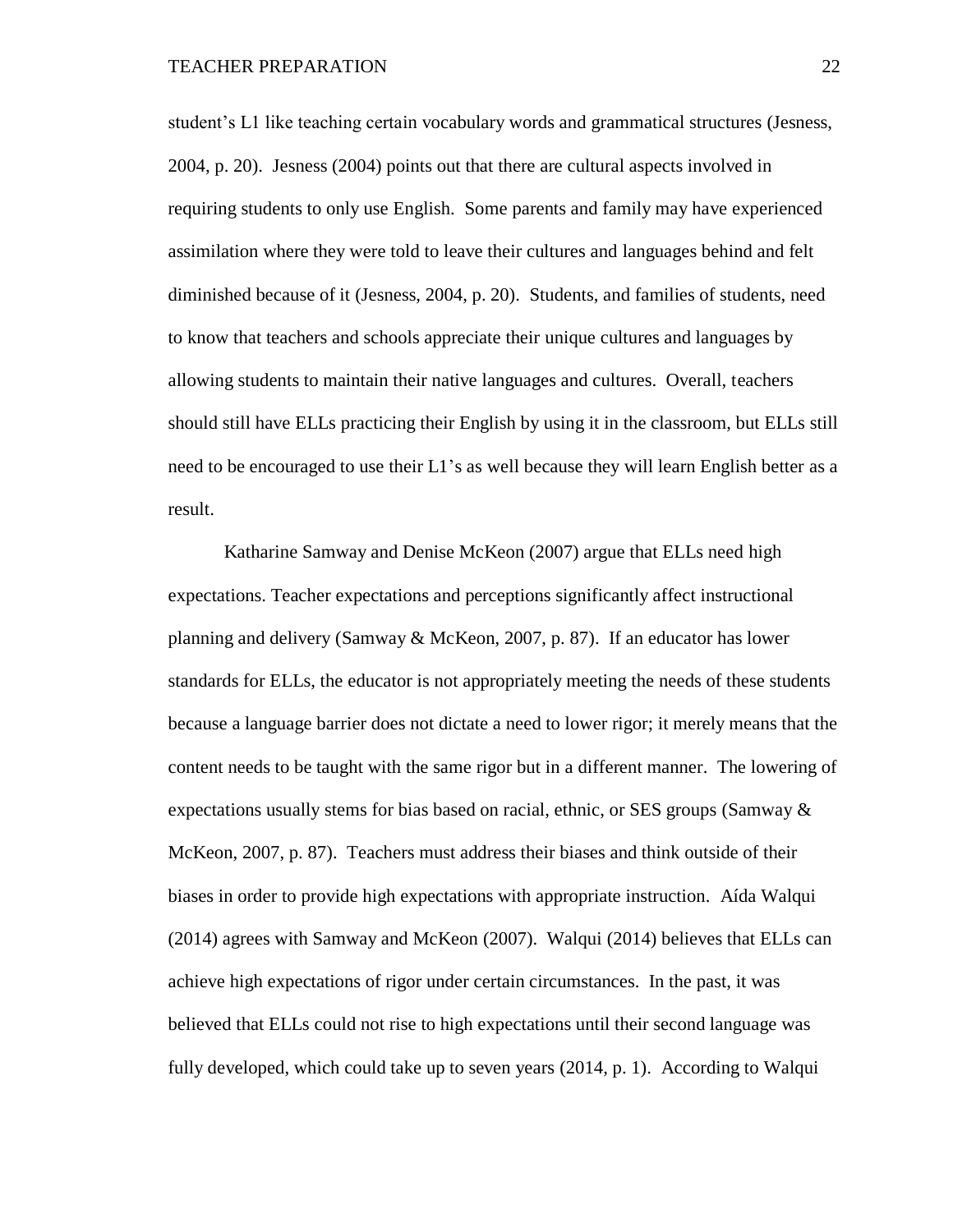(2014), ELLs can rise to high expectations and rigorous content "if it sparks their interest, if they receive appropriate support, and if academic content and academic English language skills are taught simultaneously, as a single, integrated process" (Walqui, 2014, p. 1). Walqui (2014) explains that in order for these circumstances to be present in the classroom teachers have to change their beliefs about ELLs and educational practices (Walqui, 2014, p. 1).

Ester de Jong and Candace Harper (2005) outline the needs of ELLs and the areas of expertise that mainstream teachers should have to teach classes with ELL students and non-ELL students (de Jong & Harper, 2005, p. 101). Overall, "this framework for teacher preparation illustrates that mainstream teachers must develop the knowledge, skills, and dispositions that reflect an awareness of three dimensions: the process of learning a second language, the role of language and culture as a medium in teaching and learning, and the need to set explicit linguistic and cultural goals" (de Jong & Harper, 2005, p. 118). De Jong and Harper (2005) emphasize the need to have deep specialized knowledge and to apply it in differentiation.

**Differentiation.** Carol Rothenberg and Douglas Fisher (2007) describe differentiation as teaching to the various levels of students while taking into consideration interests and styles of learning (Rothenberh & Fisher, 2007, p. 240). The authors go on to say that it is important to differentiate "sources" (content), "process" (strategies and structure for teaching), and "products" (ways students demonstrate their learning) (Rothenberh & Fisher, 2007, pp. 240–241). Even grouping of students in class should be differentiated based on the purpose of the groups and the students' needs (Rothenberh  $\&$ Fisher, 2007, pp. 244–245). Differentiation plays an important role in educating ELLs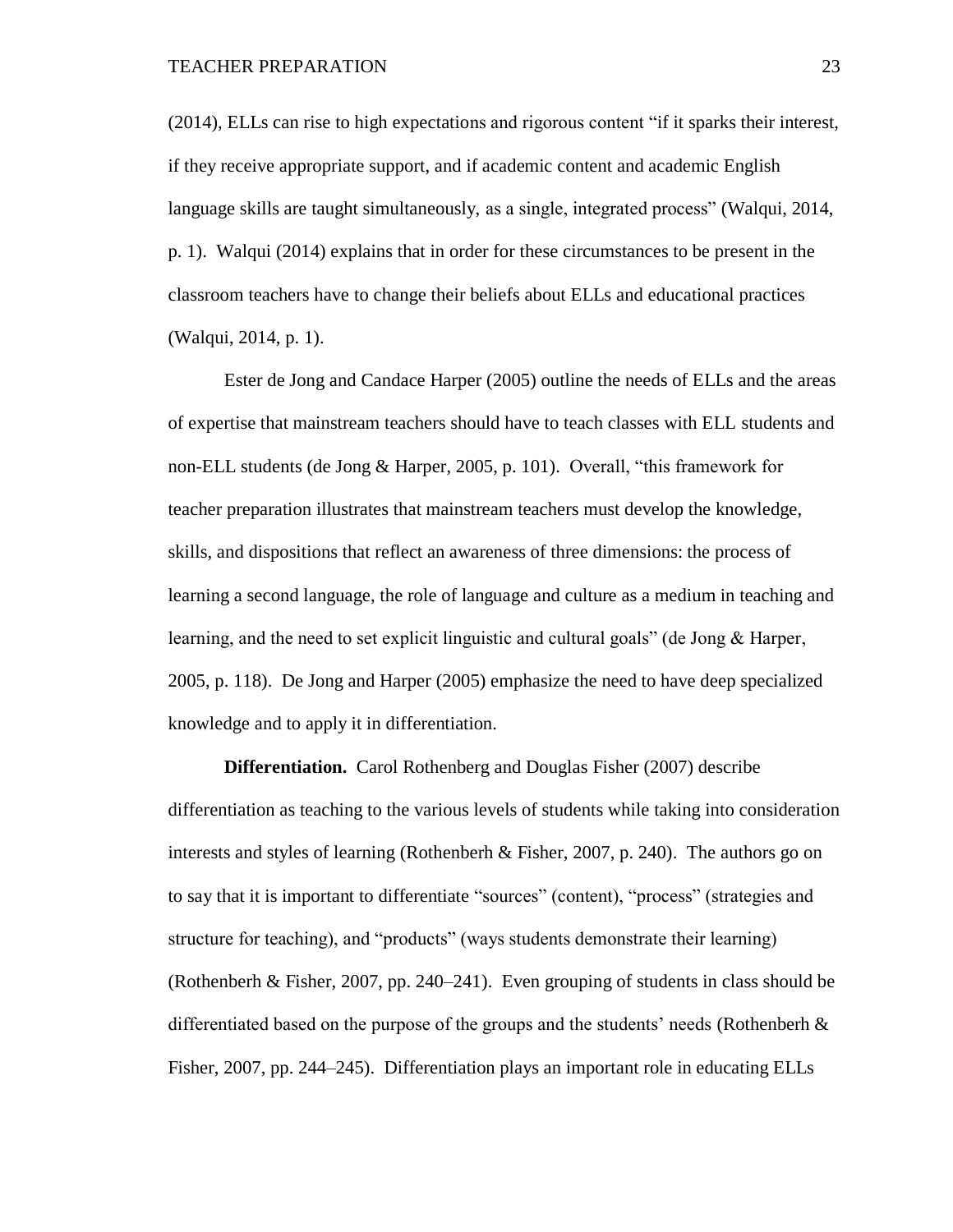because language proficiency and culture are huge factors in how the sources, process, and products must be presented for effective learning.

Differentiation is becoming one of the "buzz" words in education, but is it enough for ELL students? Margaret Solomon, Jose Lalas and Carol Franklin (2006) analyze currently used ELL adaptations to determine if they are really effective. The authors explained that with most accommodations a certain level of social and linguistic skills must already be developed in order to utilize them, and ELL strategies or accommodations can never replace instruction. "Mainstream teachers must plan an integrated instructional system that truly includes the EL[L] in the total learning process" (Solomon, Lalas, & Franklin, 2006, p. 44). The authors argue that accommodations are simply not enough because they must be accompanied with meaningful instruction based on the individual needs of students.

If not all differentiation is enough by itself, then one must understand the key components of differentiation. Brenda Logan (2011) discusses what teachers believe are the key components to differentiated instruction in *Examining Differentiated Instruction: Teachers Respond*. The results of the study indicated that the teachers understood differentiated instruction and how to implement it. About eighty-five percent of teachers agreed that "teachers should assess the readiness level, interest level, and the learning profile/style of their learners which is another essential component in carrying out differentiated instruction in the classroom" (Logan, 2011, p. 9). Many teachers were unaware that differentiated instruction can occur within whole groups, small groups, and one-on-one instruction. Logan (2011) argues that teacher education and professional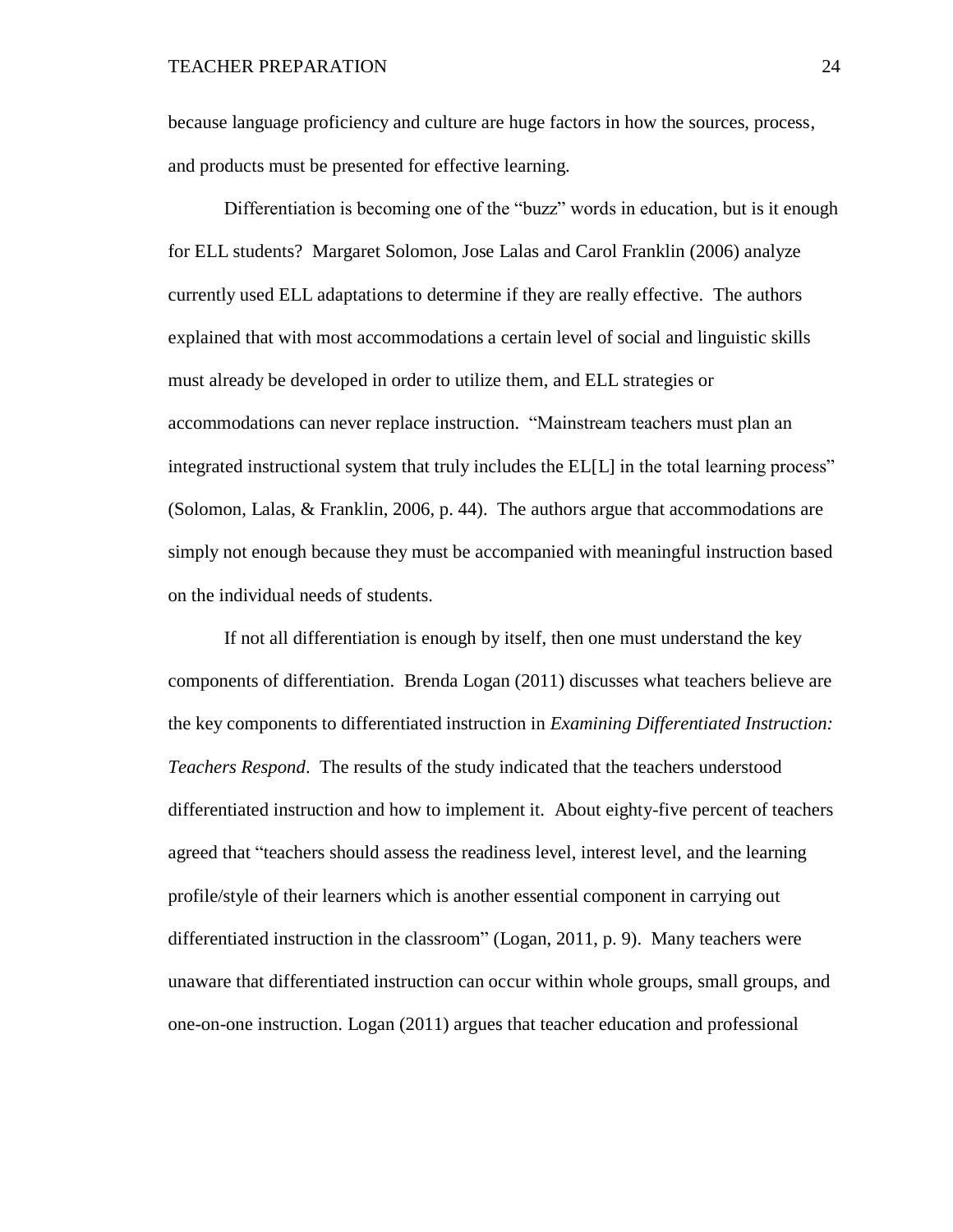development programs should provide better education on how to effectively differentiate instruction.

Karen Ford (2012) explains that the goal of differentiation is "to create learning opportunities that make allowances for differences in how individual students learn in order to ensure equal access to important academic content" (Ford, 2012). In the state of Florida, ELLs are required by law to have equal access to appropriate instruction (Florida Department of Education, 2016). Differentiation is an instructional approach that provides equal access to appropriate education by implementing ongoing assessments and by intentionally designing instruction, activities, and assessments to meet the needs of ELLs (Ford, 2012). In order to implement differentiated instruction, teachers should get to know their students, have high expectations for all students, use a variety of researchbased strategies, use ongoing assessments, provide a variety of assessments and homework, collaborate with other professionals such as an ESOL teacher or paraprofessional, implement flexible grouping, and make content understandable for all students by discussions, translations of text, and simplified text (Ford, 2012) .

#### **School Dimension**

The schools, policies, and curriculum play an important role in ELL education. Felice Russel (2012) examines the culture of collaboration within a school. The three findings from the study showed the positive results of a supportive leadership context for the inclusion of ELLs, schoolwide support of ELLs, and collaboration and influence of the literacy team (Russell, 2012, p. 453). The study showed the importance of having a very collaborative and supportive atmosphere within a school with the aim of improving ELLs' success. The study also showed the positive effects of having supportive and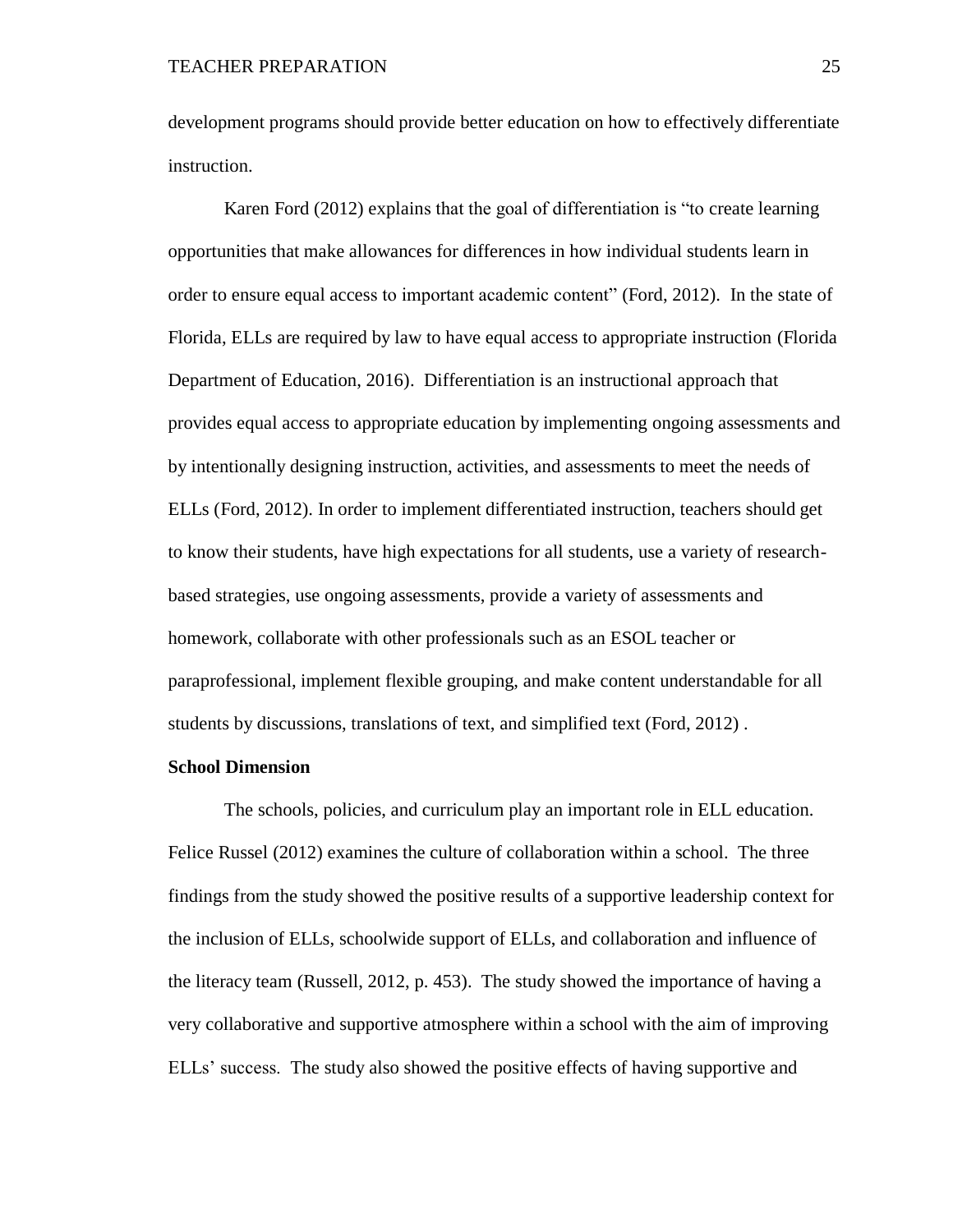active leadership within a school, and the significant effects that teachers, who advocate for ELLs, have on ELL success.

In *A Study of Arizona's Teachers of English Language Learners*, Rios-Aguilar, Gonzalez Canche, and Moll (2012) address a specific school with new ELL education instructional strategy called the Structured English Immersion (SEI) model in which ELL students receive a four hour English language development block in hopes that the student would be fluent in English within one year (2012, p. 3). The results indicated that the majority of the teachers believed the SEI was somewhat effective for teaching ELLs, and that there are better strategies and curriculum for ELLs than the SEI. Sixty percent of teachers thought that less than 50 percent of their ELL students were meeting gradelevel standards (Rios-Aguilar et al., 2012, p. 24). Teachers were also concerned with ELLs being pulled out to receive SEI because it is important for them to develop English with their peers. If what the schools are implementing in the classroom is not effective, then how can teachers educate ELLs if they are hindered by ineffective curriculum and programs? Ineffective policies and curriculum negatively impact the educators' capacity to effectively educate ELLs. In *Strategies for Teaching English Learners,* Diaz-Rico (2008) emphasizes that learning a new language is a very complicated and difficult process that forms foundational academic skills; schools and their policies can either help or hurt the ELLs as they are learning a new language (2008, p. 5). Often, there tends to be higher populations of ELLs in the intercity (Diaz-Rico, 2008, p. 9). Part of the problem that ELLs face is the schools not having enough funds to provide appropriate resources for their students (Diaz-Rico, 2008, p. 9). Inadequate resources result in poorly equipped schools and more ELLs struggling to receive the education that they need.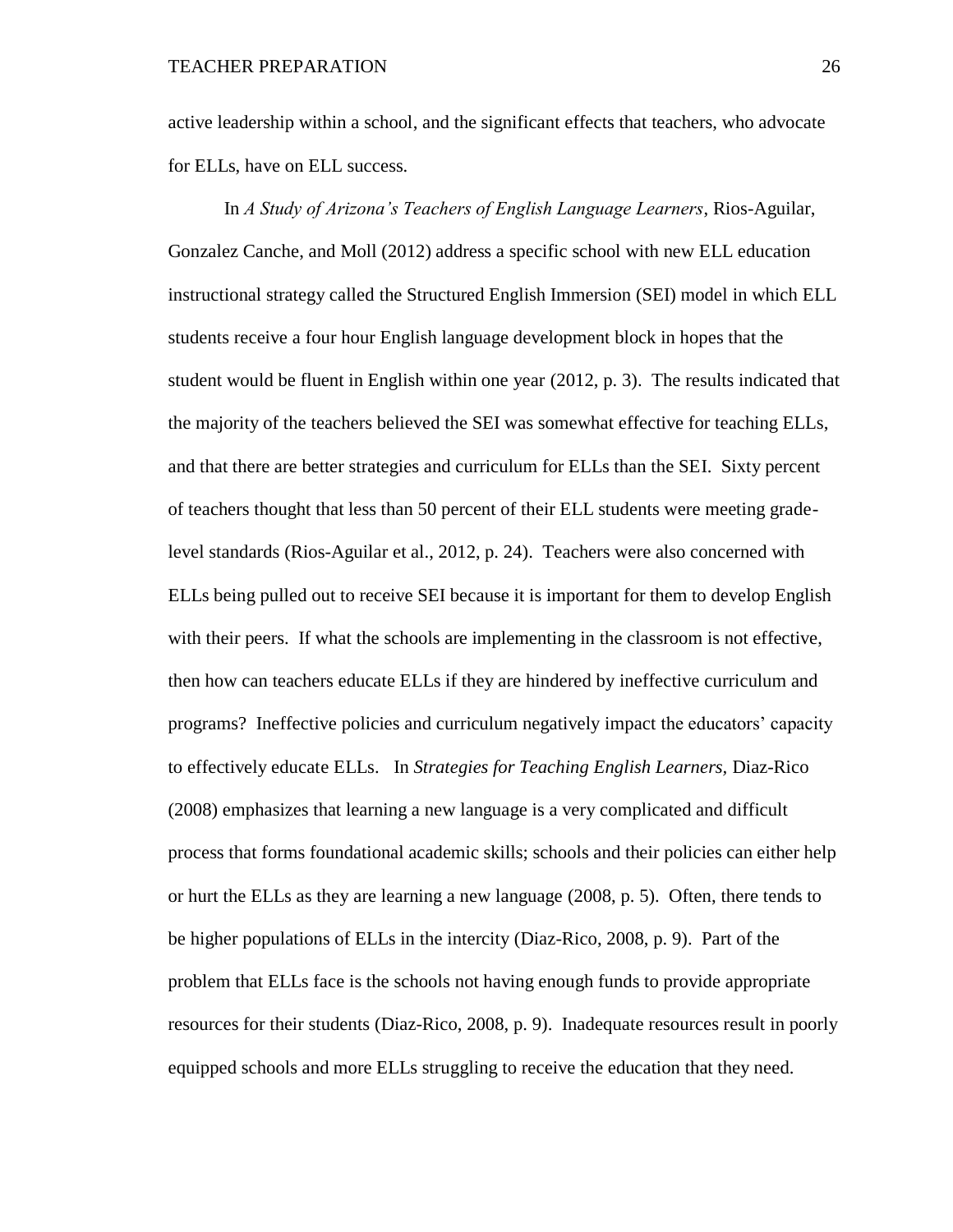In *English Language Teacher Expertise: The Elephant in the Room*, Harper and de Jong (2009) address this issue in a more holistic fashion by observing the external (legislative and policy) pressures and internal (professional and curricular) developments within ESL education (Harper  $\&$  de Jong, 2009, p. 138). The conclusions drawn from this article suggest that the changes in the policies required by the state have adversely affected the teachers, students, and curriculum by making inaccurate assumptions about the needs of ELLs. The authors explain that teachers need more professional development that goes deeper into ELL education, and that preservice teachers should participate in field studies with ELL students. The authors even suggest that state, district, and school administrators should undergo professional development in the area of ESL education as well.

Lilly Wong Fillmore (2014) addressed the issue of lowering curriculum and standards for ELLs. Often, it is thought that ELLs cannot reach the standards set by the state so they are given simplistic assignments and watered down material. Fillmore (2014) argues that "ELLs can handle higher standards and expectations," and it is actually what they need to succeed (Fillmore, 2014, p. 624). She states that "in schools with ELLs across the country…neither language learning theory not research has influenced pedagogical or organizational decisions" to provide help to meet the needs of ELLs. ELLs need social interaction with native English speakers to effectively learn English (Fillmore, 2014, p. 625). In addition to interactions with native English speakers, ELLs need opportunities to work with complex texts (Fillmore, 2014, p. 629). Rather than giving ELLs simplistic texts, Fillmore (2014) encourages teachers to allow ELLs to engage in complex texts and to discuss those texts in class by breaking down sentences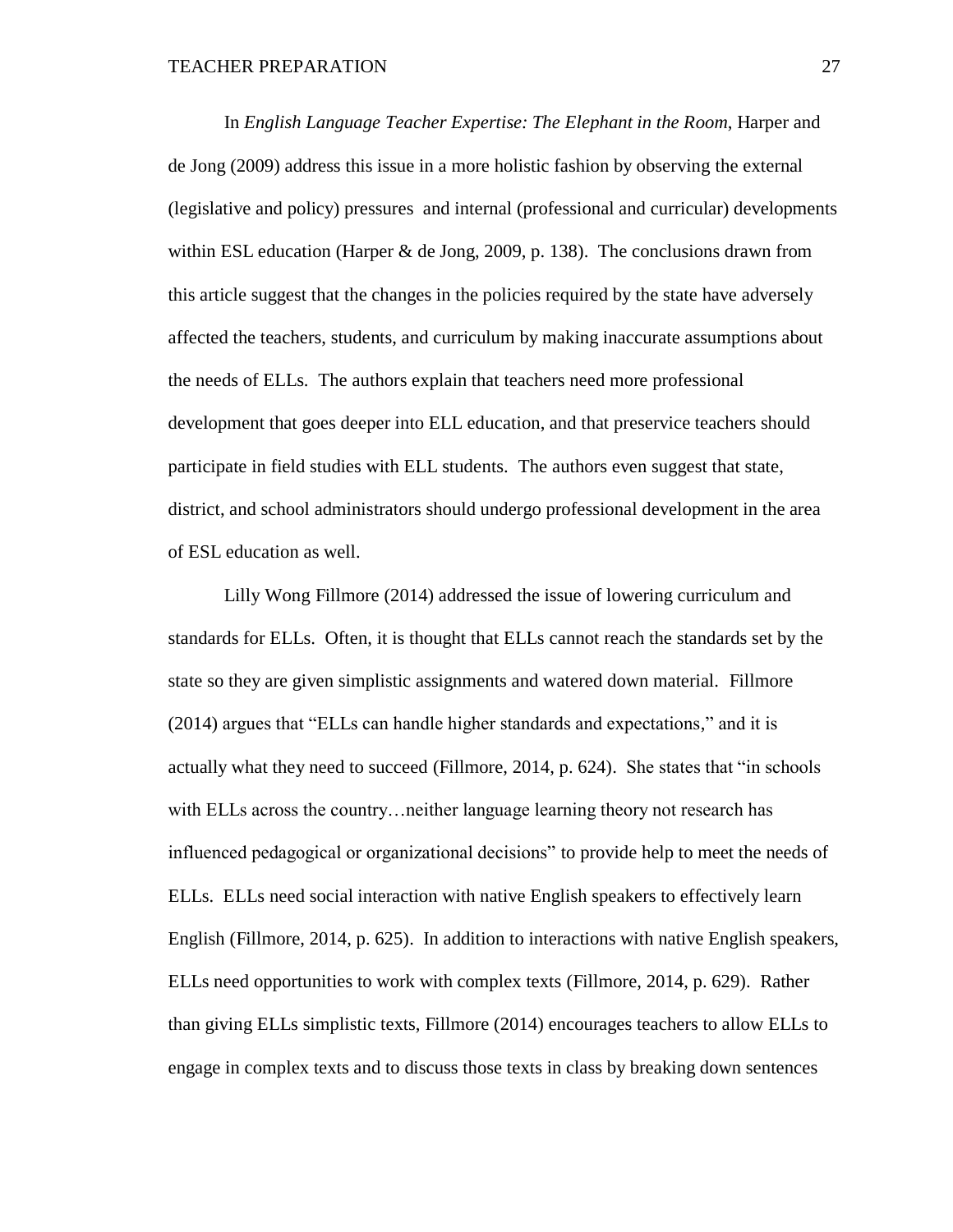(Fillmore, 2014, p. 629). The answer for improving ELL curriculum is not found by simply making it easier, but one potential key to ELL success requires exposing ELLs to the same curriculum as the other students and implementing better instructional practices by allowing ELLs to engage in complex texts and concepts through discussions and social interactions.

**Special education.** Shernaz García, Alba Ortiz and Audrey Sorrells (2012) note the increase in culturally diverse students. "In 2000, the U.S. Census Bureau (as cited in U.S. Census Bureau, 2008) projected one third of the nation would be African American, Hispanic, or Asian by 2023" (Shernaz, Ortiz, & Audrey, 2012, p. 1). According to the 2010 Census, we have already reached that expectation with 33.2% of the U.S. population being Hispanic, African American, and Asian. Shernaz et al. (2012) emphasize that the increase in culturally and linguistically diverse populations calls for a need in understanding this specific group of students. Within the field of special education, culturally and linguistically diverse populations are often given special education services when they do not need them (Shernaz et al., 2012, p. 2). The authors state, "Researchers concluded that educators need training focused on culturally responsive practices to increase the likelihood of appropriate referrals, assessments, and eligibility determinations" (Shernaz et al., 2012, p. 2). There are many factors that affect a student's education such as language, culture, SES status, teacher factors (training), and school factors (policies and practices) that disadvantage culturally and linguistically diverse students; one example of this is having an ELL be tested in English for a learning disability (Shernaz et al., 2012, p. 2). There needs to be a shift in teacher education and practices to provide a culturally responsive education to all students.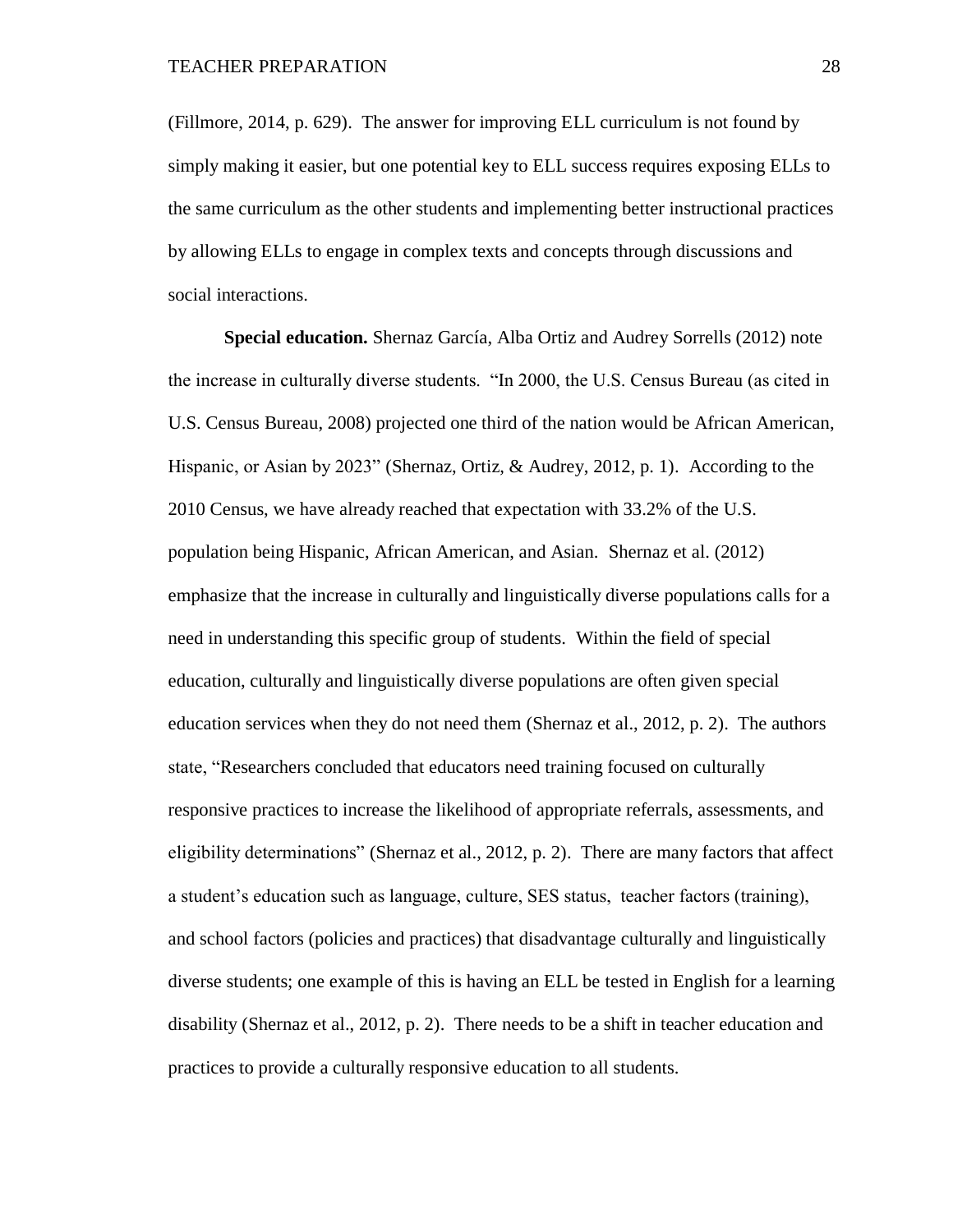Often, ELLs are told they have learning disabilities and are given special education services. Testing for learning disabilities (LDs) can be skewed if it is not given in the student's native language; however, some ELLs do have learning disabilities. In order to correctly diagnose an ELL with a learning disability, educators must use culturally and linguistically appropriate assessment materials and have an understanding of the linguistic challenges an ELL faces, regardless if a disability is present. Cheryl Wilkinson, Alba Ortiz, Phyllis Robertson, and Millicent Kushner (2006) completed a study about the special education eligibility determinations for ELLs with LDs. The study was relatively small so this area needs to be further researched to provide more insight into this area of special education. Despite the small sample size, the researchers did find some insights into the process of determining eligibility for special education services. Wilkinson, Ortiz, Robertson & Kushner (2006) emphasized how interventions and outcomes need to be documented so general education alternatives can be considered before providing special education services (2006, p. 136). Often, the reasons for referral were not clear, which made the process more difficult; therefore, it is important for teachers and parents to make the reasons for referral clear (Wilkinson et al., 2006, p. 136). When assessing ELLs for LDs, all factors must be considered (family, SES, language, school history and culture). From the results of the study, the researchers concluded that 76% of the students in the sample may not have had a disability or may have had an additional disability if all factors were considered (Wilkinson et al., 2006, p. 136). The more factors that have to be considered, the harder it is to determine if the student has a learning disability which is why the determination process might require additional time. The researchers emphasize that collaboration among teachers and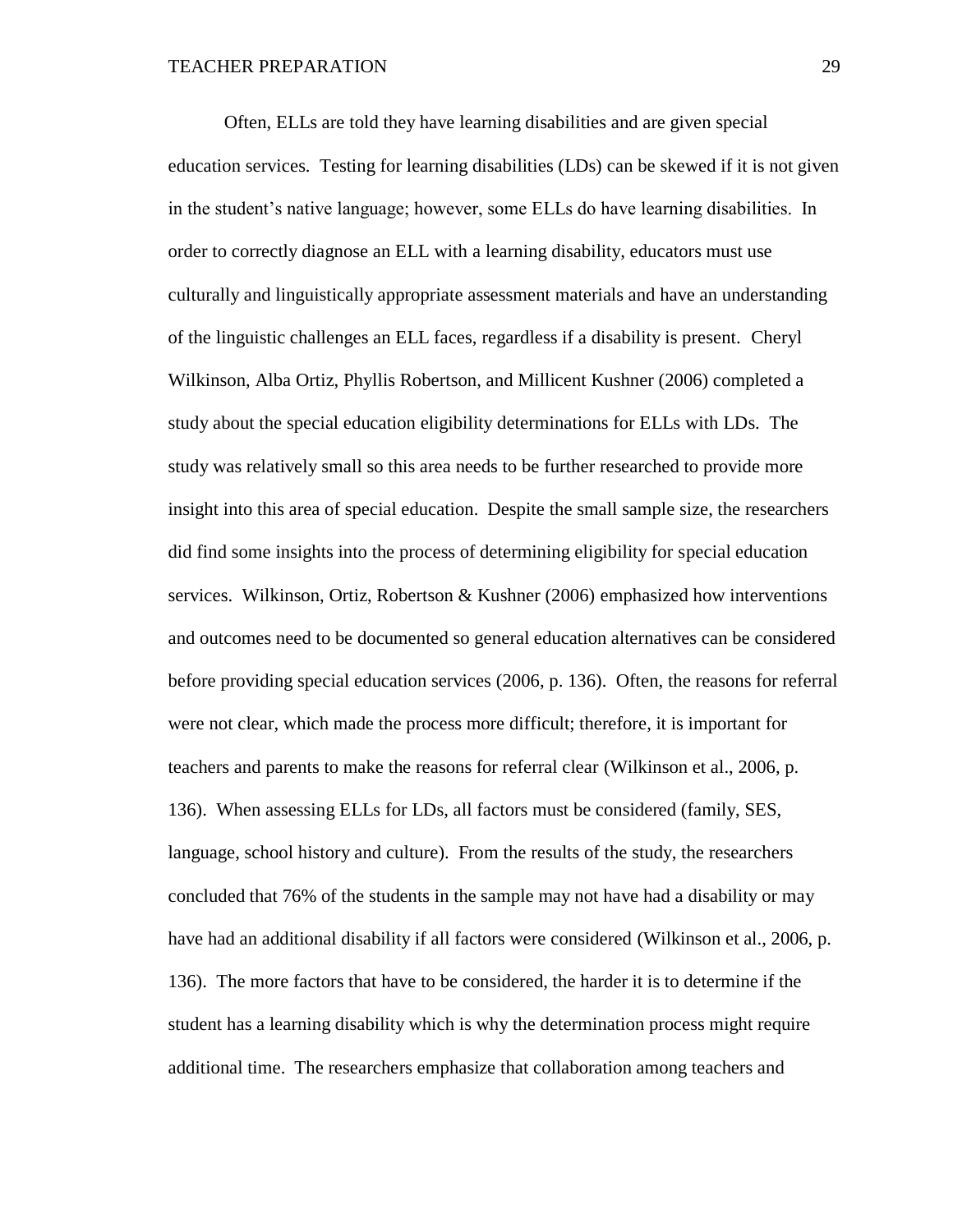administrators and additional knowledge and training about cultural and linguistic needs of ELLs should improve the process as a whole (Wilkinson et al., 2006, p. 140). Ortiz, Robertson, Wikinson, Liu, McGhee, and Kushner (2016) found that bilingual educations can be critical in helping struggling students succeed and can protect against inappropriate referrals for special education services (Ortiz et al., 2011, p. 325).

Shernaz García and Alba Ortíz (2006) explain ways to prevent inappropriate referrals to special education through a culturally and linguistically responsive approach. The authors state "all students have cultures composed of social, familial, linguistic, and ethnically related practices that shape the ways they see the world and interact with it" (Garcia & Ortiz, 2006, p. 64). All students, including ELLs, have different cultures that affect the ways they learn in school. Teachers must have high expectations of all students and create a learning environment that provides equal opportunity for all students and develops bilingual and bicultural competence within all students (Garcia & Ortiz, 2006, p. 65). Teachers must also share the educational responsibility with other school programs, like the ESOL program, and provide culturally responsive curriculum that builds on students' prior experiences and knowledge (Garcia & Ortiz, 2006, p. 65). Access to appropriate resources, academically rich programs, and high qualified teachers (who have expertise in culturally and linguistically responsive pedagogy) is essential to the success of students (Garcia & Ortiz, 2006, p. 65). Parent involvement and the relationship between the family and the school plays a large role in student achievement (Garcia & Ortiz, 2006, p. 65). The authors discuss the need for culturally and linguistically focused professional development that not only addresses sensitivity to cultures but pedagogy, as well (Garcia & Ortiz, 2006, p. 66). Overall, the authors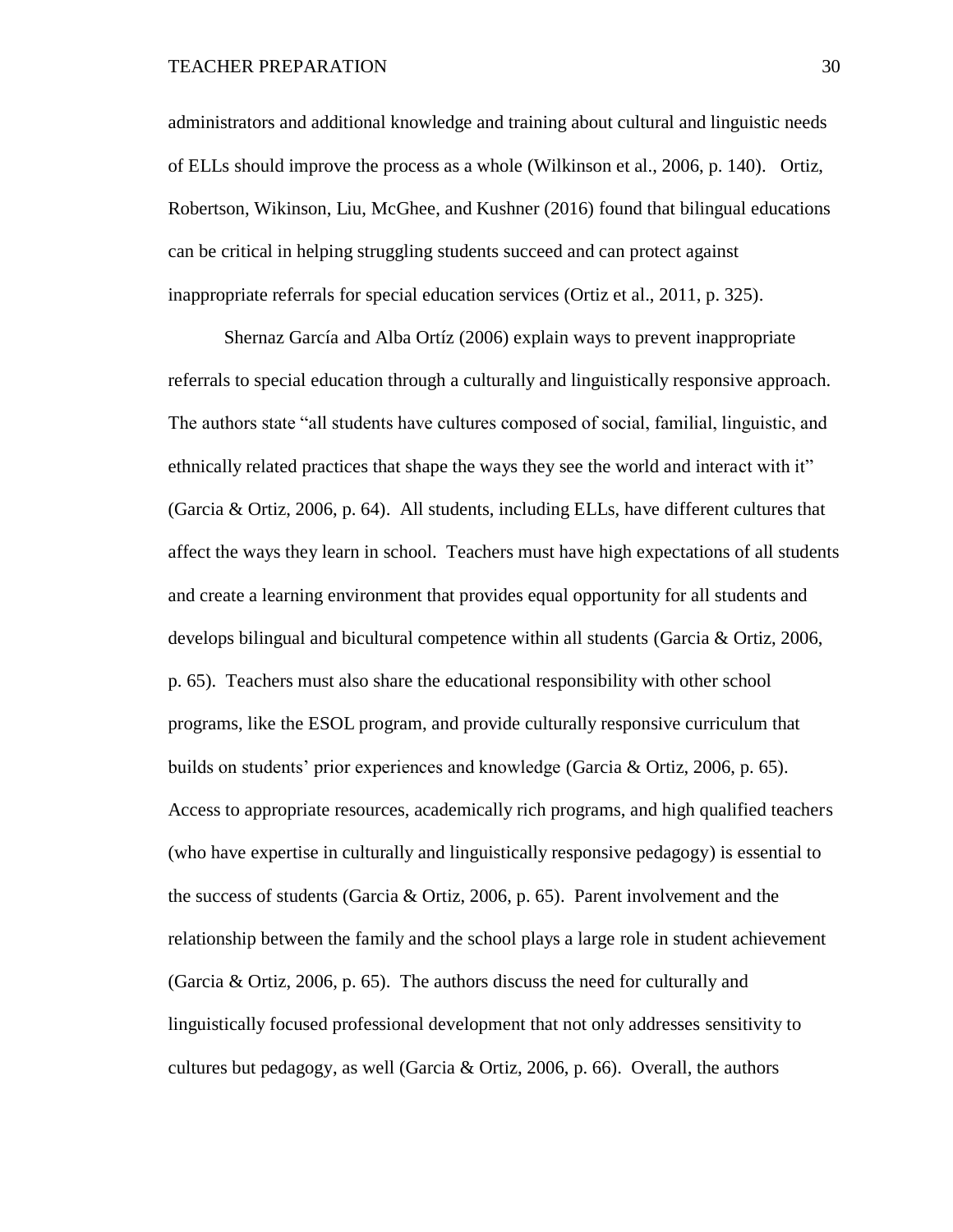emphasize the importance of the pre-referral process to be seen as a way to provide effective and appropriate intervention (with the involvement of peers and experts) before it is too late and the student has fallen too far behind (Garcia & Ortiz, 2006, p. 66). According to Slavin and Madden (as cited in Garcia & Ortiz, 2006), "if a student is more than a year below grade level, even the best remedial or special education programs are unlikely to be successful." Therefore, the pre-referral process and early intervention are critical in providing culturally and linguistically appropriate interventions and assessments to ensure the success of the student and an appropriate referral to special education, if needed later on.

### **Teacher Education**

In order for teachers to be prepared to teach ELLs both culturally and linguistically, preservice teachers generally take education classes to prepare them for teaching ELLs. Is our current model for educating preservice teachers effective? Mary Hutchinson (2013) studied the effect of the "three credit foundations course for teaching ELLs" required in the state of Pennsylvania for a degree in Elementary Education (Hutchinson, 2013, p. 30). Through their observations, the students learned about the need to treat ELL students like other students. The survey showed an increase tolerance of how ELLs should be supported in schools (Hutchinson, 2013, p. 44,46). The preservice teachers noted lack of facilities to teach ELLs, an increase respect for ESL teachers, a greater sense of responsibility when teaching these students, and the belief that all students can succeed. The study showed that the class provided benefits to the preservice teachers.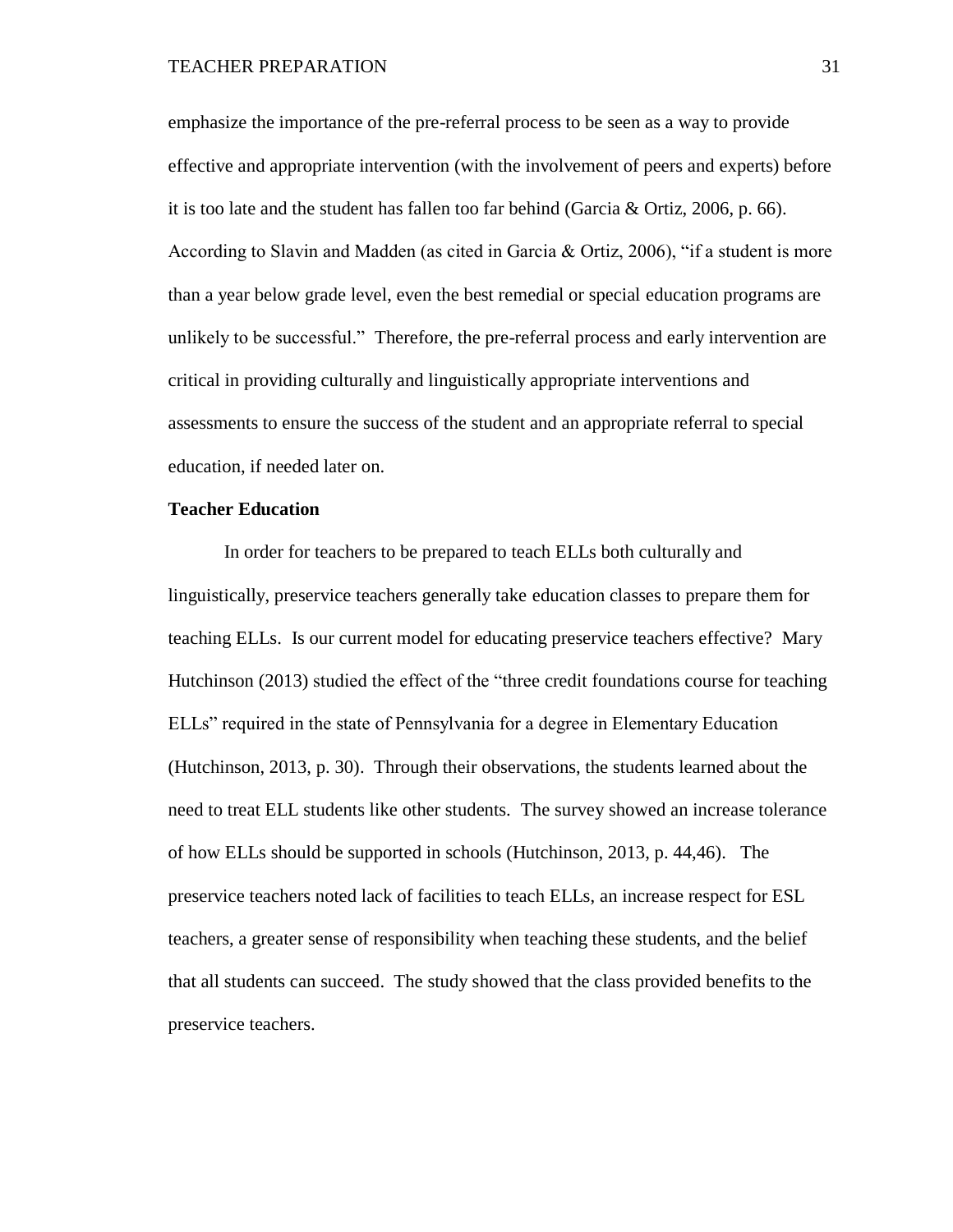In a similar study, Maria Coady, Candace Harper, Ester de Jong (2011) assessed the process and product of teacher preparation of teaching ELLs. The results indicated that the teachers' felt they had been moderately prepared to teach all domains of educating ELLs; they felt most prepared for curriculum and classroom organization and least prepared in the social and cultural dimensions of teaching (Coady et al., 2011, p. 230). Regarding how effective they felt with working with ELLs, the two highest categories were curriculum and class organization and content area instruction; however, the lowest category they felt effective in was the knowledge and ability to use the students' home languages as a resource (Coady et al., 2011, pp. 231–232). Overall, the ratings of effectiveness were higher than ratings of preparedness.

There is evidence that teachers do not feel prepared to teach ELLs. According to Jerlean Daniel and Susan Friedman (2005) and Linda Darling- Hammond, Ruth Chung, and Fred Frelow (2002), teachers do not feel adequately prepared to educate ELLs (Daniel & Friedman, 2005, p. 2; Darling-Hammond, Chung, & Frelow, 2002, p. 297). Daniel and Friedman (2005) suggest increasing faculty knowledge and practice of working with diverse populations, ensuring diverse field experiences for preservice teachers, integrating diversity among all courses, require ESL (English as a Second Language) courses to help improve teacher preparedness (Daniel & Friedman, 2005, pp. 5–6). Darling-Hammond, Chung, and Frelow (2002) suggest that state departments of education and education programs should financially invest in teachers to improve preparation and the quality of educators. According to the National Commission of Teaching on America's Future published in 1997 (as cited in (Darling-Hammond et al., 2002, p. 297), these investments include "increasing and equalizing teacher salaries,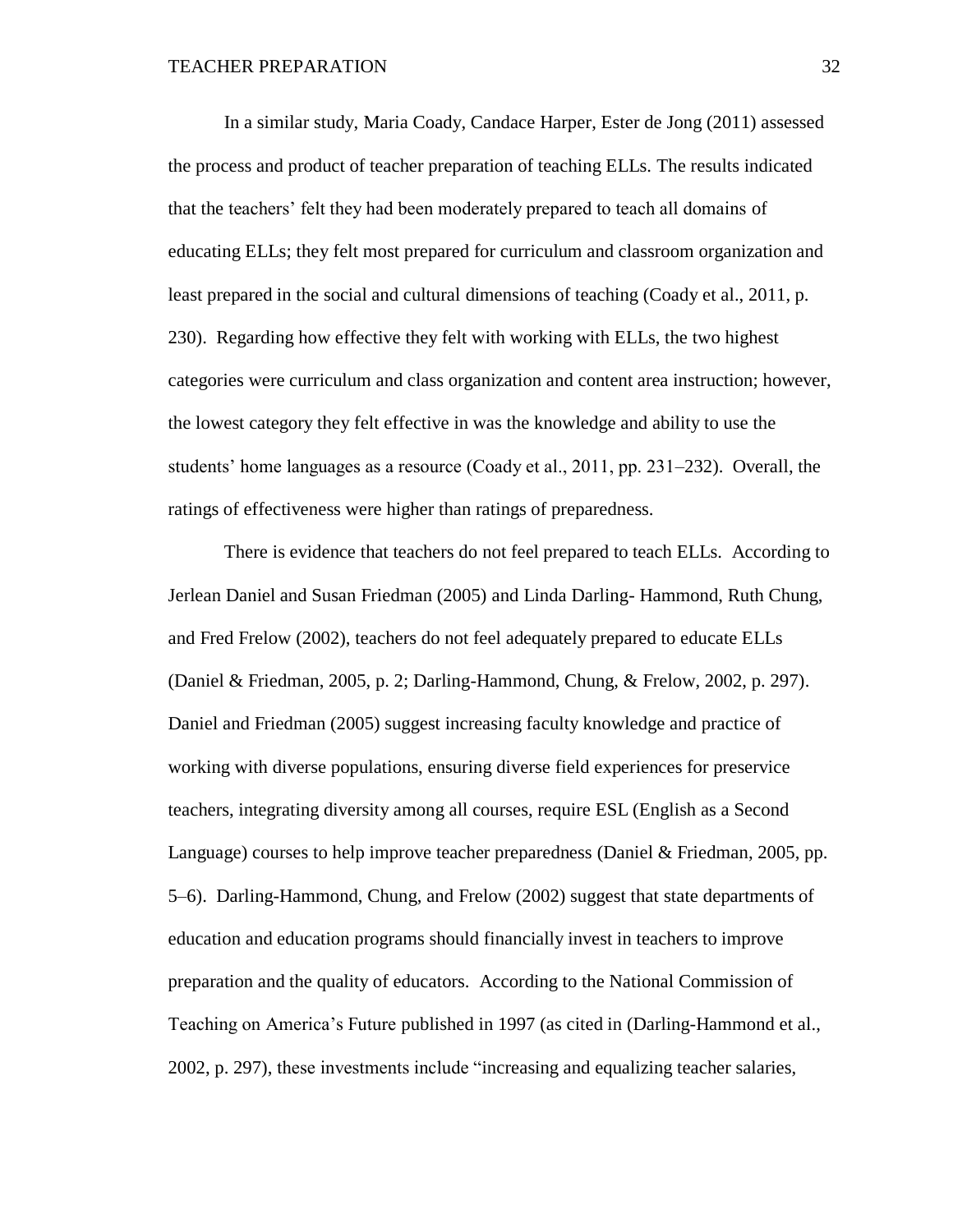TEACHER PREPARATION 33

subsidizing candidates' teacher education costs with service scholarships, providing incentives for teachers to enter high-need fields and locations, and ensuring mentoring for beginners to reduce attrition." As a result of the investments, the researchers suggest that state departments of education will save money by hiring quality educators in the first place (Darling-Hammond et al., 2002, p. 297).

Other researchers are trying to create better ways to prepare teachers for ELLs. To find a better way to prepare teachers, Jie Zhang and Carole Pelttari (2014) provided preservice and in-service teachers with similar emotional experiences that ELLs experience (Jie Zhang & Pelttari, 2014, p. 179). One lesson was taught in Dutch without ESL (English as a Second Language) strategies, and then taught with ESL strategies. Overall, the responses fell into three themes: a greater understanding of the increased effort required for language learning, a greater sense of empathy for ELLs, and the levels of empathy correlated with their experience with ELLs (Jie Zhang & Pelttari, 2014, pp. 189–190). The study showed that teacher candidates may benefit from being put into a language learning environment to gain empathy for ELLs. On a similar note, Luciana de Oliveira (2011) conducted a study to allow teachers to feel what it is like to be an ELL through language experiences during a math simulation using Brazilian Portuguese. The teachers discussed how the simulation helped them understand what it is like to be an ELL and modeled for them how to use ESL strategies (de Oliveira, 2011, p. 62). This article shows the importance of providing language experiences for preservice and inservice teachers to prepare them for teaching ELLs.

Edmund Hamann and Janelle Reeves (2013) further the discussion on ELL education in schools by addressing the professional schism within ELL education and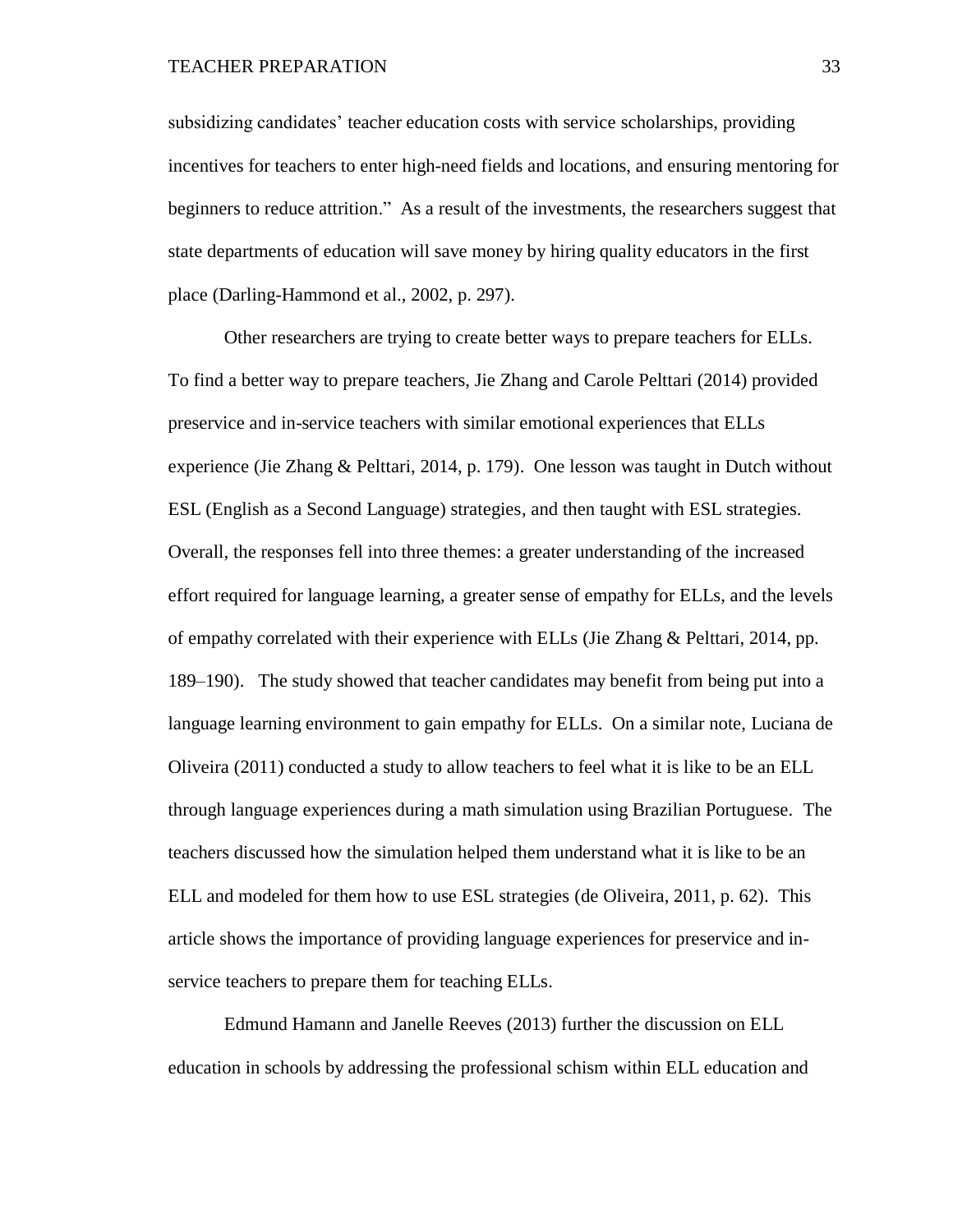proposing a possible solution to the problem. The authors explained the growth and history of ELL education going from non-existent to its own field. Even though teacher preparation is required for ELLs and many teachers receive ESOL professional development classes, the quality of these ESOL trainings are still lacking and not effectively preparing teachers. The authors explain the need for intensive and purposeful professional education for teachers and ESL coaching within mainstream classrooms (Hamann & Reeves, 2013, p. 85). Overall, the authors push for both the ESOL and mainstream teachers to close up the divide between them and recognize that they will be more effective educators if they work together to help ELLs achieve success.

To provide specific needs in teacher education, *Enhanced Knowledge and Skills for Elementary Mainstream Teachers of English Language Learners* discusses three dimensions of teacher preparation for ELLs and its implications for education. The first dimension is about the teacher understanding the students' contexts linguistically and culturally. The next dimension is about teachers understanding second language acquisition as a whole. The authors explain that there is a great need for teacher education to scaffold language knowledge and learn to apply it to ELL pedagogy (de Jong, Harper, & Coady, 2013, p. 93). The last dimension explains that teachers must be aware of the linguistic and cultural difficulties that policies and curriculum might pose for ELLs and make appropriate accommodations to support their students. Overall, the authors call for teacher preparation to include more field experiences, content expertise, resources, and content specific ESL pedagogy.

Alfredo Artiles and Beth Harry (2006) engaged in an interview to discuss the issues of overrepresentation and educational equity regarding teacher preparation.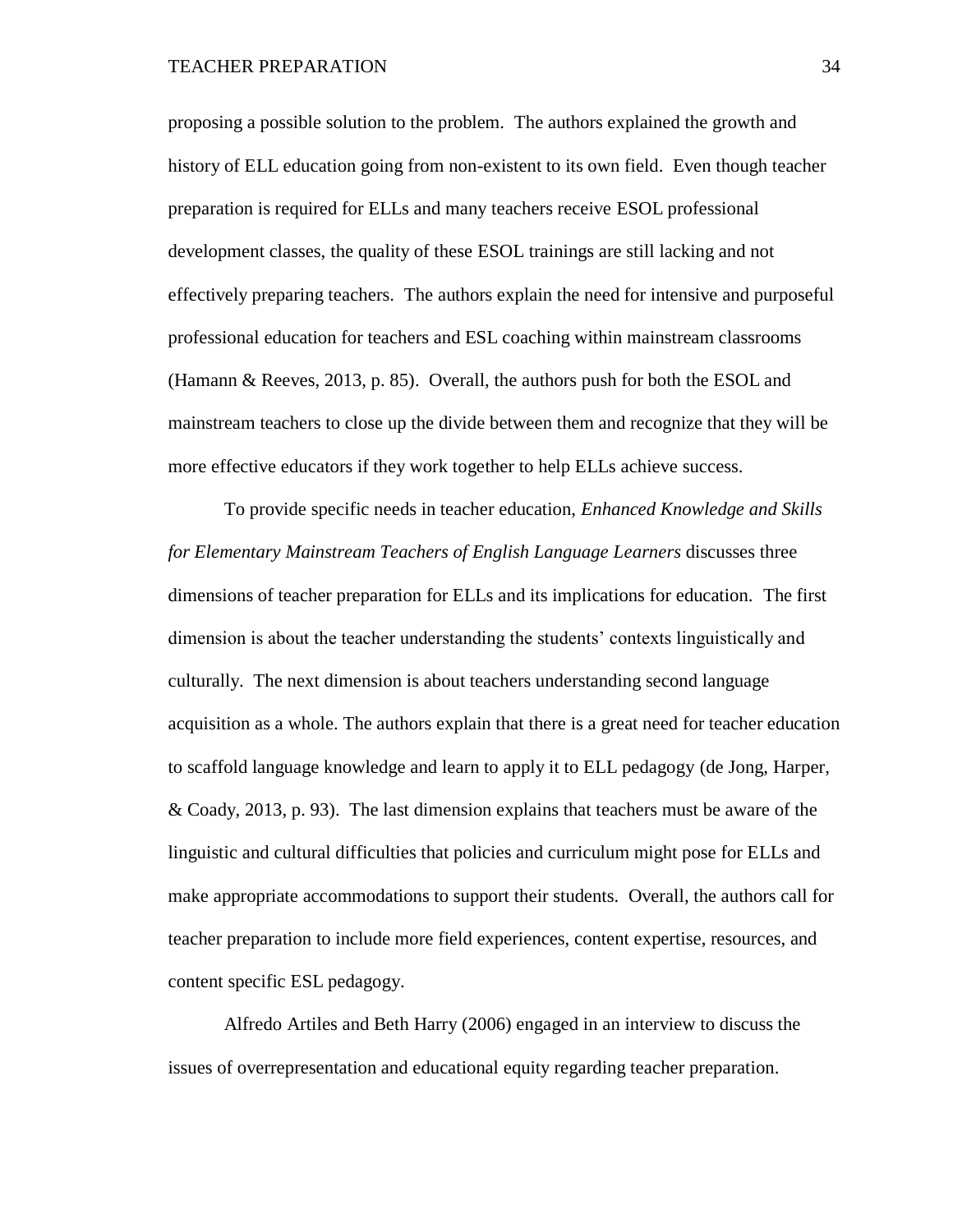During the interview Artiles (2006) emphasized the role of history within education. History is always prevalent within every situation and should be understood and recognized (Chamberlain, 2006, p. 228). Artiles (2006) mentions that cultural history, "inherited values, traditions, and ways of thinking", affect our educational systems, policies, and social interactions within a school (Chamberlain, 2006, p. 228). Artiles (2006) states, "educational systems that are mindful of social justice need to have a metaawareness about the role of history and how the positions we bring (culturally and politically charged) play a role in the decisions and priorities we set" (Chamberlain, 2006, p. 229). Our educational systems need to be intentional about the decisions that they make and how it affects the students, especially culturally and linguistically diverse students. Educational systems must first reconcile their own historical and cultural understanding, and then try to understand others' historical and cultural background. Harry (2006) explains that reconciling one's own ethnocentrism needs to be a required part of teacher preparation (Chamberlain, 2006, p. 229). Artiles (2006) states that "we need to assist future teacher to derive implications for practice from the reflection and analyses of the historical layers of institutions and identities" (Chamberlain, 2006, p. 230). Overall, it is natural to be ethnocentric so teachers must be taught and prepared how to have a historically and culturally responsive educational practice.

### **Teacher Challenges**

Despite their education, teachers often experience many challenges associated with educating ELLs. Patricia Gándara, Julie Maxwell-Jolly, and Anne Driscoll (2005) asked 5,300 teachers their greatest challenges that they face when teaching ELLs, teachers' perspectives on their preparation, and their perspectives on professional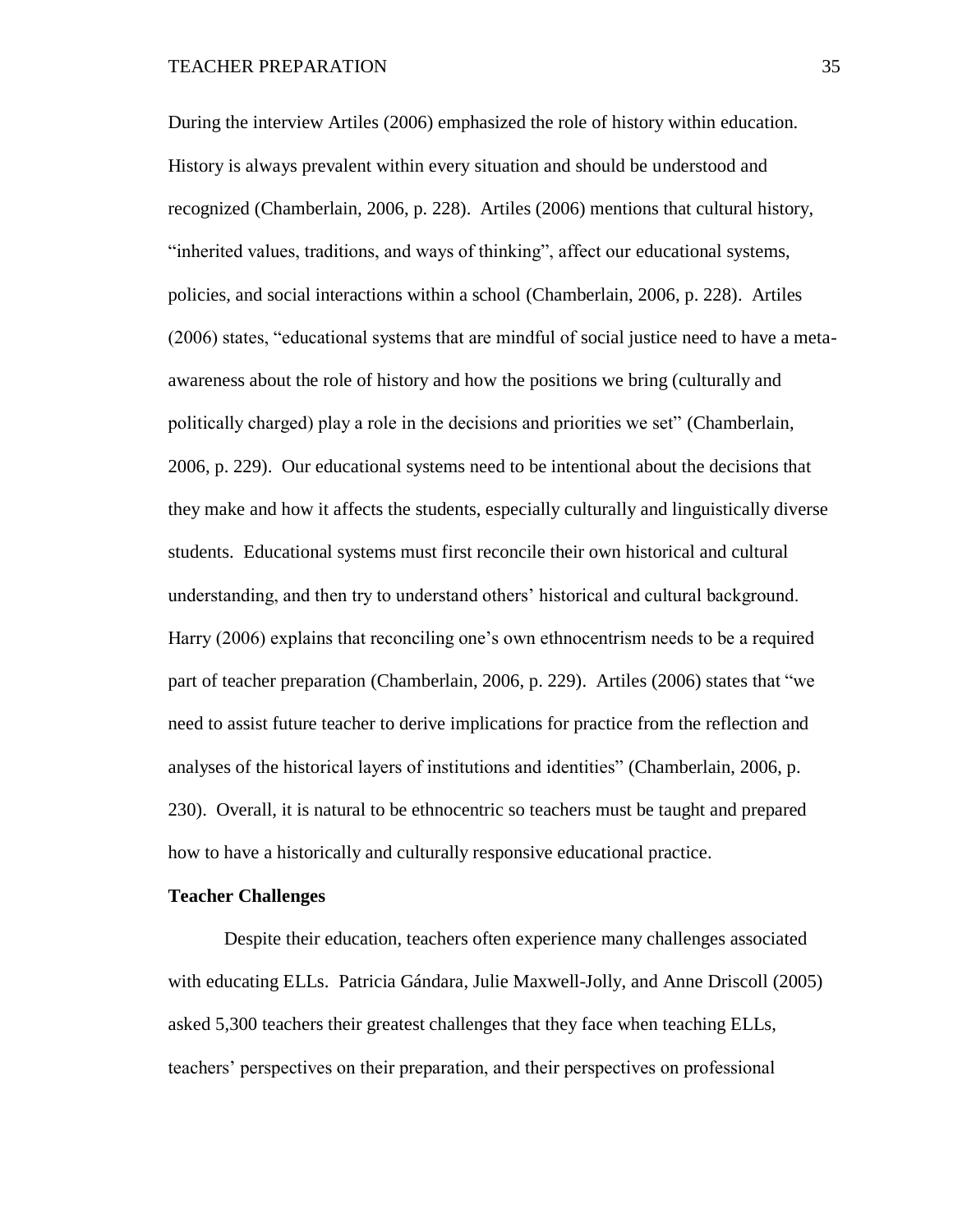development (Gandara, Maxwell-Jolly, & Driscoll, 2005, pp. 3–4). Difficulties associated with communicating with parents and students, having insufficient time to cover material, the great variability of the students' abilities, and lack of tools were the most common expressed challenges. The study found that the more ELL preparation the teachers had, the more confidence they had when teaching ELLs. The study results suggest the need to develop better professional development, to develop better teaching and assessment materials, and ways to allow the teachers more time to differentiate student learning. Nina Webster and Angela Valeo (2011) completed a similar study "to examine the perceptions and reflections of recent six recent graduates from Ontario faculties of education regarding their level of preparation for meeting the needs of ELL students" (Webster & Valeo, 2011, p. 106). All of the participants agreed that an ELL specific course with field experience would have benefitted them. Overall, the participants felt somewhat prepared to teach ELLs and recognized that they needed more education to effectively educate ELLs.

To provide more insight into teacher's in-service experiences, Irina Okhremtchouk and Taucia Gonzalez (2014) asked Latino bilingual teachers what insights they have for teaching ELLs. Teachers' challenges included teaching to a wide range of English proficiency levels, politics within ELL instruction regarding policies and curriculum, and with mainstream teacher training and accountability (Okhremtchouk  $\&$ González, 2014, p. 29). The study found that the teachers felt their education was not practical or effective in the classroom. One of the most interesting finds was that despite their heritage, bilingualism, and extensive education, only a little over half of the teachers indicated that they felt prepared to teach ELLs (Okhremtchouk & González, 2014, p. 30).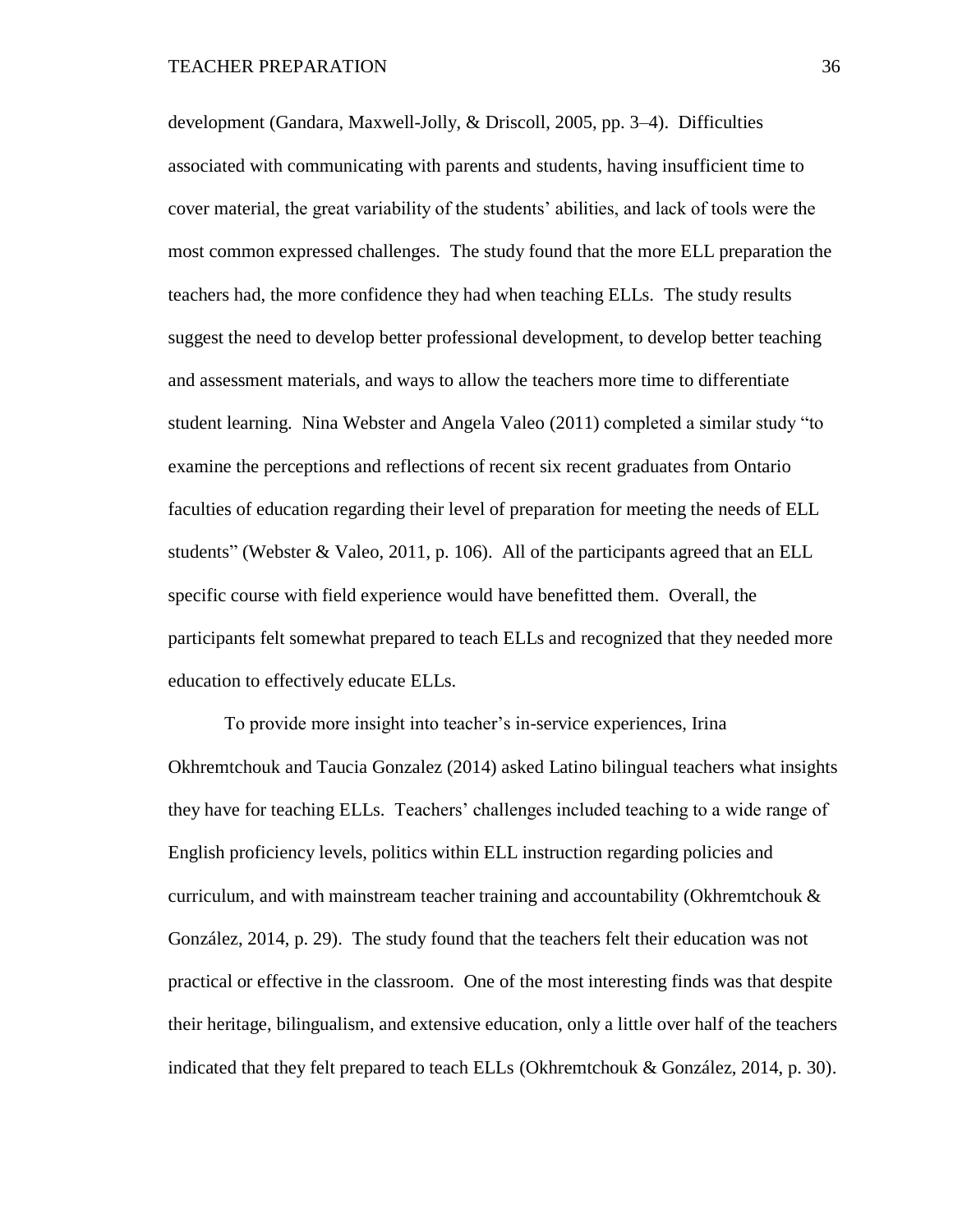## **Conclusion**

Within the field of ELL education, there is a great need for teacher education to provide more effective, deeper ELL linguistic and cultural preparation. Beyond individual student needs, there are other factors such as, school, curriculum, and statewide policies that affect ELL education and in turn affect how teachers instruct ELLs. To further research in the field, I will study how well pre-service educators at Southeastern University feel prepared to teach ELLs to find out the specific educational needs of teachers going into the field. With that knowledge, the educational program at Southeastern University can be adapted to meet pre-service teachers' needs.

## **Methodology**

The purpose of the study is to identify potential gaps in teacher preparation for educators working with English language learners (ELLs). The two types of educational competencies that will be studied are the linguistic and cultural competencies. The researchers received Institutional Review Board (IRB) approval to do the study from Southeastern University. Before the study was initiated, the researchers received an amendment approval from the university's IRB because they adjusted the survey questions. Both the original IRB approval and the amendment IRB approval are included in Appendix A. A survey was sent out to preservice teachers at Southeastern University. The participants were asked via an email invitation to participate in the study by taking a 20 minute online survey; however, the survey took most participants an average of five to ten minutes. The voluntary consent email is included in Appendix B. The general informed consent form that was on the first page of the survey is included in Appendix C.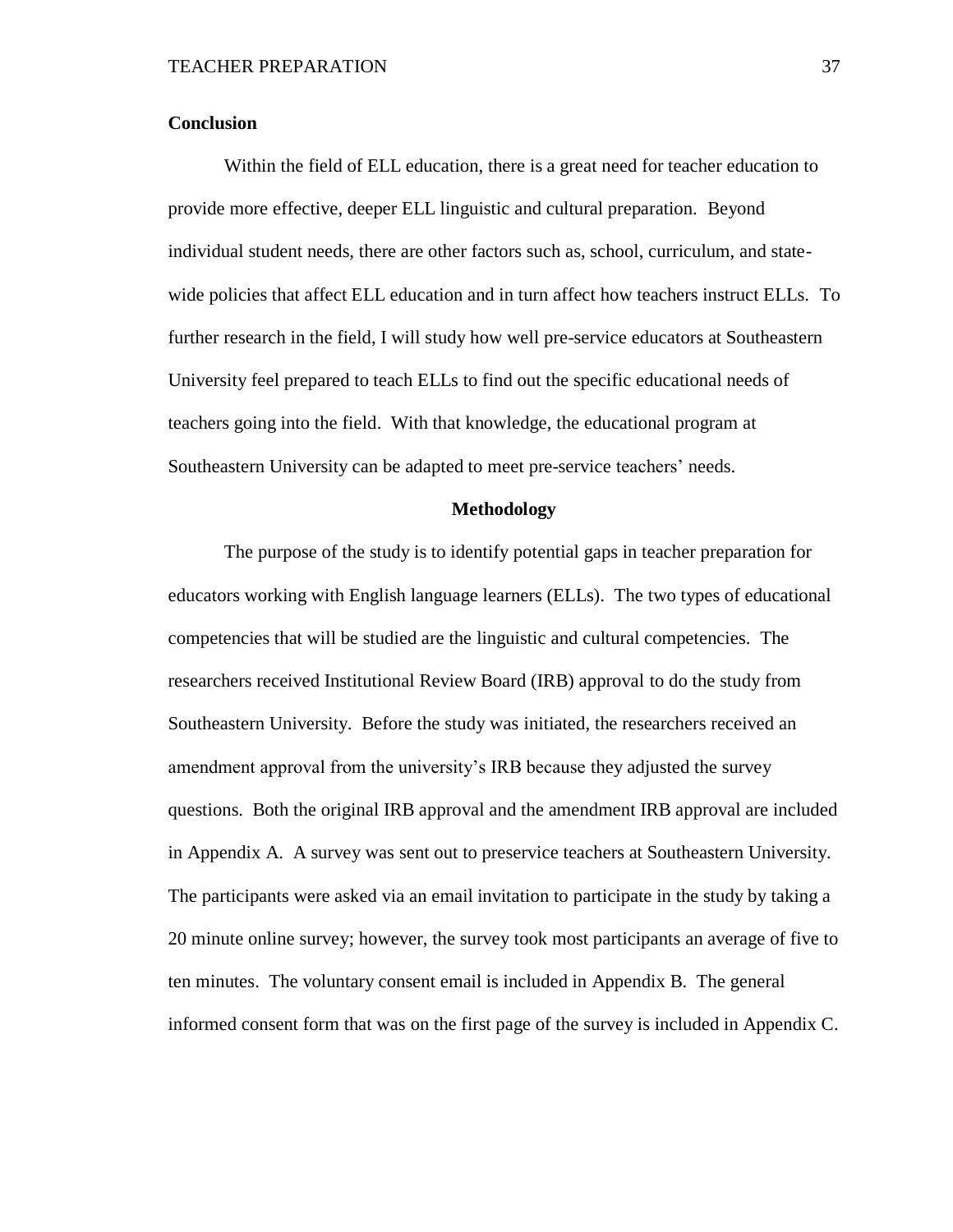The survey was designed by the researchers to ask the pre-service teachers about their personal perspective on their preparation to teach ELLs, specifically regarding second language acquisition and culture. Southeastern University's preservice teachers completed 24 multiple choice questions. The first seven questions completed were to establish demographics. The next eleven questions completed were to assess second language acquisition knowledge. The final seven questions completed were to assess cultural competency. The participants were given a two week period to complete the survey during September of 2016. The researchers reminded students in education classes about the survey and encouraged participation during the two week period. The participants completed the survey at their convenience within the two week period. The survey was administered and analyzed through "e-Survey Creator," an online survey database. The survey used within this study is included in Appendix D. This study provided specific data that contributes to the specific educational needs of pre-service teachers to effectively instruct ELLs. This data can drive future research in teacher education to help benefit educators and students as a whole. The researchers analyzed the data and recorded the results within the next chapter.

### **Results and Discussion**

#### **Analysis of Results**

**Demographics.** The study consisted of 62 participants who completed the entire survey. There were eight additional participants, but they did not complete the survey and will not be included in the results. There were nine male participants (9.7%) and 56 female participants (90.3%). Regarding race and ethnicity, 54 participants were Caucasian (87.1%), 5 participants were Hispanic or Latino (8.1%), 4 participants were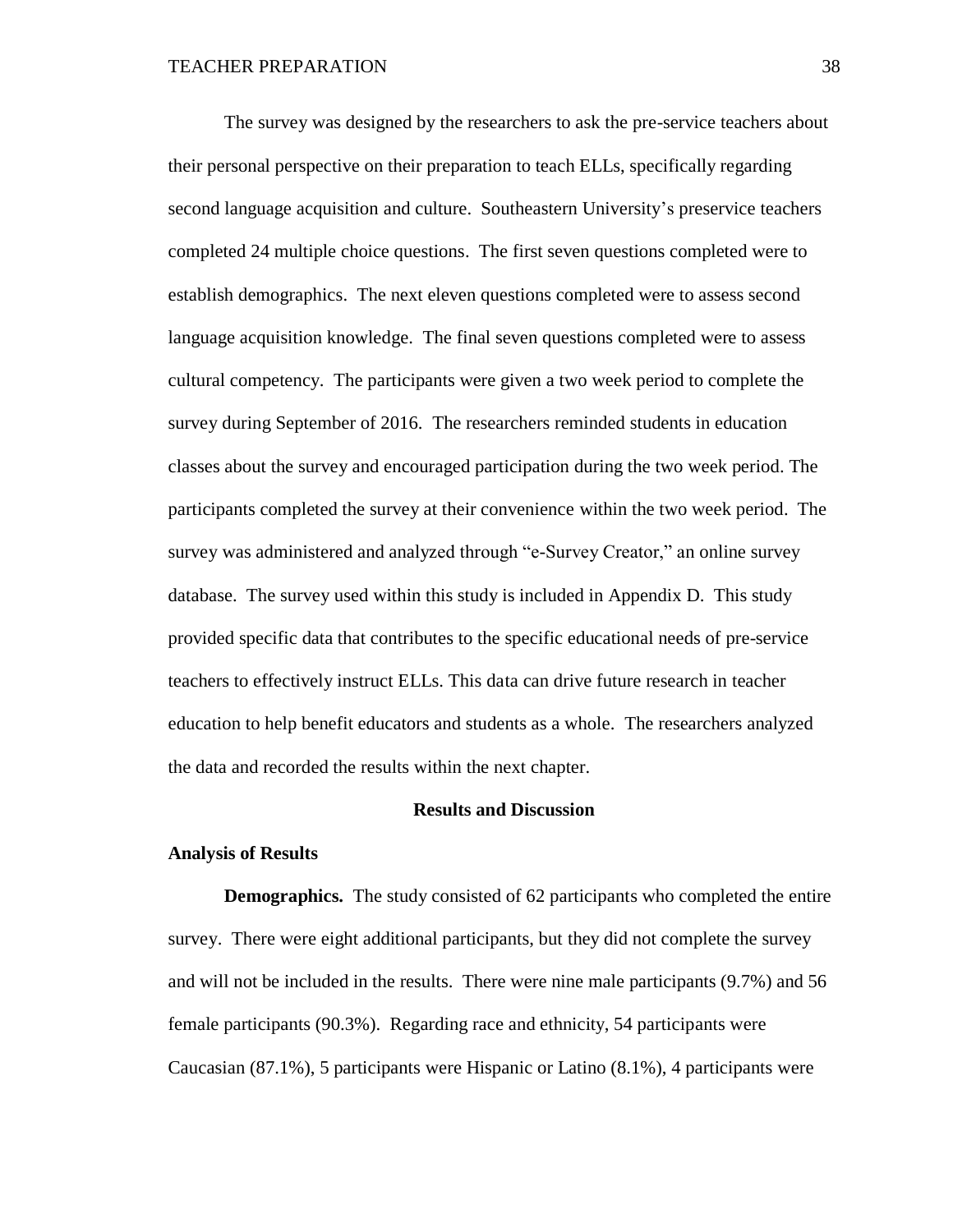Asian or Pacific Islander (6.5%), 1 participant preferred not to answer this question (1.6%). Regarding question three, the respondents had the option of choosing multiple options for what they will be certified in. 61.3% of participants chose elementary education, 3.2% of participants chose secondary education in science, 9.7% of participants chose secondary education in language arts, 4.8% of participants chose secondary education in social studies, 1.6% of participants chose secondary education in math, 8.1% of participants chose music education, 11.3% of participants chose ESOL, 29% of participants chose ESE. Figure 1, created by "e-Survey Creator," is included below to show a visual comparison of the numbers.



Figure 1. Future Certifications of Participants. This figure illustrates what the participants will be certified in.

Seven participants stated that they were bilingual or multilingual (11.3%), and 55 participants stated that they were not bilingual or multilingual (88.7%). Two participants (3.2%) were freshman, one participant was a sophomore (1.6%), 31 participants were juniors (50%), and 28 participants were seniors (45.2%).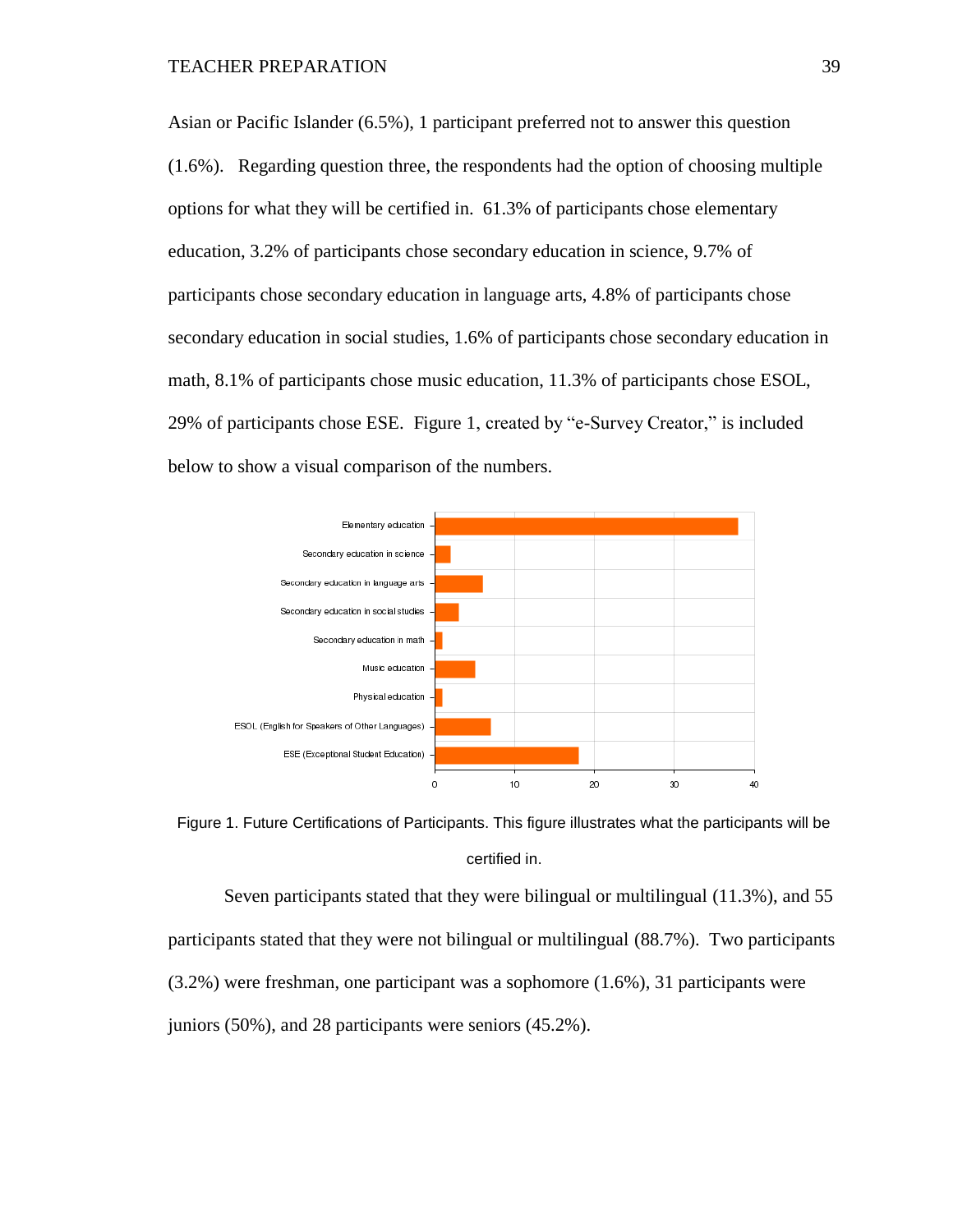Question six asked about how many ESOL specific courses the participant has completed; therefore, participants may have been currently in the course while taking this survey and indicated that they have not completed any ESOL courses. 19 participants indicated they completed no ESOL specific courses (30.6%), 17 participants indicated they completed one ESOL specific course (27.4%), 16 participants indicated that they completed two ESOL specific courses (28.8%), two participants indicated that they completed three ESOL specific courses (3.2%), and eight participants indicated that they were not sure how many ESOL specific courses they completed (12.9%).

**Second language acquisition knowledge.** Regarding knowledge of the preproduction stage of L2 acquisition and teaching methodologies appropriate for this stage, four participants indicated they had no knowledge (6.5%), 17 participants stated they had very little knowledge (27.4%), 21 participants indicated that they had some knowledge (33.9%), 19 participants indicated that they had adequate knowledge (30.6%), and one participant indicated that he or she had more than adequate knowledge (1.6%). 67.8% of the participants indicated that they had less than adequate knowledge of the preproduction stage. Regarding knowledge of the early production stage of L2 acquisition and teaching methodologies appropriate for this stage, two participants indicated they had no knowledge (3.2%), 15 participants stated they had very little knowledge (24.2%), 29 participants indicated that they had some knowledge (46.8%), 15 participants indicated that they had adequate knowledge (25.8%). 74.2% of participants indicated that they had less than adequate knowledge about the early production stage.

Regarding knowledge of the speech emergence stage of L2 acquisition and teaching methodologies appropriate for this stage, four participants indicated they had no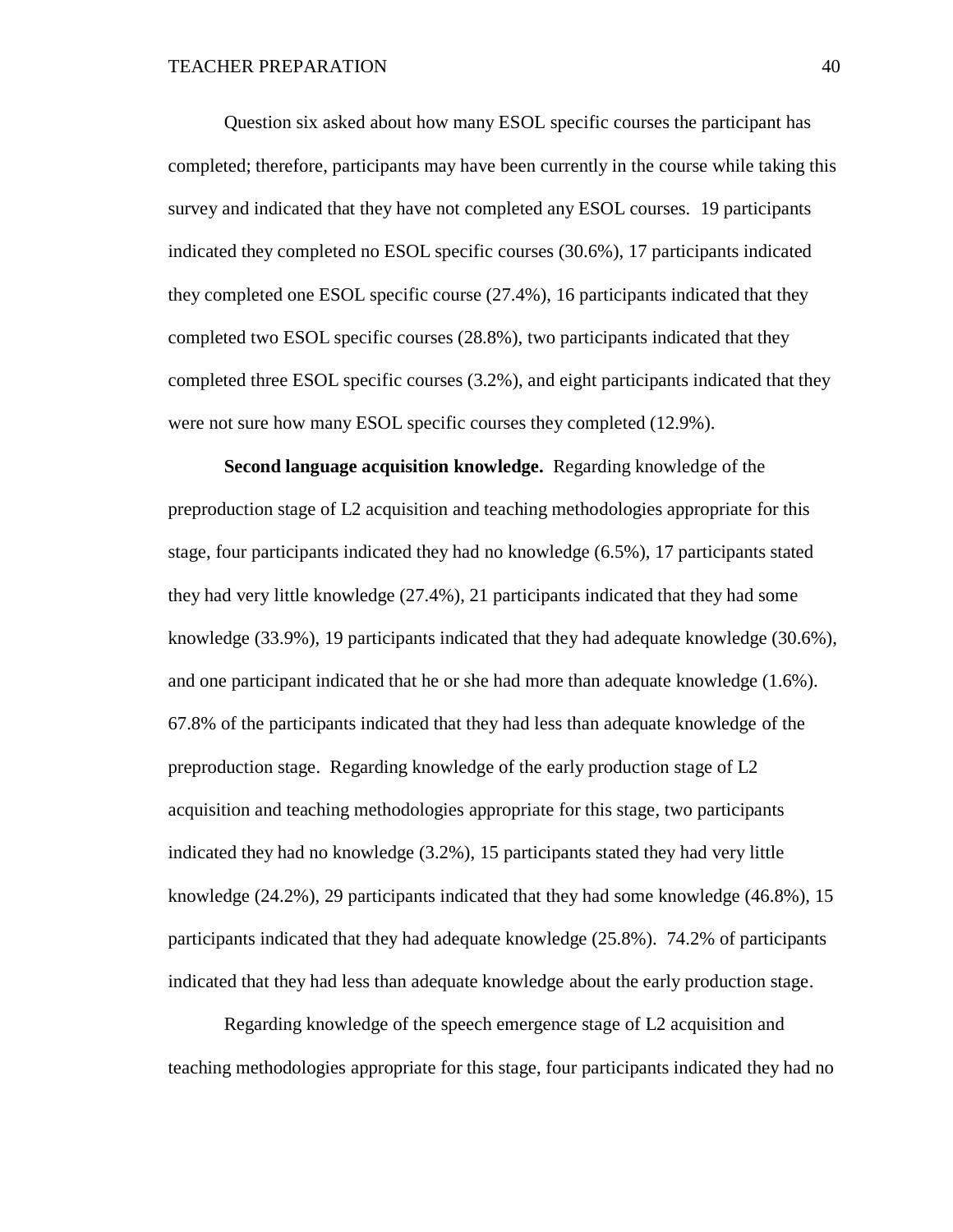knowledge (6.5%), 12 participants stated they had very little knowledge (19.4%), 31 participants indicated that they had some knowledge (50%), 14 participants indicated that they had adequate knowledge (22.6%), and one participant indicated that he or she had more than adequate knowledge (1.6%). 75.9% of participants indicated that they had less than adequate knowledge about the speech emergence stage. Regarding knowledge of the intermediate fluency stage of L2 acquisition and teaching methodologies appropriate for this stage, four participants indicated they had no knowledge (6.5%), 15 participants stated they had very little knowledge (24.2%), 27 participants indicated that they had some knowledge (43.5%), 15 participants indicated that they had adequate knowledge (24.2%), and one participant indicated that he or she had more than adequate knowledge (1.6%). 74.2% of participants indicated that they had less than adequate knowledge about the intermediate fluency stage.

Regarding knowledge of the advanced fluency stage of L2 acquisition and teaching methodologies appropriate for this stage, four participants indicated they had no knowledge (6.5%), 14 participants stated they had very little knowledge (22.6%), 26 participants indicated that they had some knowledge (41.9%), 17 participants indicated that they had adequate knowledge (27.4%), and one participant indicated that he or she had more than adequate knowledge (1.6%). 71% of participants indicated that they had less than adequate knowledge about the advanced fluency stage. This was the lowest percentage of participants who felt they had less than adequate knowledge out of all of the questions regarding specific stages of second language acquisition.

Question 12 asked participants to rate their overall knowledge of L2 acquisition and teaching methodologies associated with each stage. Two participants indicated they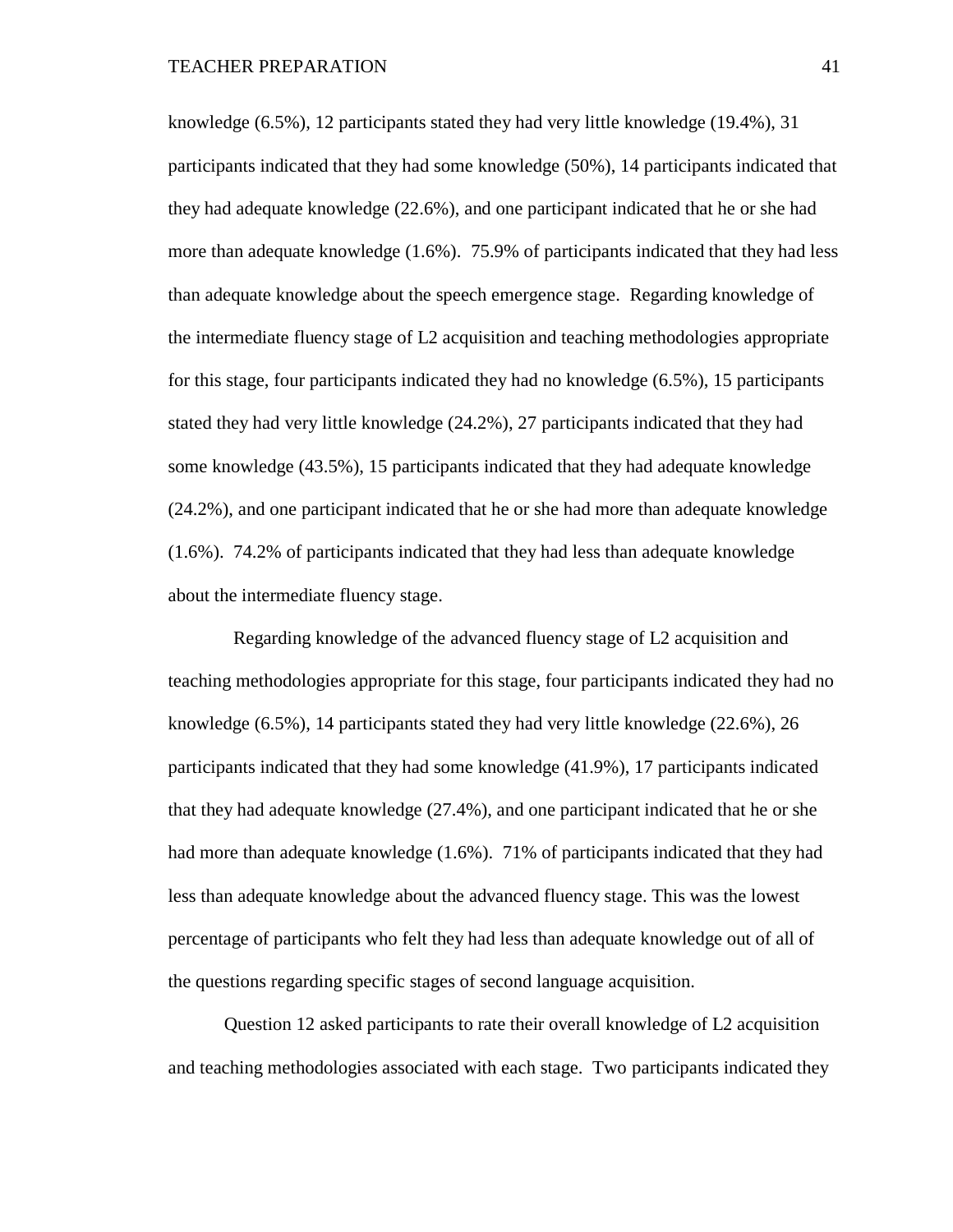had no knowledge (3.2%), 13 participants stated they had very little knowledge (21%), 31 participants indicated that they had some knowledge (50%), 13 participants indicated that they had adequate knowledge (21%), and three participants indicated that they had more than adequate knowledge (4.8%). Figure 2 (created on "e-Survey Creator") is included below to provide visual representation of the data.



Figure 2. Overall Knowledge of L2 Acquisition. This figure illustrates the overall knowledge of the participants in L2 acquisition.

74.2% of participants indicated that they had less than adequate knowledge overall about the stages of L2 acquisition and the teaching methodologies that are associated with each stage. To compare the responses of question to the responses of the previous questions, 69.8% participants indicated that they had less than adequate knowledge of the preproduction stage, 74.2% participants indicated that they had less than adequate knowledge of the early production stage, 75.9% participants indicated that they had less than adequate knowledge of the speech emergence stage, 74.2% participants indicated that they had less than adequate knowledge of the intermediate fluency stage,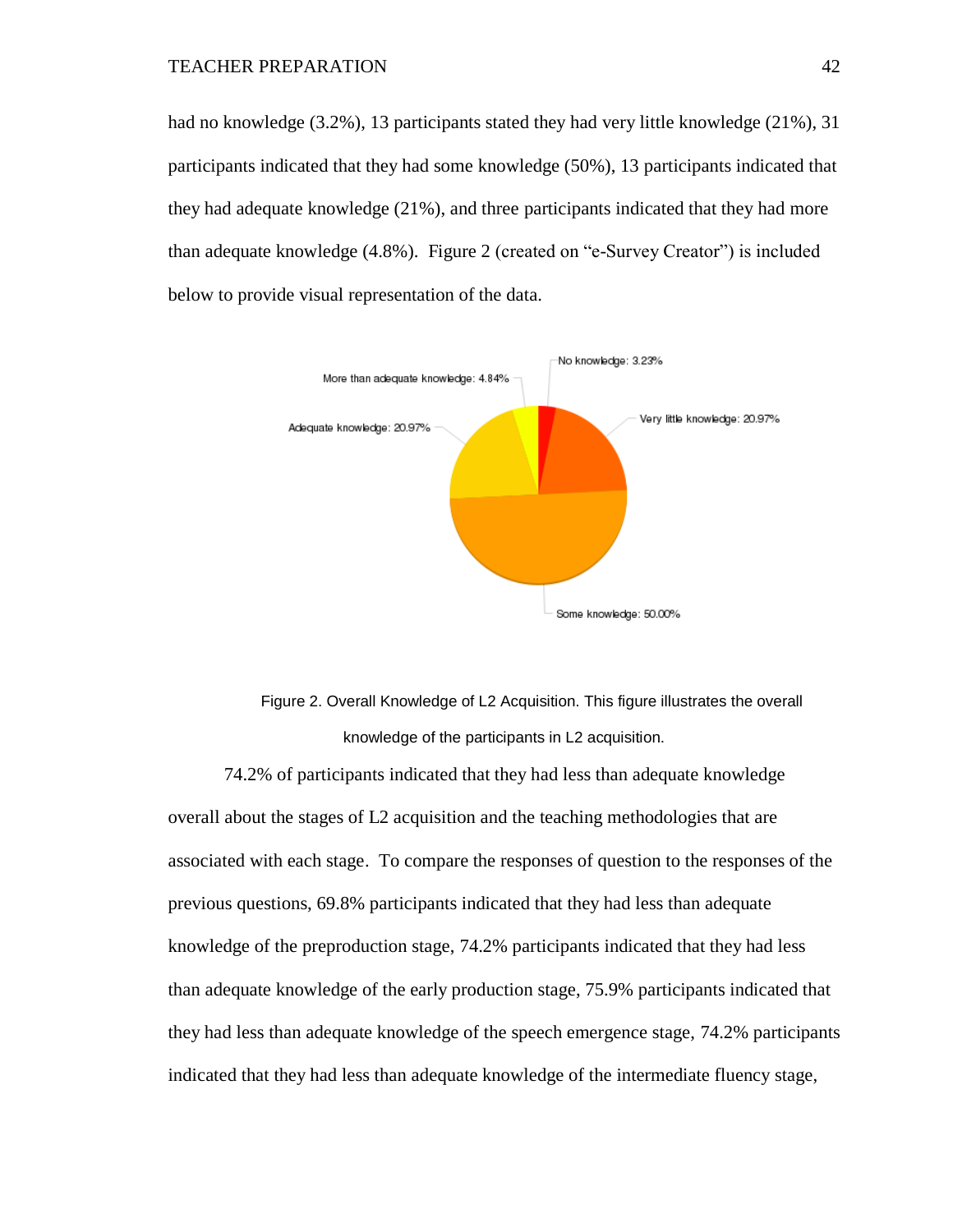and 71% participants indicated that they had less than adequate knowledge of the advanced fluency stage. The results from the previous questions showed that participants felt they knew the most about the preproduction stage and the least about the speech emergence stage. The mean of the participants that indicated that they had less than adequate knowledge for the all of the questions referring to specific L2 acquisition stages is 72.62%; therefore, the results were relatively consistent for the responses about the knowledge and methodologies associated with specific stages of L2 acquisition and knowledge and teaching methodologies associated L2 acquisition overall. Figure 3 is included below to show a visual comparison.



Figure 3. Comparison Graph of L2 Acquisition Knowledge. This figure compares the participants' knowledge of L2 acquisition and the methodologies associated with the each stage.

Question 13 asked participants to rate how prepared they feel to teach ELLs academically with regards to L2 acquisition. Eight participants indicated that they felt they were not prepared (12.9%), 36 participants indicated that they felt they were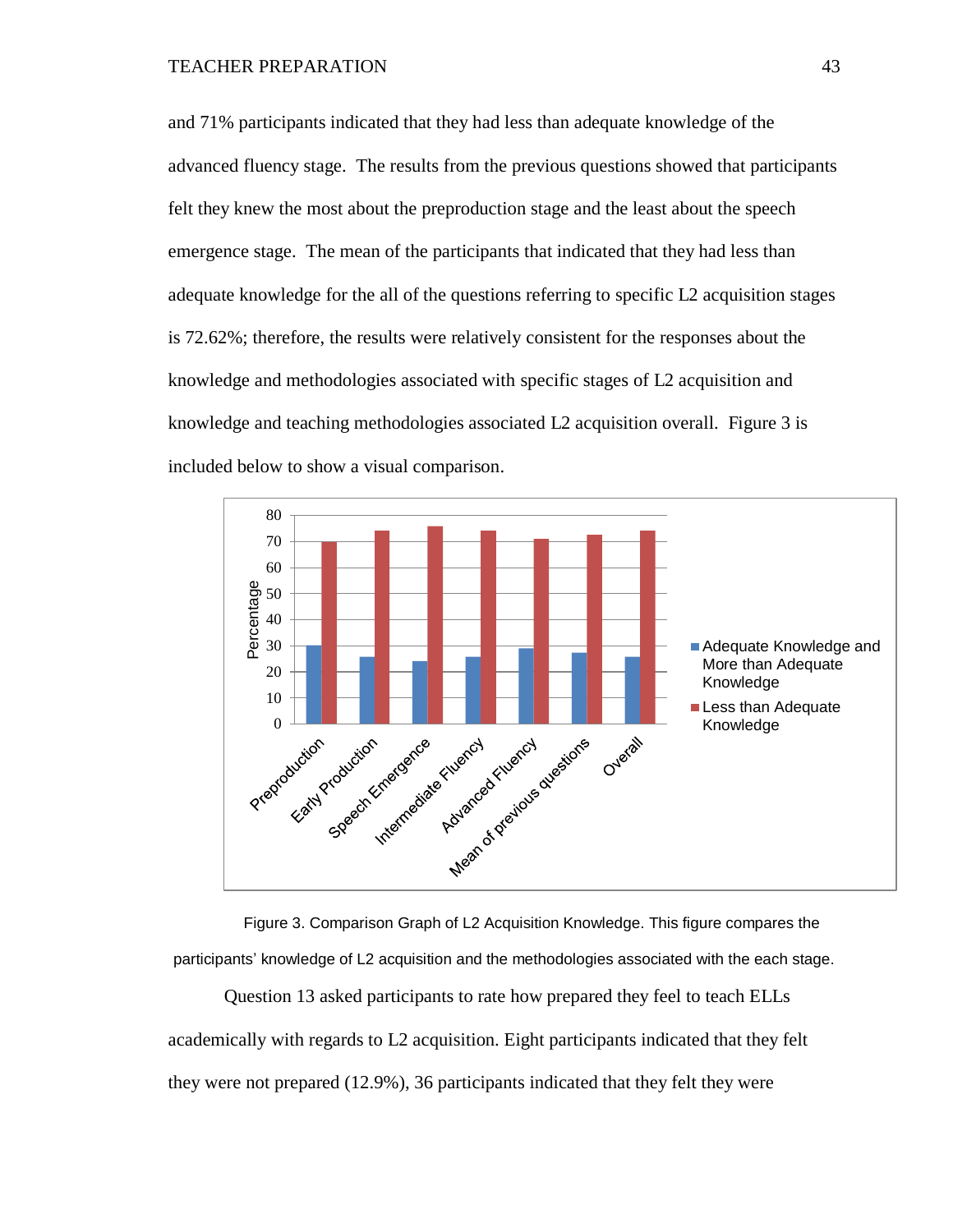somewhat prepared (58.1%), 13 participants indicated that they felt they were adequately prepared (21%), four participants indicated that felt they were well prepared (6.5%), and one participant indicated that he or she felt extremely prepared (1.6%). 71% of participants felt they were less than prepared to teach ELLs academically with regards to L2 acquisition.

When asked what areas that the participants felt the strongest in teaching ELLs with regards to L2 acquisition, 17 participants chose the knowledge of the characteristics of the stages (27.4%), five participants chose pedagogical knowledge for each stage (8.1%), 29 participants chose collaboration with other educational professionals (46.8%), and 11 participants indicated that they did not feel strong in any of the previously stated areas (17.7%). When asked what areas that the participants felt they experience the most challenges in teaching ELLs with regards to L2 acquisition, 15 participants chose the knowledge of the characteristics of the stages (24.2%), 32 participants chose pedagogical knowledge for each stage (51.6%), eight participants chose collaboration with other educational professionals (12.9%), and seven participants indicated that they did not experience challenges in any of the previously stated areas (11.3%). Figure 4 included below as a visual representation. Figure 4 excludes the answers of no strengths (17.7%) and no challenges (11.3%).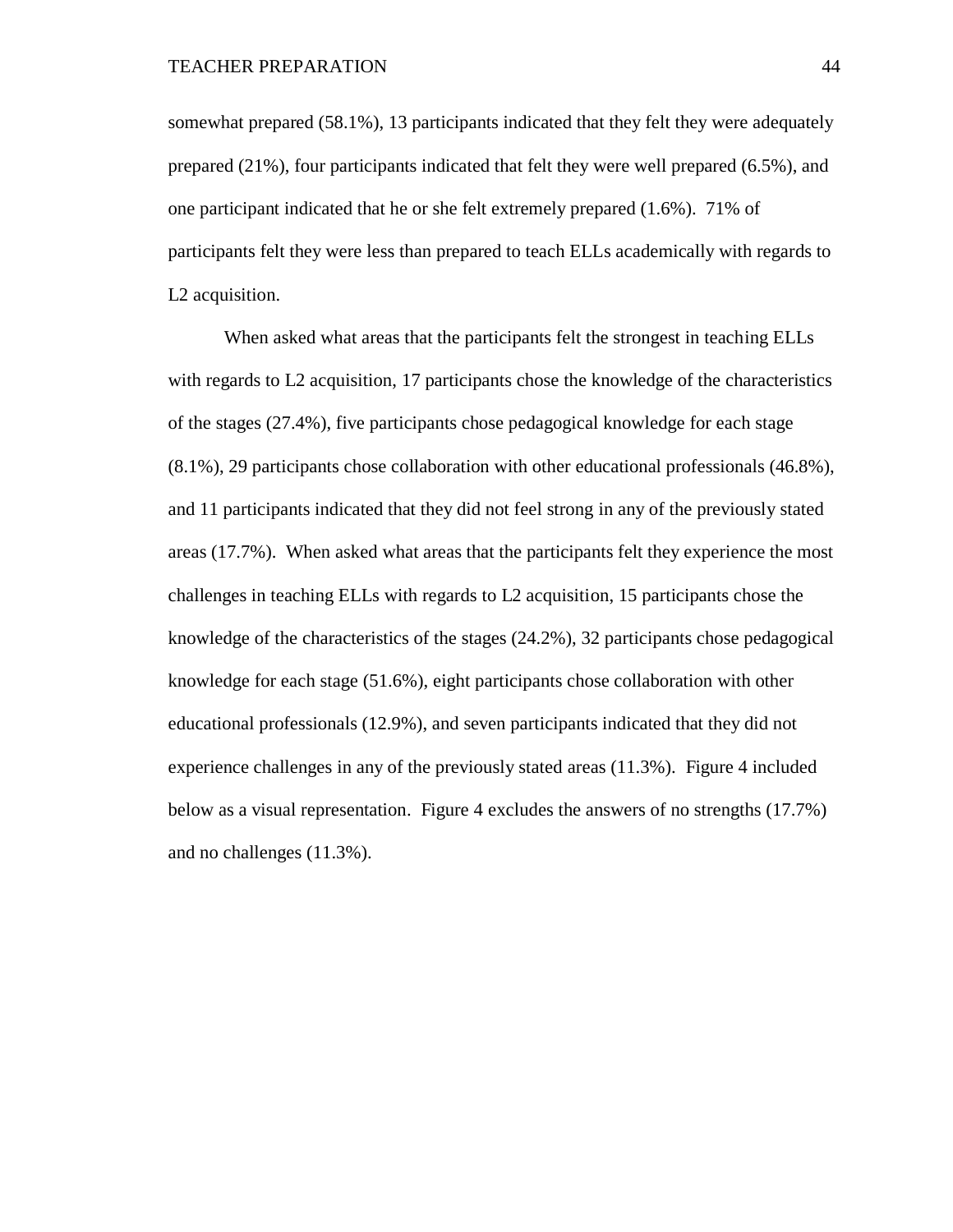



When asked what professional development they would like to have, seven participants chose the knowledge of the characteristics of the stages (11.3%), 24 participants chose pedagogical knowledge for each stage (38.7%), 15 participants chose collaborations with other educational professionals (24.2%), and 16 participants chose interactions with families who are speakers of other languages(17.7%). Figure 5 is included below as a visual representation of the data.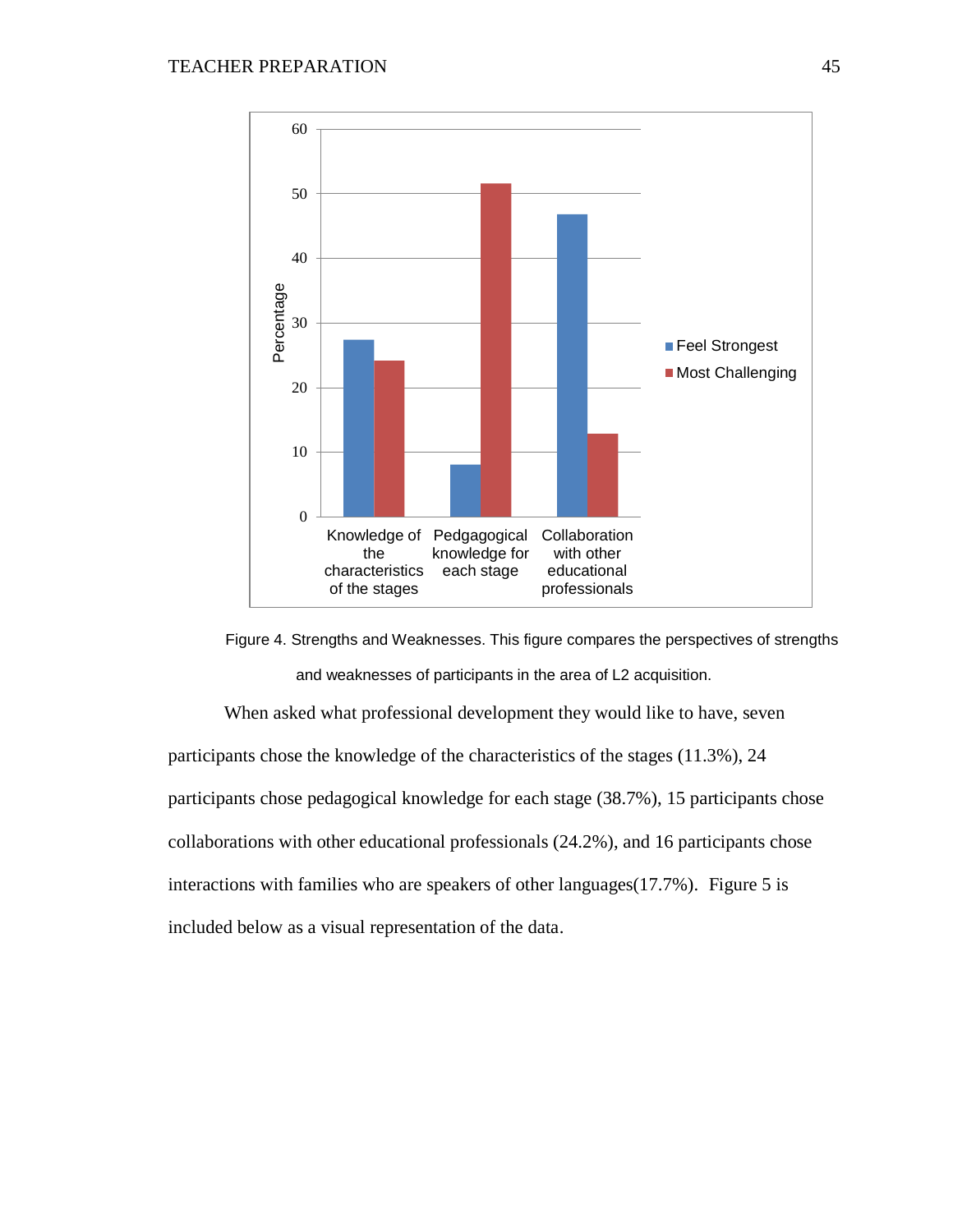

Figure 5. Professional Development Opportunity Choices. This figure illustrates the professional development opportunity choices of participants in the area of L2 acquisition.

**Cultural competency.** Question 17 asked participants how well they feel they understand cultures in depth. 26 participants felt they had some understanding (41.9%), 23 participants felt they had adequate understanding (37.1%), 12 participants felt they had more than adequate understanding (19.4%), and one participant felt he or she had deep understanding (1.6%). When asked to what extent culture affects students' education 12 participants responded with adequate affect (19.4%), 30 participants responded with more than adequate affect (48.4%), and 20 participants responded with extreme effect (32.3%). When asked how well they feel they are prepared to differentiate instruction based on cultural needs, three participants indicated they felt not prepared (4.8%), 16 participants indicated that they felt somewhat prepared (53.2%), 33 participants indicated that they felt adequately prepared (53.2%), nine participants indicated that they felt more than adequately prepared (14.5%), and one participant indicated that he or she felt extremely prepared (1.6%). Figure 6, created on "e-Survey Creator," is included below to provide visual representation of the data.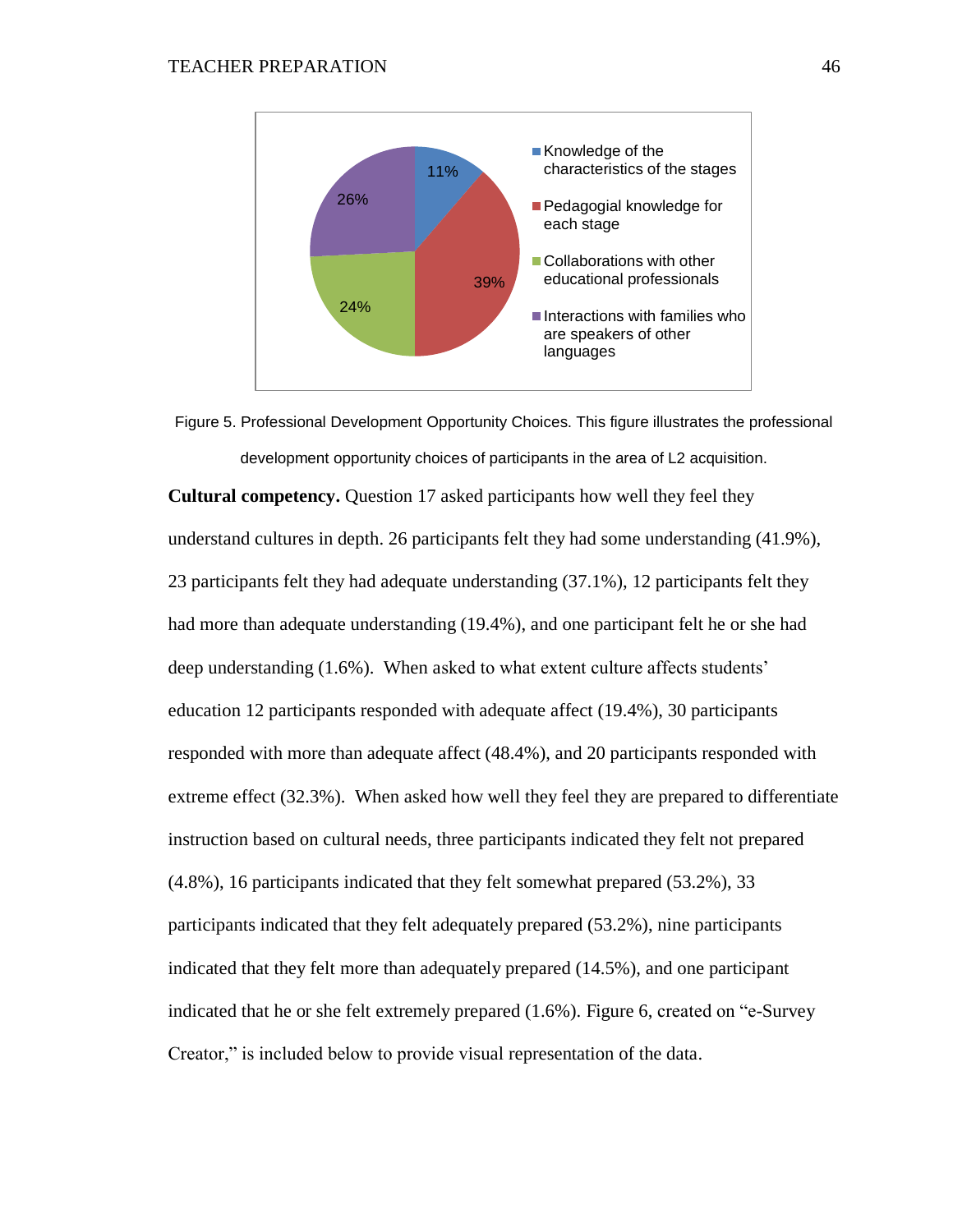

Figure 6. Cultural Competency. This figure illustrates how participants felt they were prepared to teach ELLs with regards to culture.

When asked if they had specialized knowledge in culture, nine participants responded "yes" (14.5%), five participants responded "no" (8.1%), eight participants responded "not sure" (12.9%), and 40 participants responded "some knowledge, but not specialized" (64.5%). When asked to rate their application of cultural knowledge in the classroom to differentiate instruction, one participant indicated he or she has no application (1.6%), eight participants indicated little application (12.9%), 24 participants indicated some application (38.7%), 22 participants indicated adequate application (35.5%), six participants indicated more than adequate application (9.7%), and one participant indicated extreme application (1.6%).

When asked what they know the most about regarding culture, 51 participants indicated general cultural knowledge (82.3%), four participants indicated specialized cultural knowledge (6.5%), three participants indicated cultural responsive pedagogy (4.8%), and four participants indicated none of the above (6.5%). When asked what they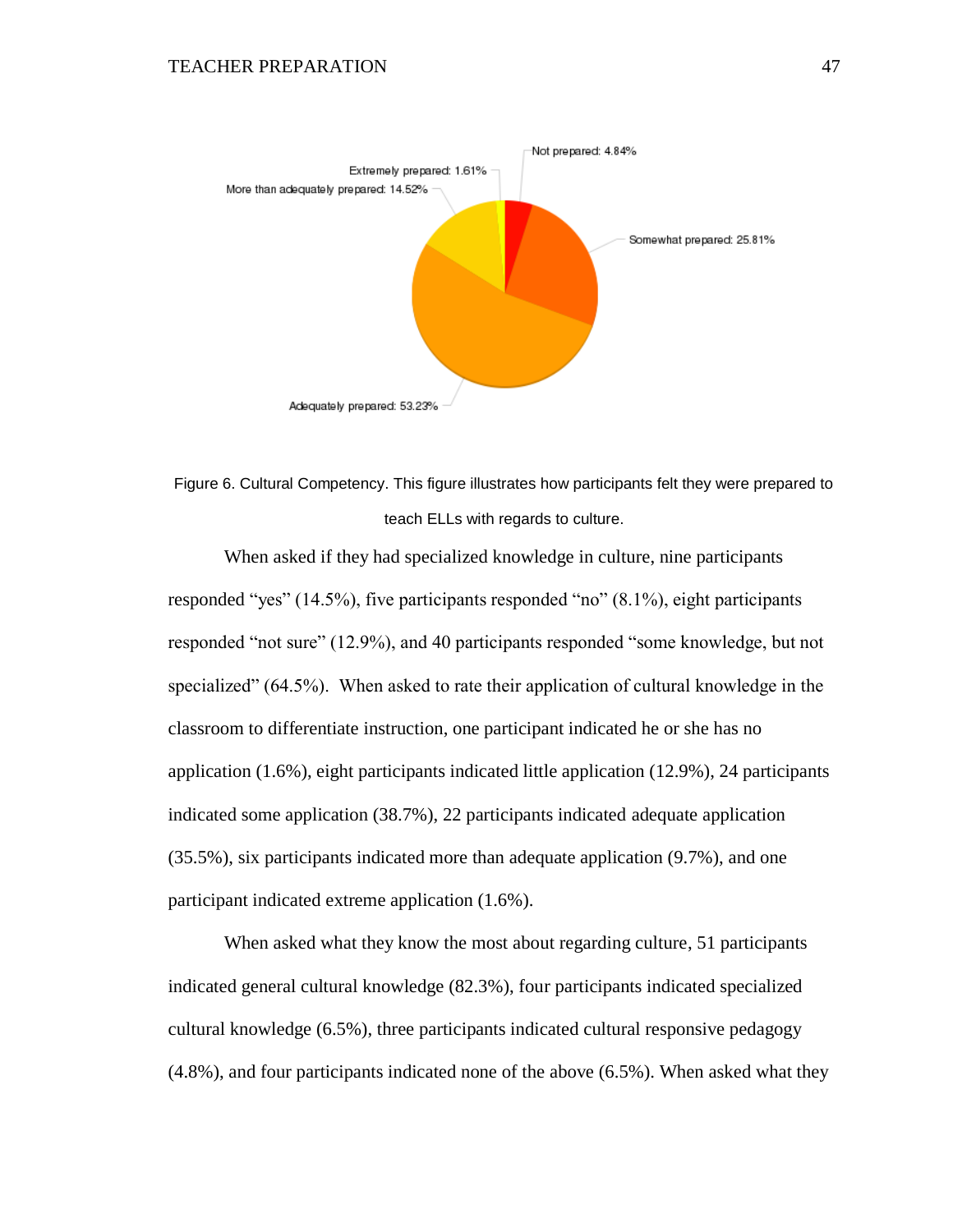### TEACHER PREPARATION 48

are lacking in regarding culture, one participant indicated general cultural knowledge (1.6%), 27 participants indicated specialized cultural knowledge (43.5%), and 34 participants indicated cultural responsive pedagogy (54.8%). Figure 7 is included below to provide a visual comparison of the responses of the participants.



Figure 7. Knowledge of Culture. This figure compares the responses of participants felt they knew the most and least about with regards to culture.

When asked what types of professional development opportunities they would like to have in the area of cultural and ethnic competency, two participants chose general cultural knowledge (3.2%), 15 participants chose specialized cultural knowledge (24.2%), 23 participants chose culturally responsive pedagogy (37.1%), and 22 participants chose applying cultural knowledge to classroom instruction and family interactions (35.5%). Figure 8 is included below as a visual representation of the data.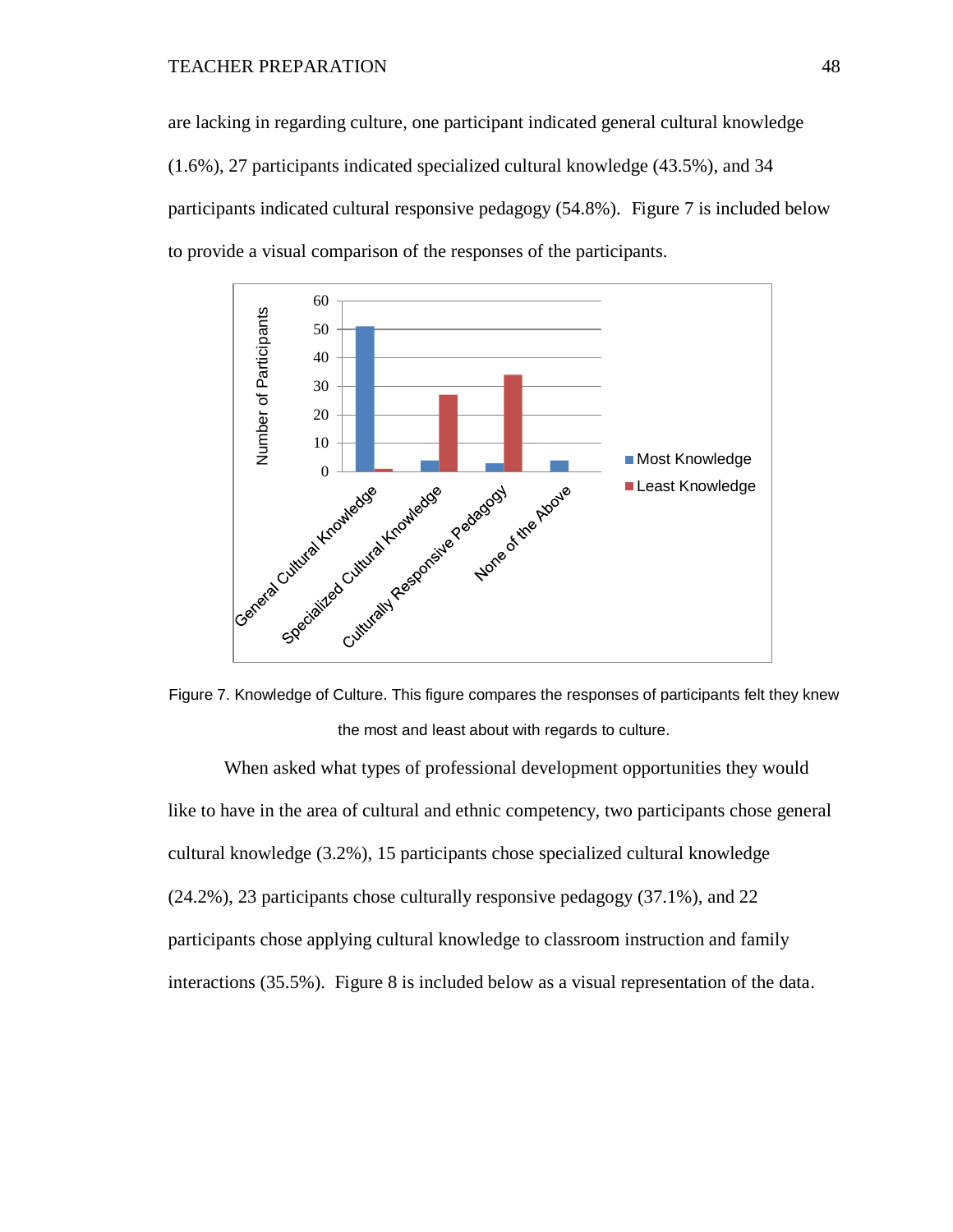

Figure 8. Professional Development Opportunity Choices. Figure 8 illustrates the professional development opportunity choices of participants in the area of culture.

## **Discussion of Data**

When analyzing data, it is important to understand how many ESOL specific courses the students' completed and the class rank. Students are likely to be more knowledgeable in the area of ESOL instruction if they have completed more ESOL specific classes and are higher in class rank. 59.4% of participants have taken at least one or more ESOL specific courses, 12.9% of participants stated that they did not know how many ESOL specific courses they took, and 30.6% of participants stated they had not completed any ESOL specific courses. Therefore, 59.4% of students should have some knowledge in the area of ESOL instruction. Two participants (3.2%) were freshman, one participant was a sophomore (1.6%), 31 participants were juniors (50%), and 28 participants were seniors (45.2%). 95.2% of the participants were ranked as juniors and seniors; therefore, these students should be more knowledgeable.

Overall, the majority of students did not feel that they had adequate knowledge of the L2 acquisition process and the methodologies associated with each stage. 69.8% participants indicated that they had less than adequate knowledge of the preproduction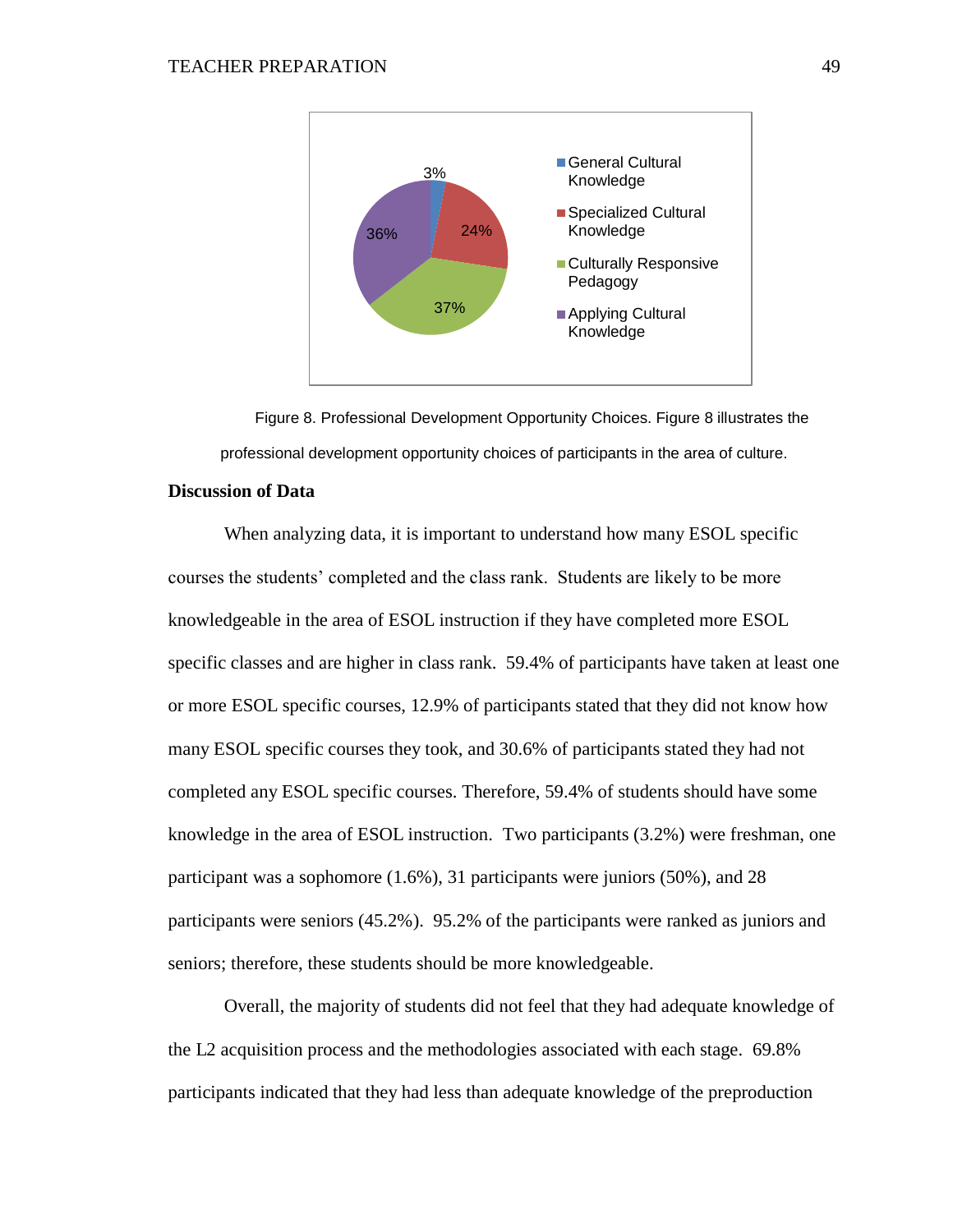stage, 74.2% participants indicated that they had less than adequate knowledge of the early production stage, 75.9% participants indicated that they had less than adequate knowledge of the speech emergence stage, 74.2% participants indicated that they had less than adequate knowledge of the intermediate fluency stage, and 71% participants indicated that they had less than adequate knowledge of the advanced fluency stage. Taking into consideration all of the questions about the specific L2 acquisition stages, the most students felt they had adequate or more than adequate knowledge about the preproduction stage. The stage where the most students responded with less than adequate knowledge was the speech emergence stage. Overall, the majority of students (74.2%) of the students felt they had less than adequate knowledge of the stages of L2 acquisition and the teaching methodologies associated with each stage. This is a concerning statistic since the majority of students do not feel they have adequate knowledge in L2 acquisition which plays a critical role in educating ELLs. Students likely have general knowledge of the concept of L2 acquisition and the teaching methodologies associated with the process, but they did not feel they had specialized and specific knowledge regarding each stage. This shows a need for improvement because preservice teachers need to understand how an ELL student may respond and learn at each specific stage of L2 acquisition in order to effectively educate ELLs. In addition, students need to feel that they can implement research based instructional strategies to effectively educate ELLs.

In agreement to the previous statistics, 71% of participants felt they were less than prepared to teach ELLs academically with regards to L2 acquisition. A large number of students do not feel adequately prepared to teach ELLs in the area of L2 acquisition.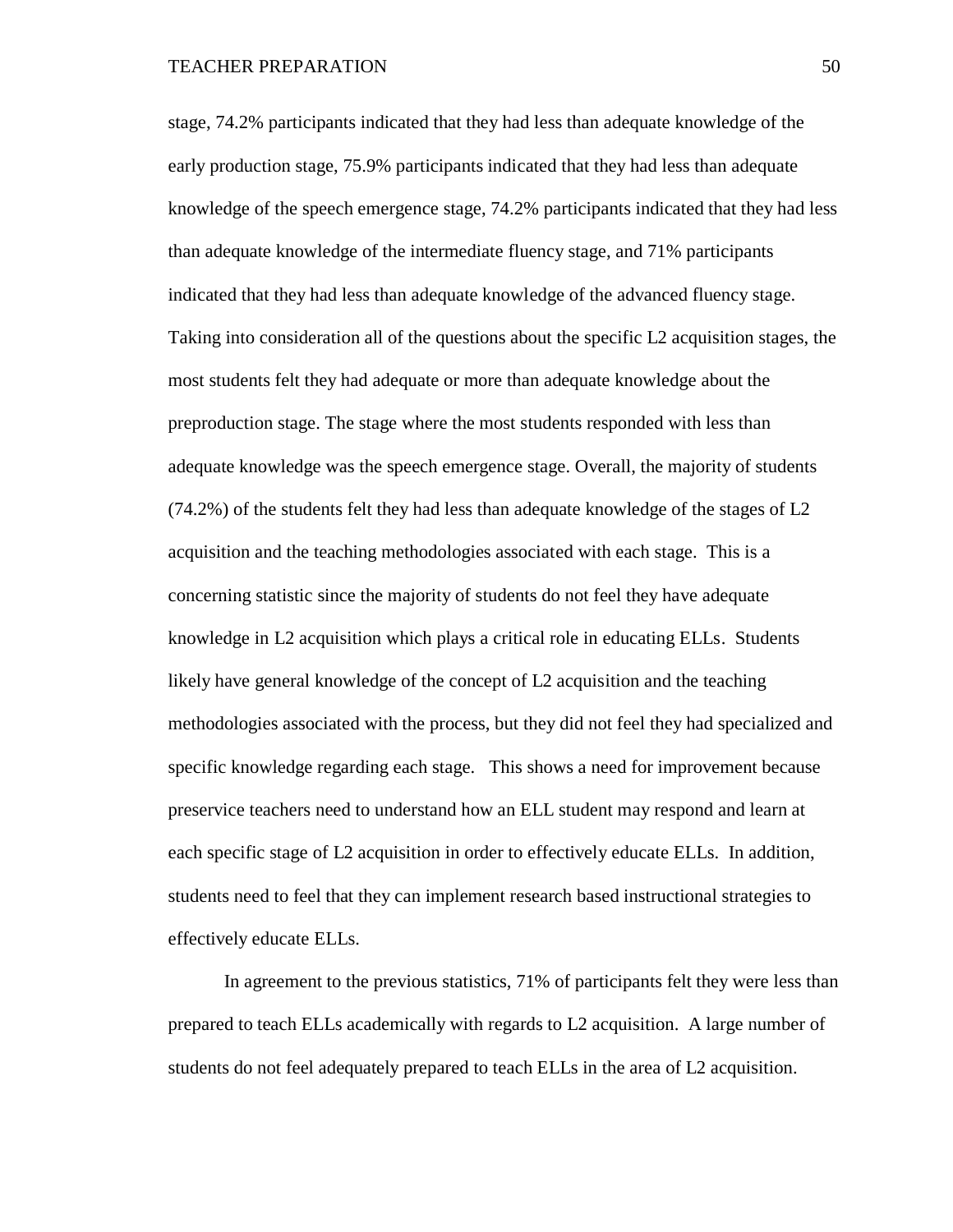When asked what areas that the participants felt the strongest in teaching ELLs with regards to L2 acquisition, 17 participants chose the knowledge of the characteristics of the stages (27.4%), five participants chose pedagogical knowledge for each stage (8.1%), 29 participants chose collaboration with other educational professionals (46.8%), and 11 participants indicated that they did not feel strong in any of the previously states areas (17.7%). The students felt the strongest in the category of collaboration, but they felt the lowest in the category of pedagogical knowledge for the stages. Participants likely felt the strongest in collaboration because Southeastern University requires students to collaborate with each other and educational professionals in every education class. It is also important to note that 17.7% of participants indicated that they did not feel strong in any of the areas. When asked what areas the participants felt they experience the most challenges in teaching ELLs with regards to L2 acquisition, 15 participants chose the knowledge of the characteristics of the stages (24.2%), 32 participants chose pedagogical knowledge for each stage (51.6%), eight participants chose collaboration with other educational professionals (12.9%), and seven participants indicated that they did not experience challenges in any of the previously states areas (11.3%). The students felt they were weakest in pedagogical knowledge and strongest in collaboration; thus, the answers correlate between the two questions. Based on the results of the study, students need more instruction and experience in the area of pedagogy for ELLs.

Students were asked what kinds of professional development they would prefer in order to pinpoint specific types of professional development opportunities that would meet their needs. When asked what professional development they would like to have, seven participants chose the knowledge of the characteristics of the stages (11.3%), 24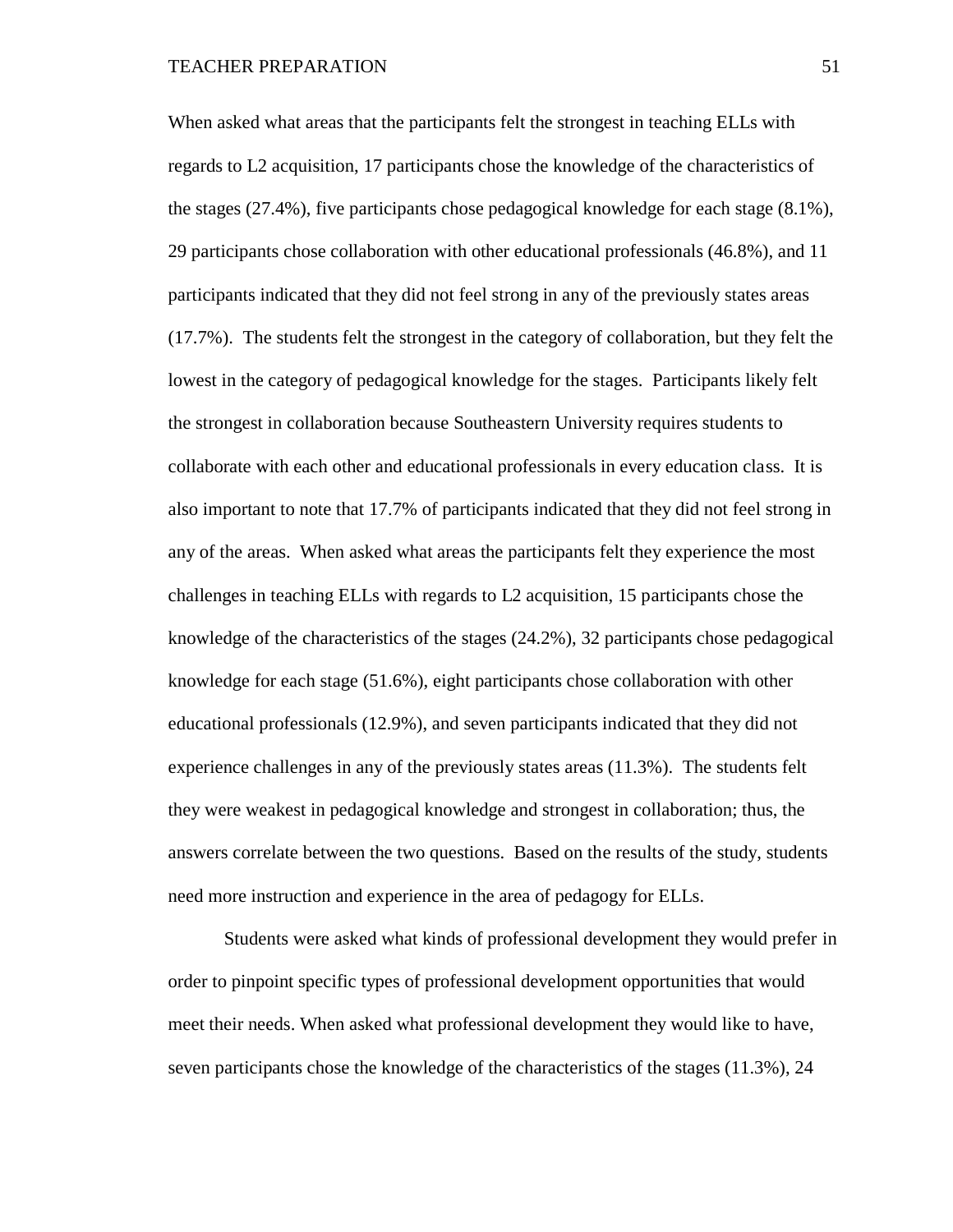participants chose pedagogical knowledge for each stage (38.7%), 15 participants chose collaborations with other educational professionals (24.2%), and 16 participants chose interactions with families who are speakers of other languages (17.7%). Once again, the highest percentage for professional development opportunities was pedagogical knowledge for each stage. Based on the results, students want to know about pedagogy for ELLs more than any other topic.

Regarding cultural knowledge, students seemed to feel they had adequate knowledge and felt more prepared in this area than in the area of L2 acquisition. 58.1% of participants felt they had adequate knowledge or more than adequate knowledge about different cultures in depth. This is a significant difference from participants' overall knowledge in L2 acquisition. Overall, regarding L2 acquisition, only 25.8% of participants felt they had adequate or more than adequate knowledge.

All participants agreed that culture has an adequate affect or more than adequate effect on students' education; however, only 32.3% of students indicated that culture has an extreme effect on students' education. Culture is more than ethnicity and the color of one's skin. Culture is made up of where people live, family structure, lifestyle, and so much more. Culture is interwoven into every area of students' lives and has an extreme effect on students' education. Participants may not have an adequate understanding on the definition of culture which could be why only 32.3% chose extreme affect.

As a whole, participants felt more prepared to differentiate instruction based on culture than based on L2 acquisition. 69.3% of participants felt adequately or more than adequately prepared when it comes to culture. Regarding L2 acquisition, only 29% of participants felt adequately or more than adequately prepared. When asked if they had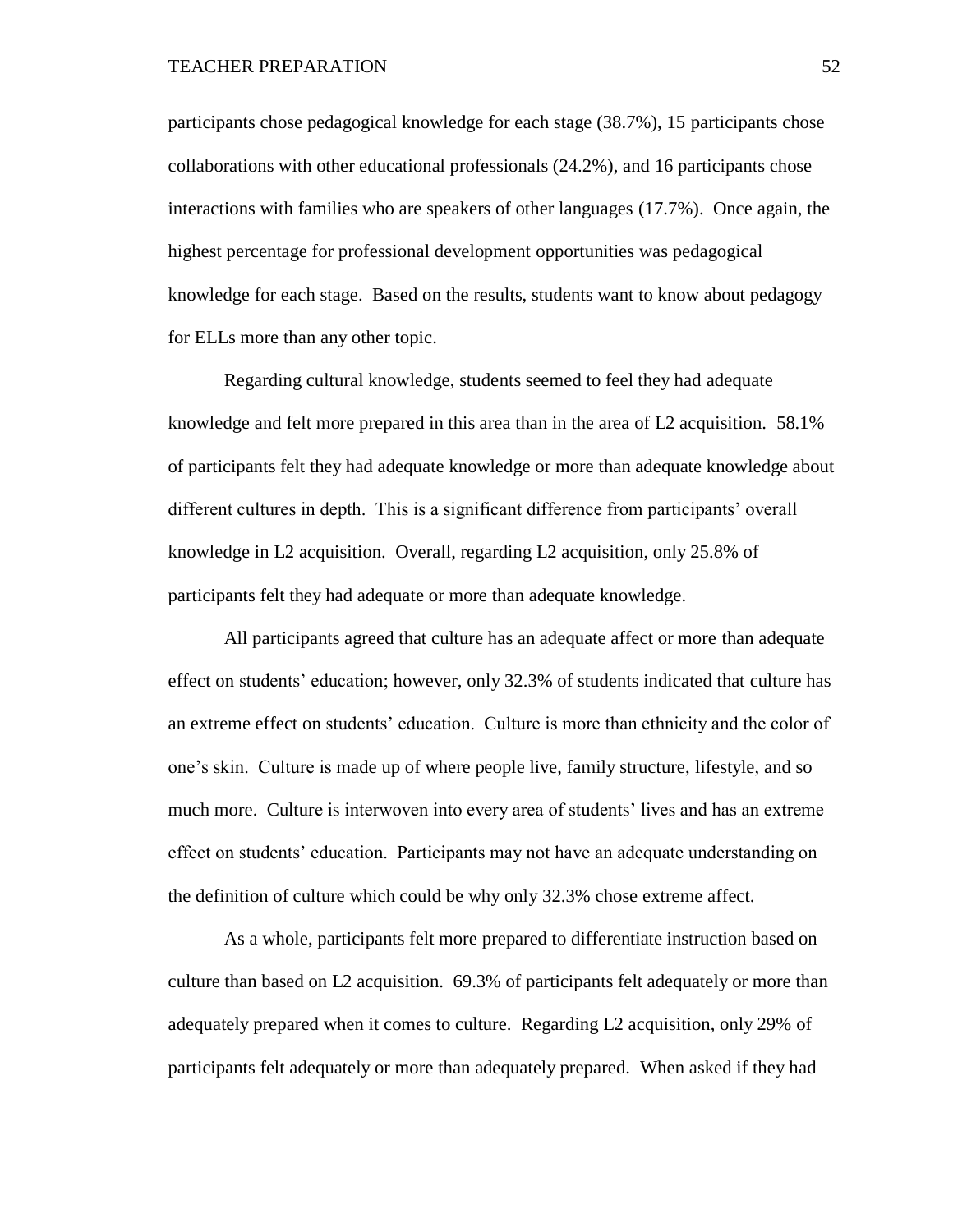specialized knowledge in culture, majority of participants (85.5%) chose "no," "not sure," or "some knowledge, but not specialized." Specifically, 64.5% chose "some knowledge, but not specialized." Majority of participants have a general knowledge of culture but not specialized. Considering that classrooms are becoming increasingly culturally diverse, it is essential that preservice teachers have a specialized understanding of culture.

Participants were divided when it came to application of cultural knowledge in the classroom. 53.2% of participants chose some application, little application, or no application. 46.8% of participants chose adequate application, more than adequate application, or extreme application. A little over half of the participants (53.2%) may not understand how to apply cultural knowledge in the classroom, or they may be overwhelmed with all of the other aspects of teaching that culturally responsive pedagogy simply does not get applied. In both cases, students need to be equipped with how to practically apply culturally responsive pedagogy in the classroom.

When asked what they know the most about regarding culture, the majority of participants (82.3%) chose "general cultural knowledge." When asked what they know the least about regarding culture, majority of participants chose either specialized cultural knowledge or culturally responsive pedagogy. Specifically, 43.5% of participants chose specialized cultural knowledge and 54.8% of participants chose culturally responsive pedagogy. As with L2 acquisition knowledge and pedagogy, participants feel they are lacking in specialized knowledge and pedagogical knowledge regarding culture. Once again, participants are showing a clear need for pedagogy and specialized knowledge.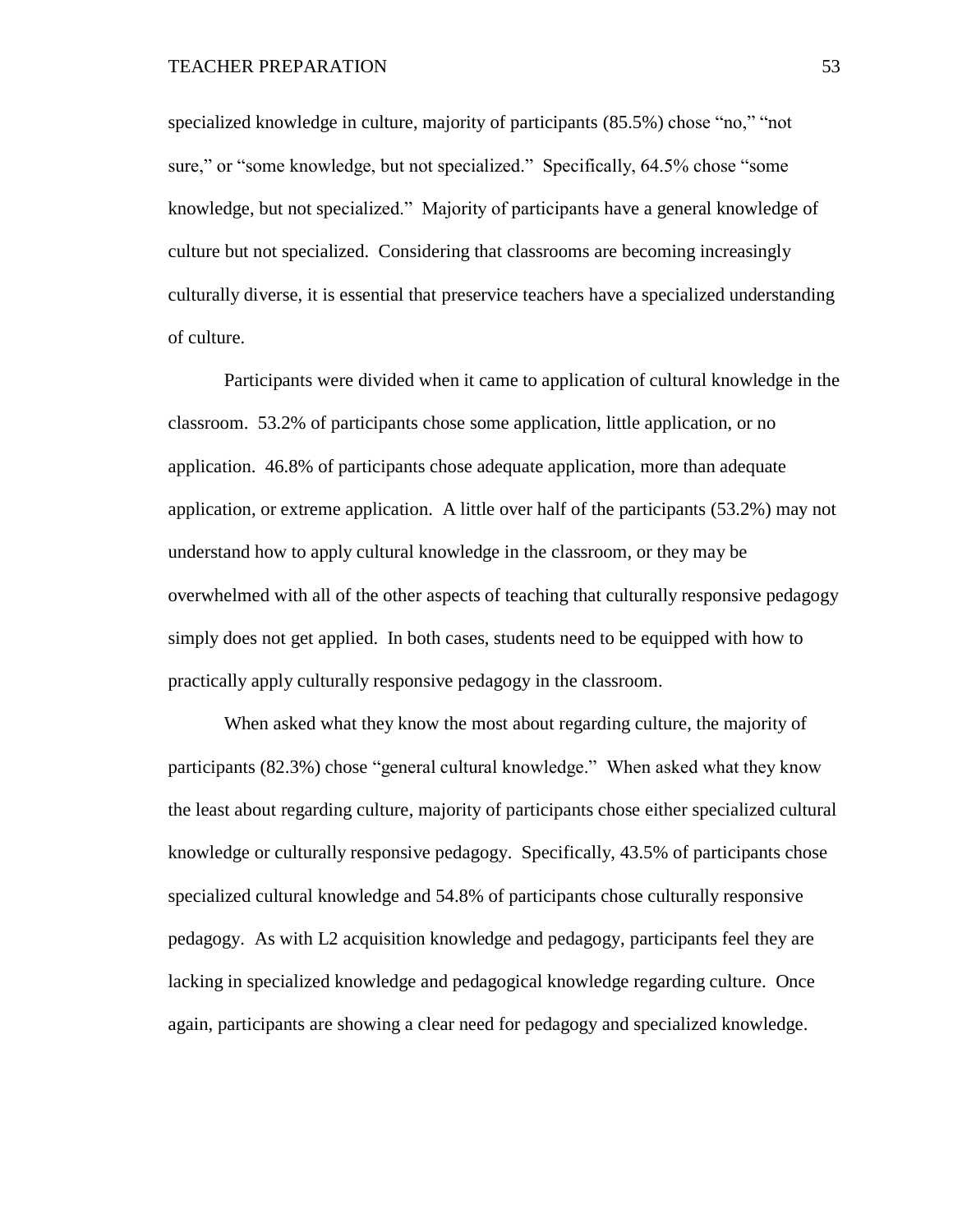The participants were given options for professional development opportunities, and the majority of the responses were divided into three categories. 24.2% of participants chose specialized cultural knowledge. 35.5% of participants chose applying cultural knowledge to classroom instruction and family interactions, and 37.1% of participants chose culturally responsive pedagogy. Majority of the participants chose culturally responsive pedagogy. Overall, there is a great need for students to know and understand culturally responsive pedagogy and how to apply it as an educator. Majority of participants indicated that they had general cultural knowledge but desired their knowledge to be specialized and applicable so they can be more effective educators.

**Suggestions for improvement.** Currently, Southeastern University's ESOL instruction for majority of education majors consists of two ESOL specific classes, field experiences with ELLs during field studies, and integrated ESOL instruction into all other education classes. An additional ESOL specific class is offered but not required. Based on the responses to the survey, this format of education produces the results found within the survey. The majority of participants have a less than adequate or general understanding of L2 acquisition, culture, and pedagogy for ELLs. The participants in the study show needs in L2 acquisition knowledge and cultural knowledge. Specifically, majority of students indicated that they wanted more knowledge in pedagogy for both L2 acquisition and culture.

To make the necessary improvements, Southeastern University's ESOL instruction for education majors will have to change. Two ESOL specific classes provide the necessary foundation for general cultural and L2 acquisition knowledge. Unfortunately, these two ESOL specific courses do not provide the specialized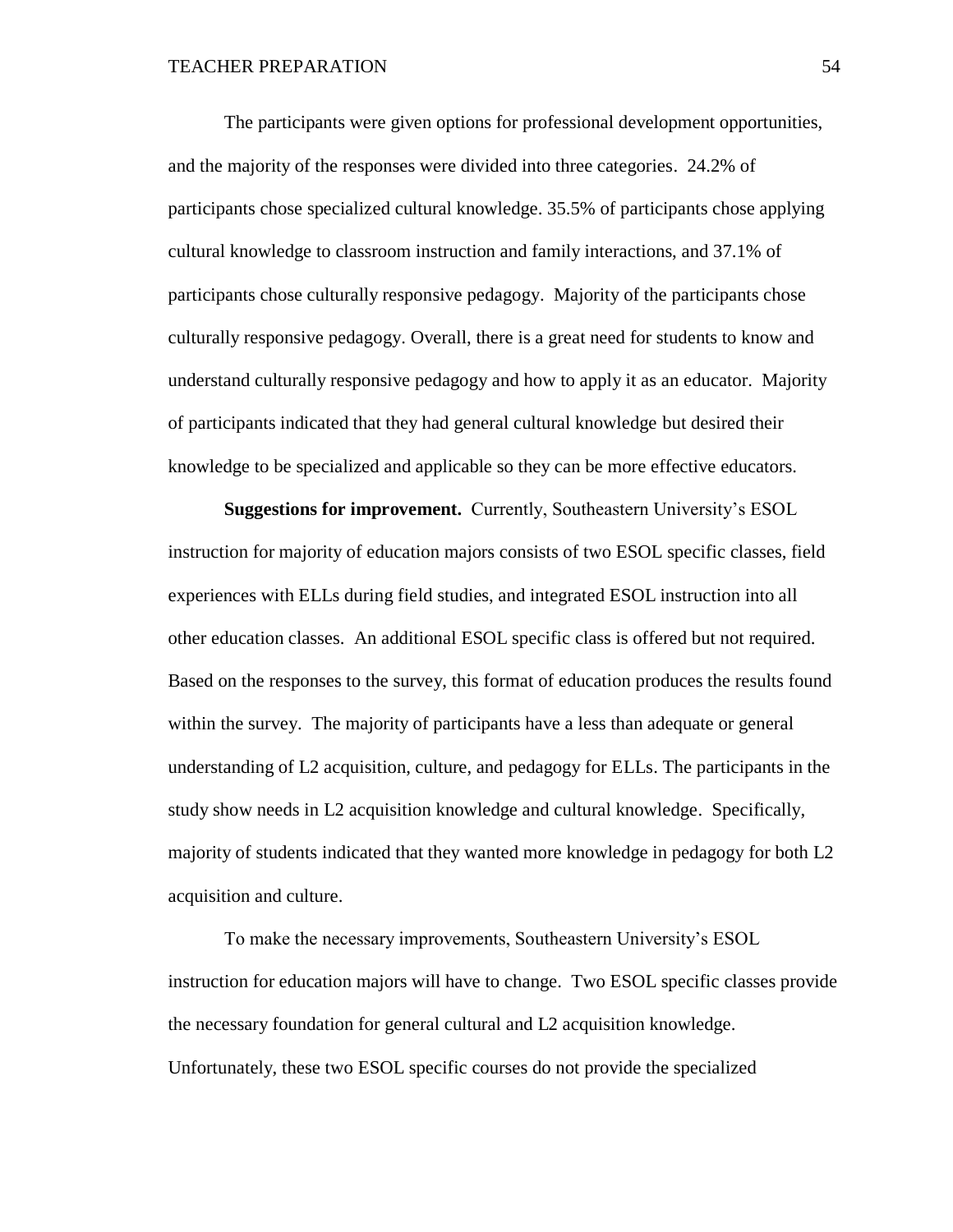knowledge and pedagogy that students need to effectively educate ELLs in their future teaching careers. This is not due to inadequate curriculum, but due to lack of time to teach all that is needed. Without adding more ESOL specific classes, Southeastern University could make a slight change in how ESOL instruction is integrated in the other education classes to provide specialized knowledge and pedagogy.

Currently, ESOL instruction is integrated into the other education classes by asking the students to include accommodations for ELLs within their lesson plans. Since the accommodations are for ELLs in general, students maintain a general understanding of knowledge and pedagogy for ELLs. To improve this, each education class could be assigned a specific culture and a stage of L2 acquisition. When students include accommodations in their lesson plans for ELLs, they will make accommodations for that specific stage and culture. This method will require students to acquire and apply specialized knowledge of culture and L2 acquisition. To help students be able to do this, the professors in each class can spend 5-10 minutes teaching about that specific culture and stage of L2 acquisition each week. The professor will teach on the specific culture, stage of L2 acquisition, and pedagogy that is appropriate for the culture and stage of L2 acquisition. The professor should first teach to explain the specific culture, stage of L2 acquisition, and the appropriate pedagogy. Then, the professor could present the class with scenarios regarding that culture or stage of L2 acquisition. The students and professor will work through the best way to respond to the scenario. The scenarios will provide practical knowledge and application for students regarding ESOL instruction. It is important to note that generalizations of culture and stages of L2 acquisition are not always accurate and are not going to be the same for every student; however, the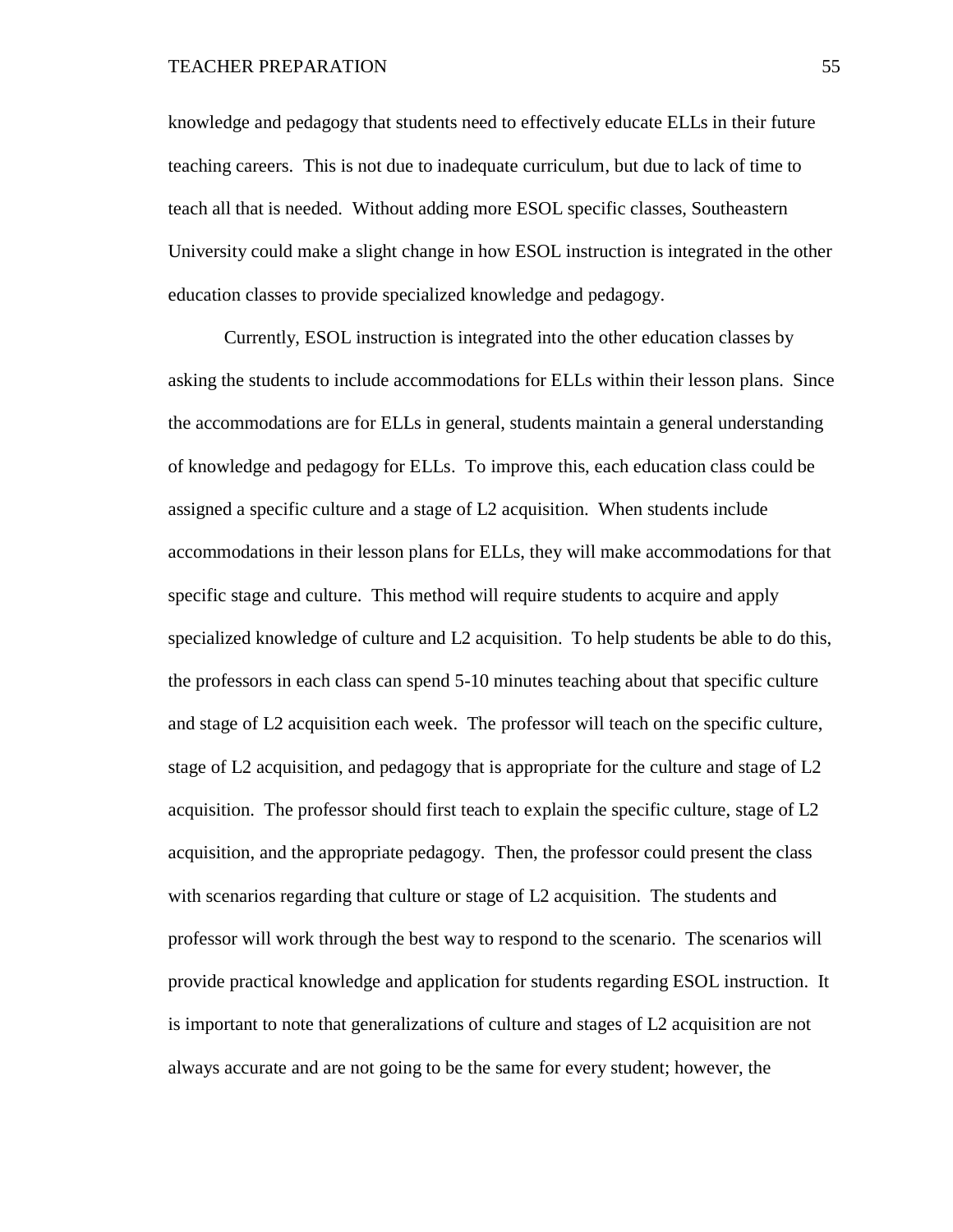instruction would provide background knowledge for students. Through direct instruction in all education classes on ELLs, scenario based instruction, and specific application in lesson plans, students would likely gain specialized knowledge and practical pedagogical knowledge for educating ELLs in the areas of L2 acquisition and culture.

### **Conclusion**

Based on the results of the study, the students at Southeastern University have considerable needs in education regarding pedagogy in the areas of L2 acquisition and cultural competency. Specialized knowledge of the process of L2 acquisition and the methodologies associated with each stage of L2 acquisition is essential to effectively educate ELLs. In addition, specialized knowledge in culture and cultural responsive pedagogy is essential to effectively educate ELLs as well as students of varied cultural backgrounds.

The majority of the participants in the study indicated that the participants had less than adequate knowledge in the area of L2 acquisition and wanted more knowledge in pedagogy for ELLs. Regarding culture, a little more than half of the participants felt they had adequate or more than adequate knowledge in culture to educate ELLs, majority of participants felt they had some knowledge of culture but not specialized knowledge of culture, and more than half of the participants felt they were adequately or more than adequately prepared to teach with regards to culture. The participants indicated that they wanted to know more about specialized cultural knowledge and cultural responsive pedagogy.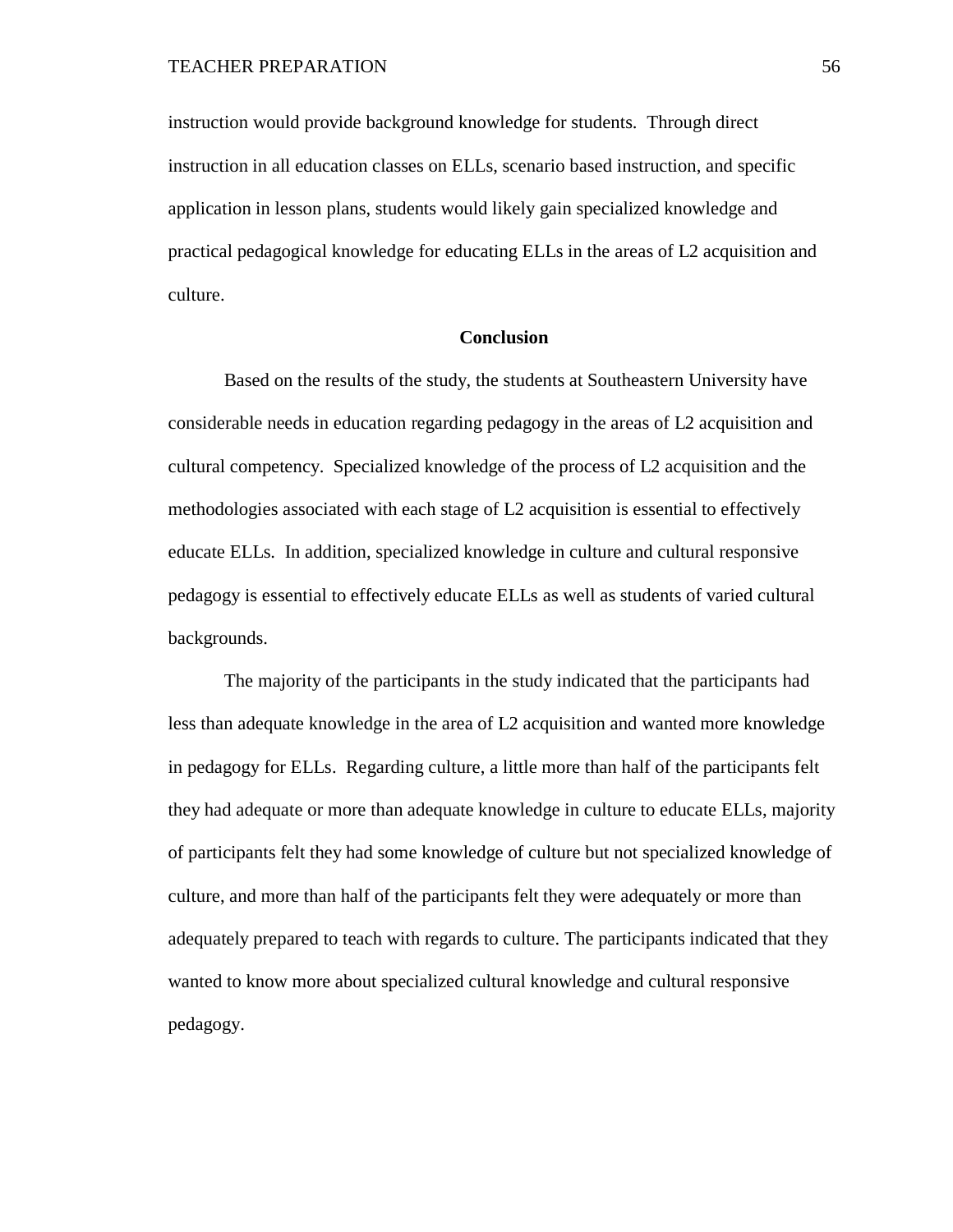Although students seemed to know more about culture than L2 acquisition, there is still room for improvement in both areas. In one study, Maria Coady, Candace Harper, Ester de Jong (2011) assessed the process and product of teacher preparation for teaching ELLs. The results indicated that the teachers' felt they had been moderately prepared to teach all domains [(the essential components of teaching ELLs according to the researchers)] (Coady et al., 2011, p. 230). Regarding their study, teachers need to be more than moderately prepared to teach ELLs. On the same note, all preservice teachers at Southeastern University need to feel more than just adequately prepared to educate ELLs by the time they graduate. The goal should be that all preservice teachers feel more than adequately prepared regarding L2 acquisition, culture, and pedagogy by the time they graduate. To achieve this goal, ESOL instruction must be thoroughly integrated within all education classes through specific instruction and application of pedagogy for the L2 acquisition process and culturally responsive pedagogy.

There were some limitations of this study. First of all, there were only 62 participants. With more participants, the results could have changed. In addition, only preservice teachers at one university were studied. If the study had a more varied range of participants, in-service teachers and preservice teachers from other universities, the results of the study could have been different. Lastly, the survey was only analyzed in one way. More conclusions could have been drawn if the survey was analyzed based on specific answers of the demographic questions such as, amount of ESOL specific classes completed, class rank, bilingual or multilingualism, and certification area.

For future research, this survey could be administered after the suggested changes were made to the ESOL program at Southeastern University to assess if the changes show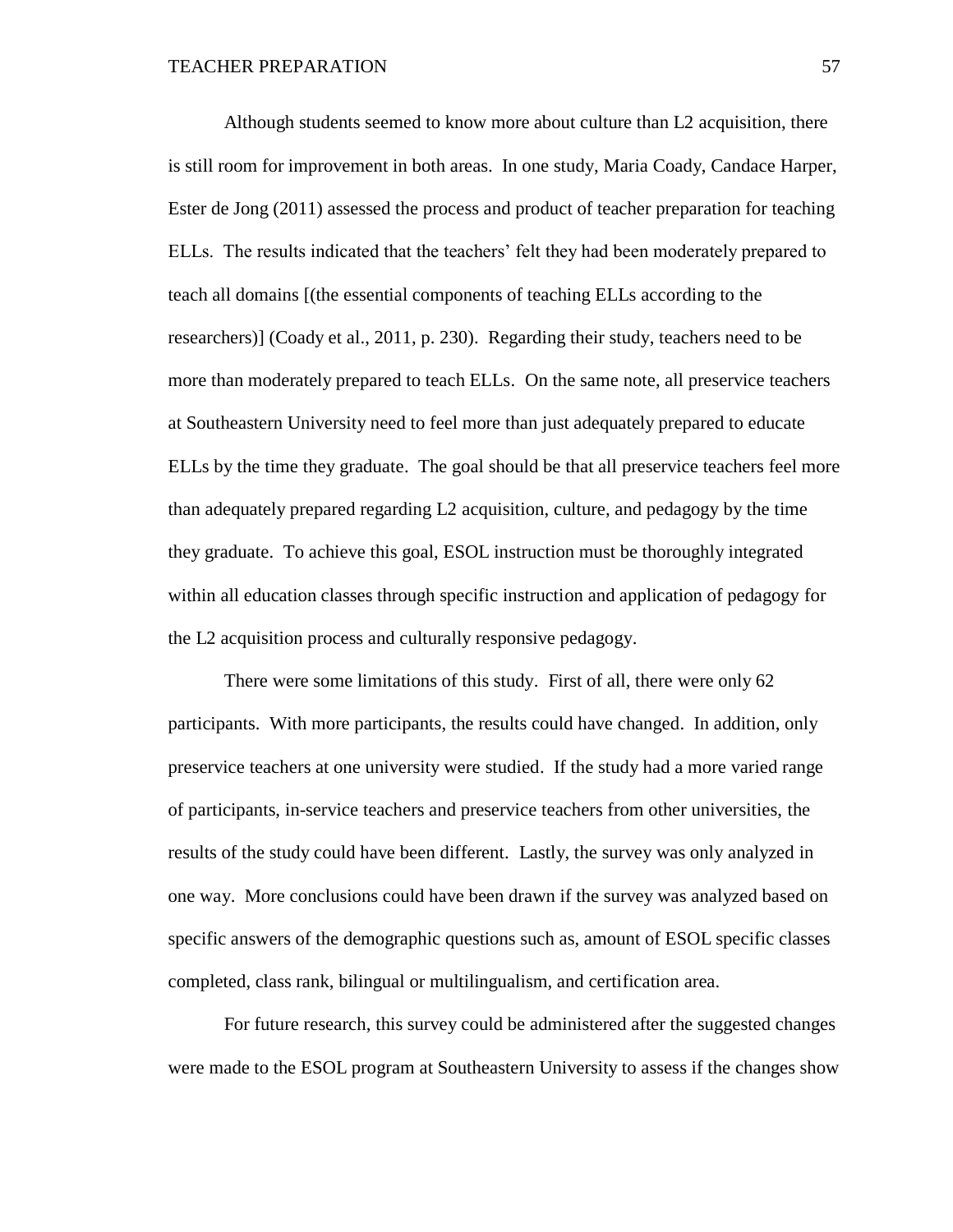improved knowledge and preparedness. Southeastern University could continue to adjust ESOL education based on the results. Preservice teachers at various universities could complete the same or a similar survey about teacher preparation to find a consensus on the gaps in knowledge in the area of ESOL instruction. As a result, more universities could improve their ESOL education programs to meet the needs of preservice teachers. In addition, in-service teachers could be surveyed as well to determine their gaps in knowledge regarding ESOL education to improve professional development courses.

Overall, this study provided insight into the effectiveness of ESOL education at Southeastern University. Majority of participants felt they had less than adequate knowledge in the area of L2 acquisition and had generalized knowledge in culture. In both areas, students wanted more knowledge in pedagogy. With slight changes in the ESOL instruction at Southeastern University, students' needs in specialized knowledge and pedagogy could be met. And as a result, the effectiveness of the preservice teachers at Southeastern University should improve. After they graduate, they will be knowledgeable and effective teachers when educating ELLs; thus, ELL students' education and success should improve.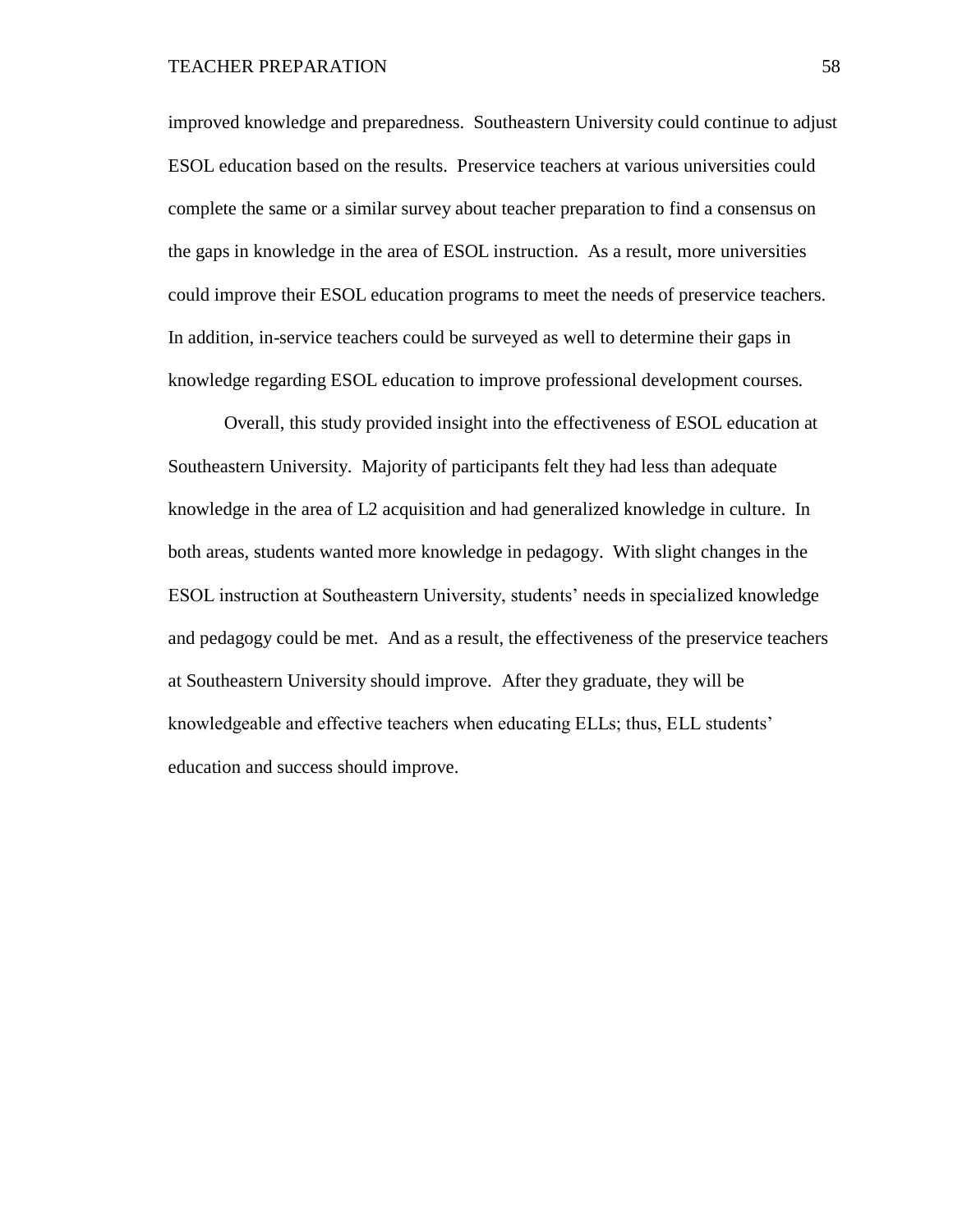### REFERENCES

- Ariza, E. (2010). *Not for ESOL teachers what every classroom teacher needs to know about the linguistically, culturally, and ethnically diverse student* (2nd ed.). Boston, MA: Pearson Education Inc.
- Artiles, A. J., Barreto, R. M., Peña, L., & McClafferty, K. (1998). Pathways to teacher learning in multicultural contexts a longitudinal case study of two novice bilingual teachers in urban schools. *Remedial and Special Education*, *19*(2), 70–90. https://doi.org/10.1177/074193259801900203
- Artiles, A. J., & McClafferty, K. (1998). Learning to teach culturally diverse learners: Charting change in preservice teachers' thinking about effective teaching. *Elementary School Journal*, *98*(3), 189–220.
- Artiles, A. J., Trent, S. C., Hoffman-Kipp, P., & Lopez-Torres, L. (2000). From individual acquisition to cultural-historical practices in multicultural teacher education. *Remedial & Special Education*, *21*, 79–89.
- Banks, J. (2001). *Cultural diversity and education: Foundations, curriculum, and teaching*. Needham Heights, MA: Allyn & Bacon.
- Chamberlain, S. P. (2006). An interview with Alfredo Artiles and Beth Harry: Issues of overrepresentation and educational equity for culturally and linguistically diverse students. *Intervention in School & Clinic*, *41*(4), 228–232. https://doi.org/10.1177/10534512060410040501
- Coady, M., Harper, C., & de Jong, E. (2011). From preservice to practice: Mainstream elementary teacher beliefs of preparation and efficacy with English language learners in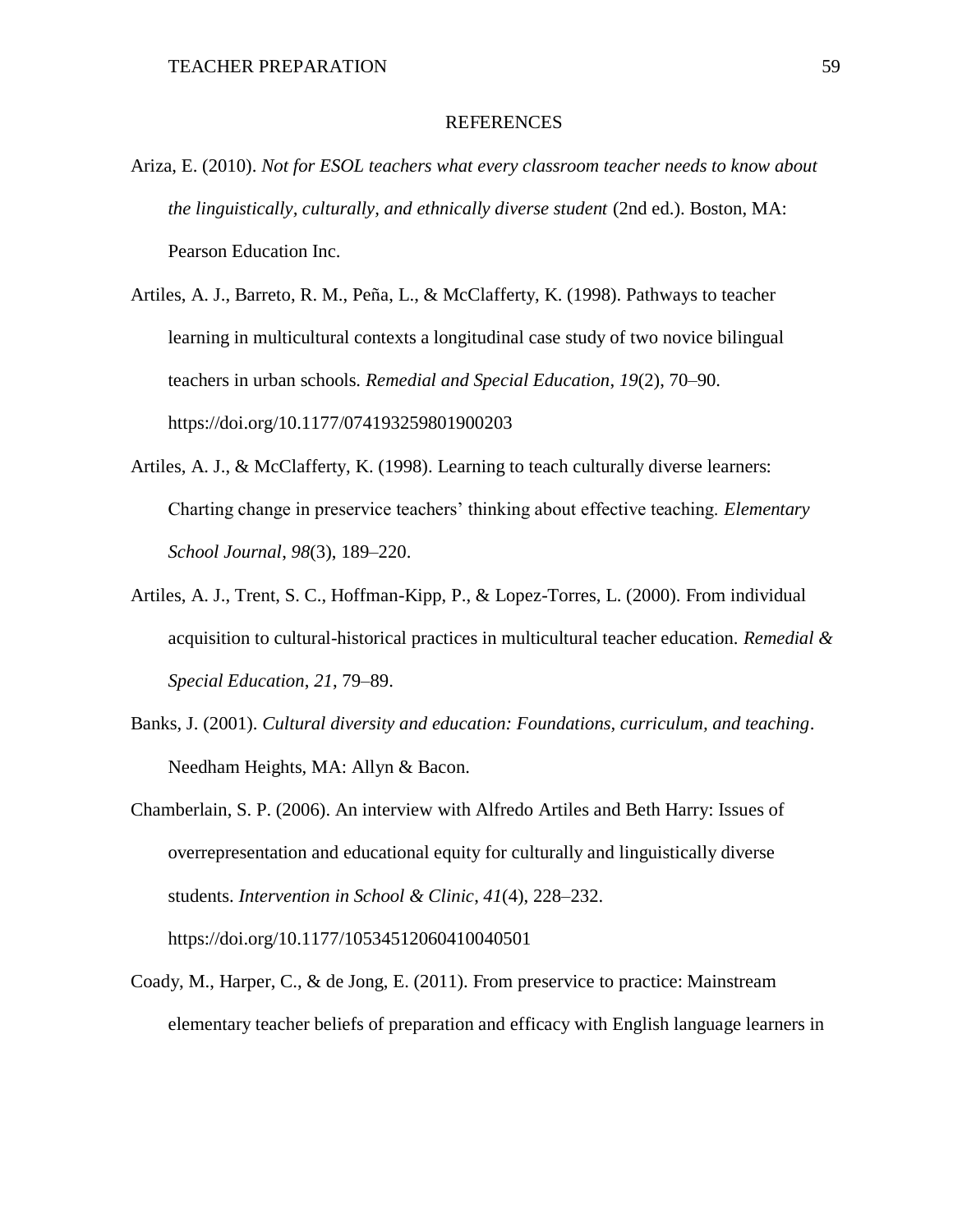the state of Florida. *Bilingual Research Journal*, *34*, 223–239. https://doi.org/10.1080/15235882.2011.597823

- Cummins, J. (1979). Linguistic interdependence and the educational development of bilingual children. *Review of Educational Research*, *49*(2), 222–251. https://doi.org/10.3102/00346543049002222
- Cummins, J. (1980). The cross-lingual dimensions of language proficiency: Implications for bilingual education and the optimal age issue. *TESOL Quarterly*, *14*, 175–87. https://doi.org/10.2307/3586312
- Cummins, J. (1991). Interdependence of first- and second-language proficiency in bilingual children. In E. Bialystok (Ed.), *Language Processing in Bilingual Children* (pp. 70–89). Cambridge, Eng.: Cambridge UP.
- Cummins, J. (2001). Bilingual children's mother tongue: Why is it important for education, *19*, 15–20.
- Daniel, J., & Friedman, S. (2005). Taking the next step: Preparing teachers to work with culturally and linguistically diverse children, *60*. Retrieved from http://www.naeyc.org/yc/search
- Darling-Hammond, L., Chung, R., & Frelow, F. (2002). Variation in teacher preparation: How well do different pathways prepare teachers to teach? *Journal of Teacher Education*, *53*(4), 286–302. https://doi.org/10.1177/0022487102053004002
- de Jong, E. J., & Harper, C. A. (2005). Preparing mainstream teachers for English-language learners: Is being a good teacher good enough? *Teacher Education Quarterly*, *32*, 101– 124.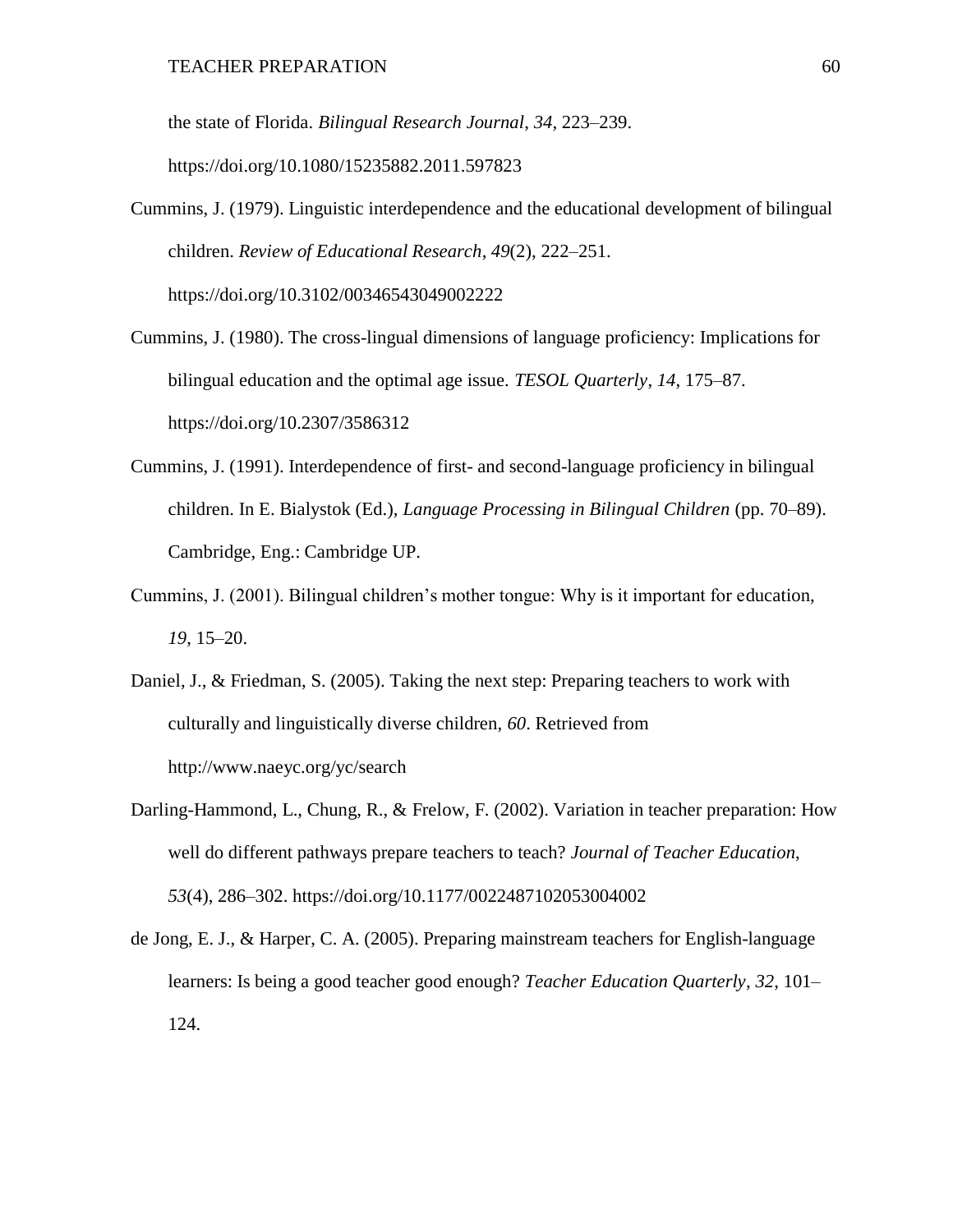- de Jong, E. J., Harper, C. A., & Coady, M. R. (2013). Enhanced knowledge and skills for elementary mainstream teachers of English language learners. *Theory Into Practice*, *52*(2), 89–97. https://doi.org/10.1080/00405841.2013.770326
- de Oliveira, L. C. (2011). In their shoes: Teachers experience the needs of English language learners through a math simulation. *Multicultural Education*, *19*(1), 59–62.
- Dee, A. L. (2012). Evidence of cultural competence within teacher performance assessments. *Action in Teacher Education*, *34*(3), 262–275.

https://doi.org/10.1080/01626620.2012.694785

- Diaz-Rico, L. (2008). *Strategies for teaching English learners* (2nd ed.). Boston, MA: Pearson Education Inc.
- Fillmore, L. W. (2014). English language learners at the crossroads of educational reform. *TESOL Quarterly*, *48*(3), 624–632. https://doi.org/10.1002/tesq.174
- Florida Department of Education. (2014, September 16). English language learners. Retrieved November 23, 2015, from http://www.fldoe.org/academics/eng-language-learners
- Florida Department of Education. (2016). *Rules & legislation*. Retrieved from http://www.fldoe.org/academics/eng-language-learners/rules-legislation.stml
- Ford, K. (2012). Differentiated instruction for English language learners. Retrieved March 31, 2016, from http://www.colorincolorado.org/article/differentiated-instruction-englishlanguage-learners
- Gandara, P., Maxwell-Jolly, J., & Driscoll, A. (2005). *Listening to teachers of English language learners: A survey of California teachers' challenges, experiences, and professional development needs* (No. ED491701). Policy Analysis for California Education, PACE.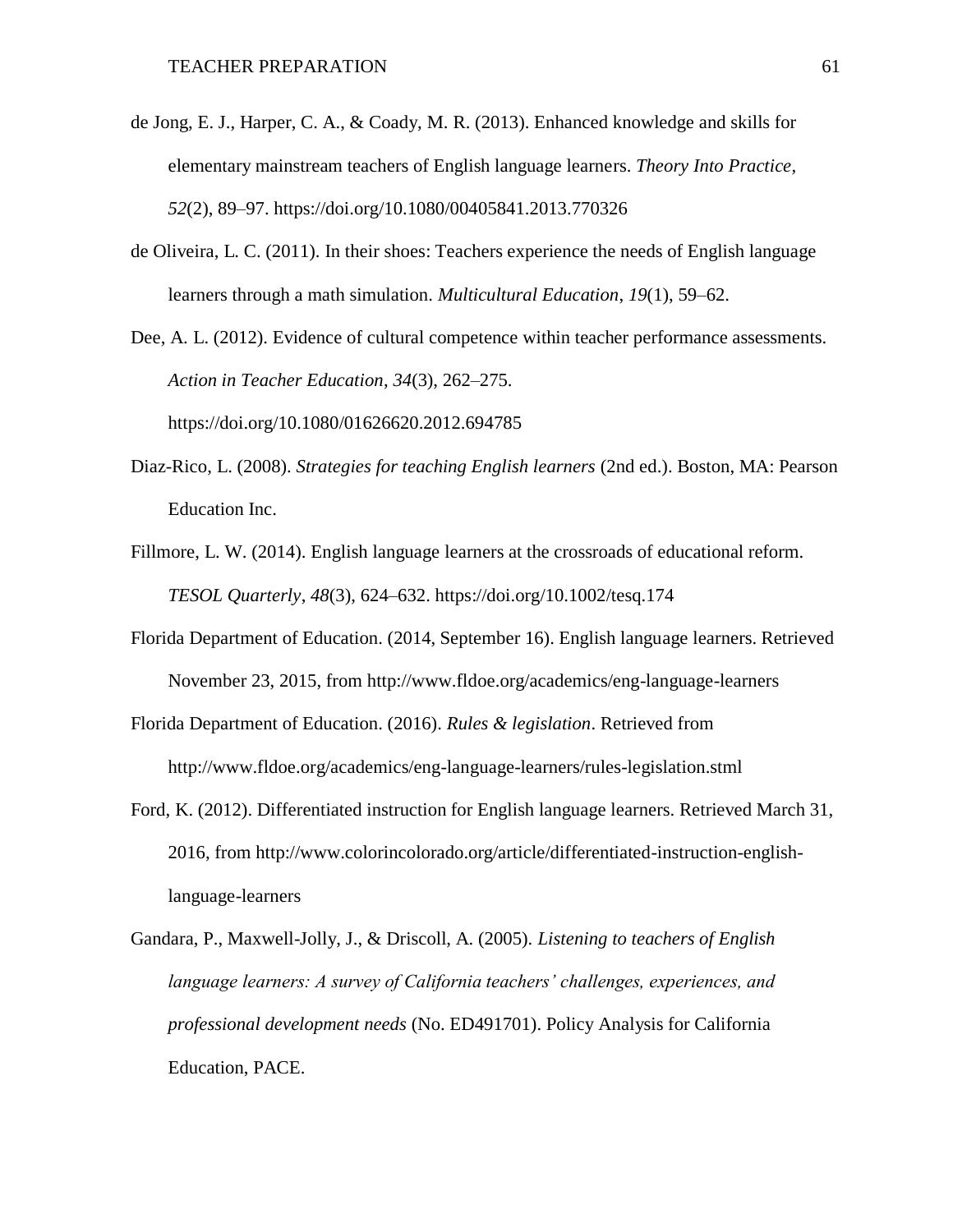- Garcia, S., & Ortiz, A. (2006). Preventing disproportionate representation: Culturally and linguistically responsive prereferral interventions, *Teaching Exceptional Children,38*(4), 64-68.
- Hamann, E. T., & Reeves, J. (2013). Interrupting the professional schism that allows less successful educational practices with ELLs to persist. *Theory Into Practice*, *52*(2), 81–88. https://doi.org/10.1080/00405841.2013.770325
- Harper, C. A., & de Jong, E. J. (2009). English language teacher expertise: The elephant in the room. *Language & Education: An International Journal*, *23*(2), 137–151. https://doi.org/10.1080/09500780802152788
- Hill, J., & Flynn, K. (2006). *Classroom instruction that works with English language learners*. Alexandria, Va: Association for Supervision and Curriculum Development. Retrieved from
	- https://seu.idm.oclc.org/login?url=http://search.ebscohost.com/login.aspx?direct=true&d b=nlebk&AN=171708&site=ehost-live&scope=site
- Hutchinson, M. (2013). Bridging the gap: Preservice teachers and their knowledge of working with English language learners. *TESOL Journal*, *4*(1), 25–54. https://doi.org/10.1002/tesj.51
- Institute of Education Sciences. (2015, May). English language learners. Retrieved November 23, 2015, from http://nces.ed.gov/programs/coe/indicator\_cgf.asp
- Jesness, J. (2004). *Teaching English language learners k-12 a quick start guide for the new teacher*. Thousand Oaks, CA: Corwin Press.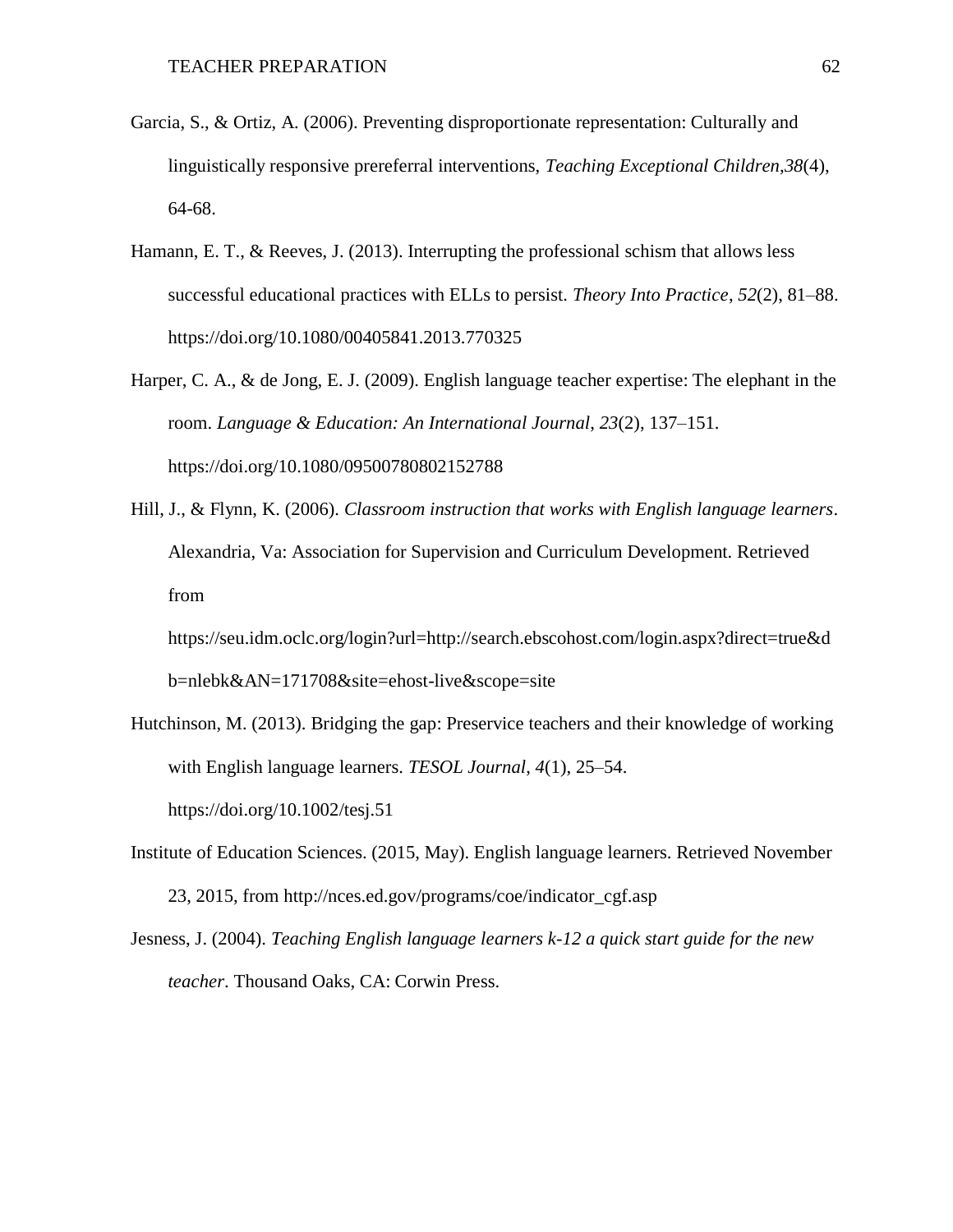- Keengwe, J. (2010). Fostering cross cultural competence in preservice teachers through multicultural education experiences. *Early Childhood Education Journal*, *38*(3), 197– 204. https://doi.org/10.1007/s10643-010-0401-5
- Kim, Y. K., Curby, T. W., & Winsler, A. (2014). Child, family, and school characteristics related to English proficiency development among low-income, dual language learners. *Developmental Psychology*, *50*(12), 2600–2613. https://doi.org/10.1037/a0038050
- Krashen, S. D., Long, M. A., & Scarcella, R. C. (1979). Age, rate and eventual attainment in second language acquisition. *TESOL Quarterly*, *13*(4), 573–82. https://doi.org/10.2307/3586451
- Logan, B. (2011). Examining differentiated instruction: Teachers respond. *Research in Higher Education Journal*, *13*. Retrieved from http://eric.ed.gov/?q=preparation+of+teachers+of+ells&ff1=dtySince\_2011&ff2=pubTest s%2fQuestionnaires&ff3=pubReports+-

+Research&ff4=pubJournal+Articles&ff5=subTeacher+Surveys&pg=5&id=EJ1068803

- Nelson, S. W., & Guerra, P. L. (2014). Educator beliefs and cultural knowledge: Implications for school improvement efforts. *Educational Administration Quarterly*, *50*(1), 67–95.
- Okhremtchouk, I., & González, T. (2014). Meeting the needs of English language learners: Perspectives from Arizona's Latino/a teachers. *Association of Mexican American Educators Journal*, *8*(1), 20–36.
- Ortiz, A. A., Robertson, P. M., Wilkinson, C. Y., Liu, Y.-J., McGhee, B. D., & Kushner, M. I. (2011). The role of bilingual education teachers in preventing inappropriate referrals of ELLs to special education: Implications for response to intervention. *Bilingual Research Journal*, *34*(3), 316–333.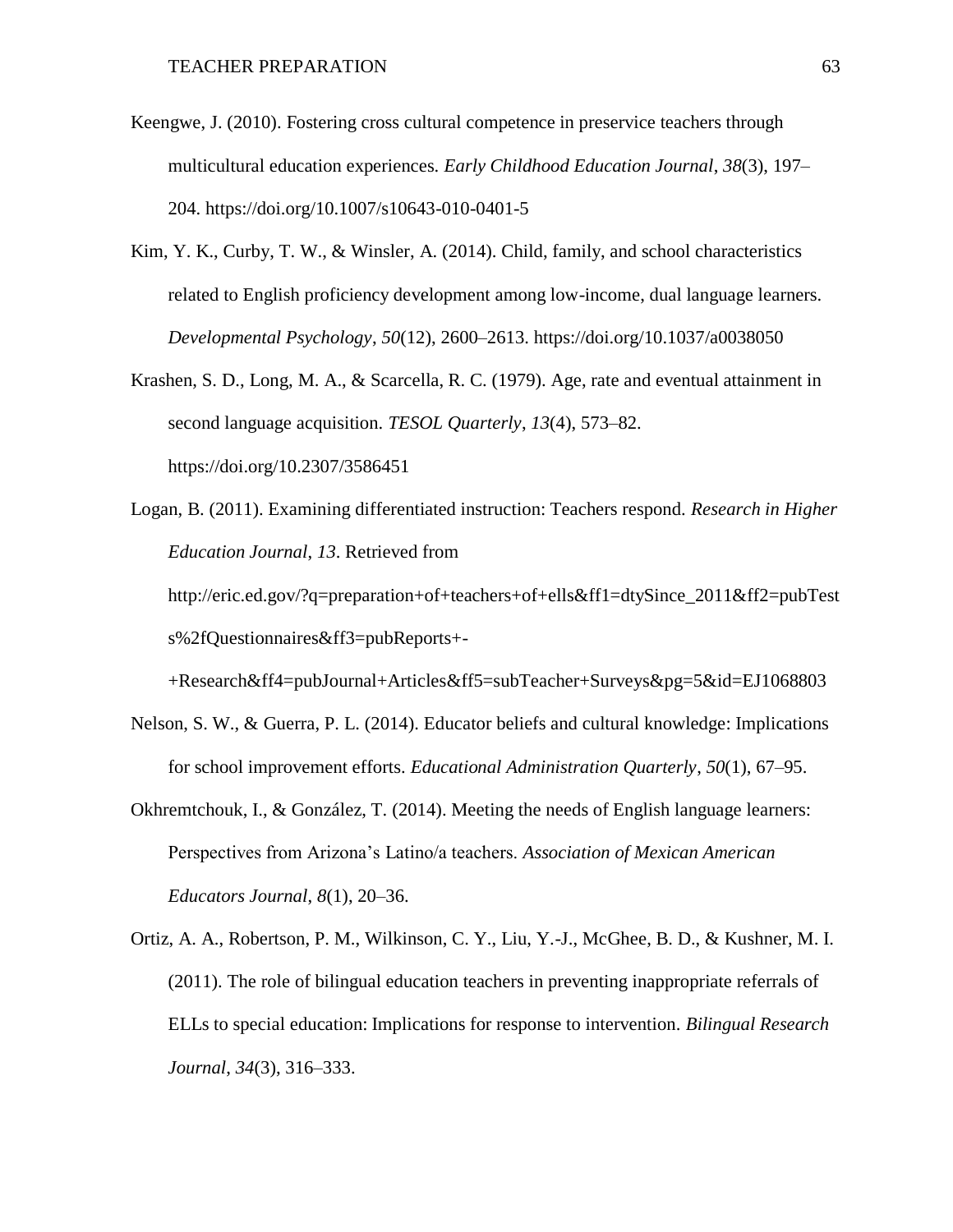- Richardson, J., Morgan, R., & Fleener, C. (2012). *Reading to learn in the content areas* (8th ed.). Belmont, CA: Cengage Learning.
- Rios-Aguilar, C., Gonzalez Canche, M. S., & Moll, L. C. (2012). A study of Arizona's teachers of English language learners. *Teachers College Record*, *114*(9), 1–39.
- Roblero, B. (2013). The importance of preparing teachers to educate vulnerable populations. *Harvard Journal of Hispanic Policy*, *25*, 97–115.
- Rothenberh, C., & Fisher, D. (2007). *Teaching English language learners a differentiated approach*. Upper Saddle River, NJ: Pearson Education Inc.
- Rowe, B., & Levine, D. (2012). *A concise introduction to linguistics* (3rd ed.). Upper Saddle River, NJ: Prentice Hall.
- Russell, F. A. (2012). A culture of collaboration: Meeting the instructional needs of adolescent English language learners. *TESOL Journal*, *3*(3), 445–468. https://doi.org/10.1002/tesj.24
- Samson, J. F., & Collins, B. A. (2012). *Preparing all teachers to meet the needs of English language learners: Applying research to policy and practice for teacher effectiveness*. Center for American Progress. Retrieved from http://eric.ed.gov/?id=ED535608
- Samway, K., & McKeon, D. (2007). *Myths and realities best practices for English language learners* (2nd ed.). Portsmouth, NH: Heinemann.
- Shernaz, G., Ortiz, A., & Audrey, S. (2012). Intersectionality as a framework for research and practice in special education. *Multiple Voices for Ethnically Diverse Exceptional Learners*, *13*(1), 1–3. https://doi.org/10.5555/muvo.13.1.x2u036p588087pu0
- Solomon, M., Lalas, J., & Franklin, C. (2006). Making instructional adaptations for English learners in the mainstream classroom: Is it good enough? *Multicultural Education*, *13*(3), 42–45.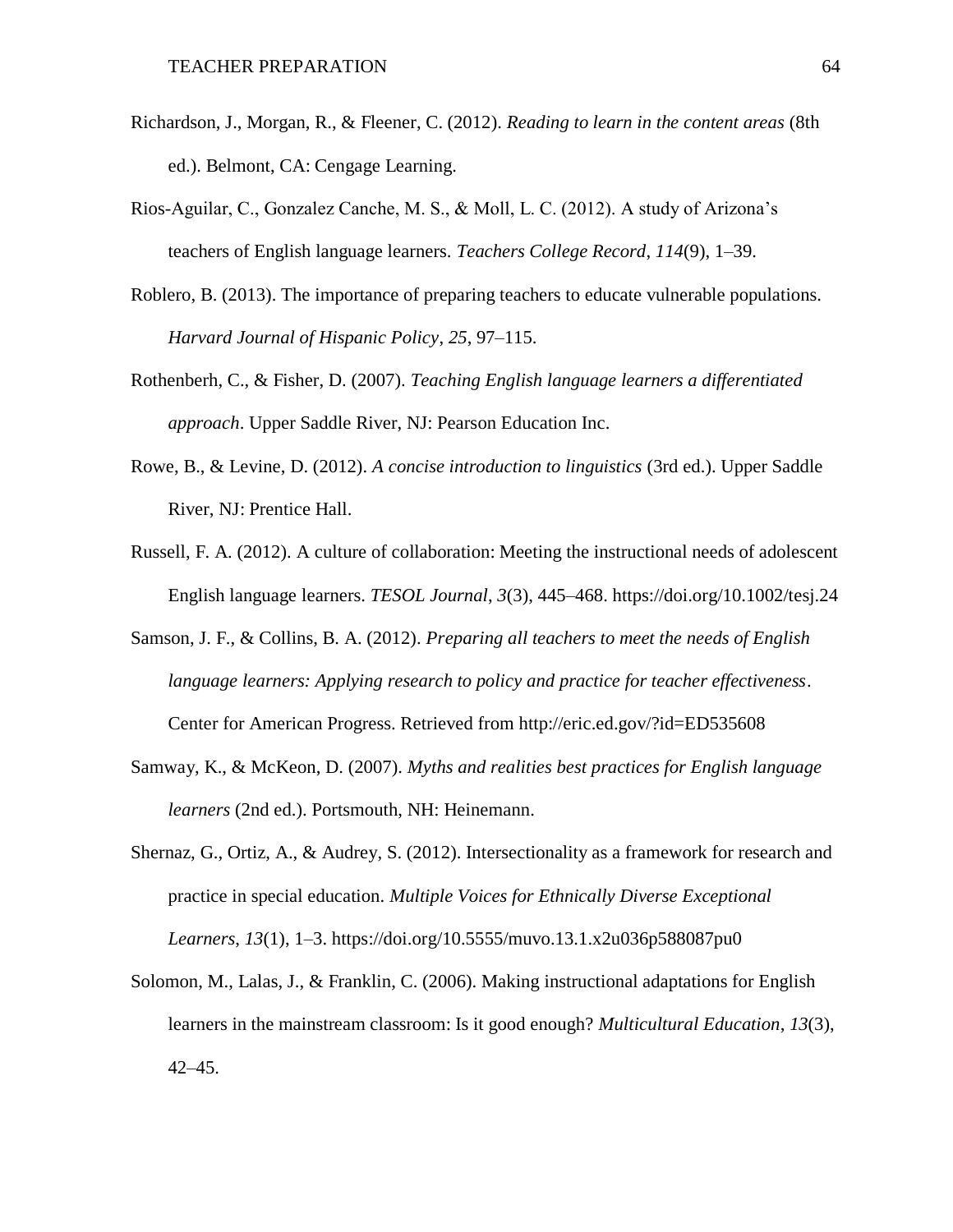- Turkan, S., De Oliveira, L. C., Lee, O., & Phelps, G. (2014). Proposing a knowledge base for teaching academic content to English language learners: Disciplinary linguistic knowledge. *Teachers College Record*, *116*(3), 1–30.
- U.S. Department of Education. (2015). Ensuring English learning students can participate meaningfully and equally in educational programs. Retrieved November 23, 2015, from http://www2.ed.gov/about/offices/list/ocr/docs/dcl-factsheet-el-students-201501.pdf
- Walqui, A. (2014). *Helping English learners rise to the challenge of complex texts*. WestEd.
- Webster, N. L., & Valeo, A. (2011). Teacher preparedness for a changing demographic of language learners. *TESL Canada Journal*, *28*(2), 105–128.
- Wilkinson, C. Y., Ortiz, A. A., Robertson, P. M., & Kushner, M. I. (2006). English language learners with reading-related LD linking data from multiple sources to make eligibility determinations. *Journal of Learning Disabilities*, *39*(2), 129–141.

<https://doi.org/10.1177/00222194060390020201>

Zhang, & Pelttari, C. (2014). Exploring the emotions and needs of English language learners: Facilitating pre-service and in-service teachers' recognition of the tasks facing language learners. *Journal of Multilingual & Multicultural Development*, *35*(2), 179–194. https://doi.org/10.1080/01434632.2013.822505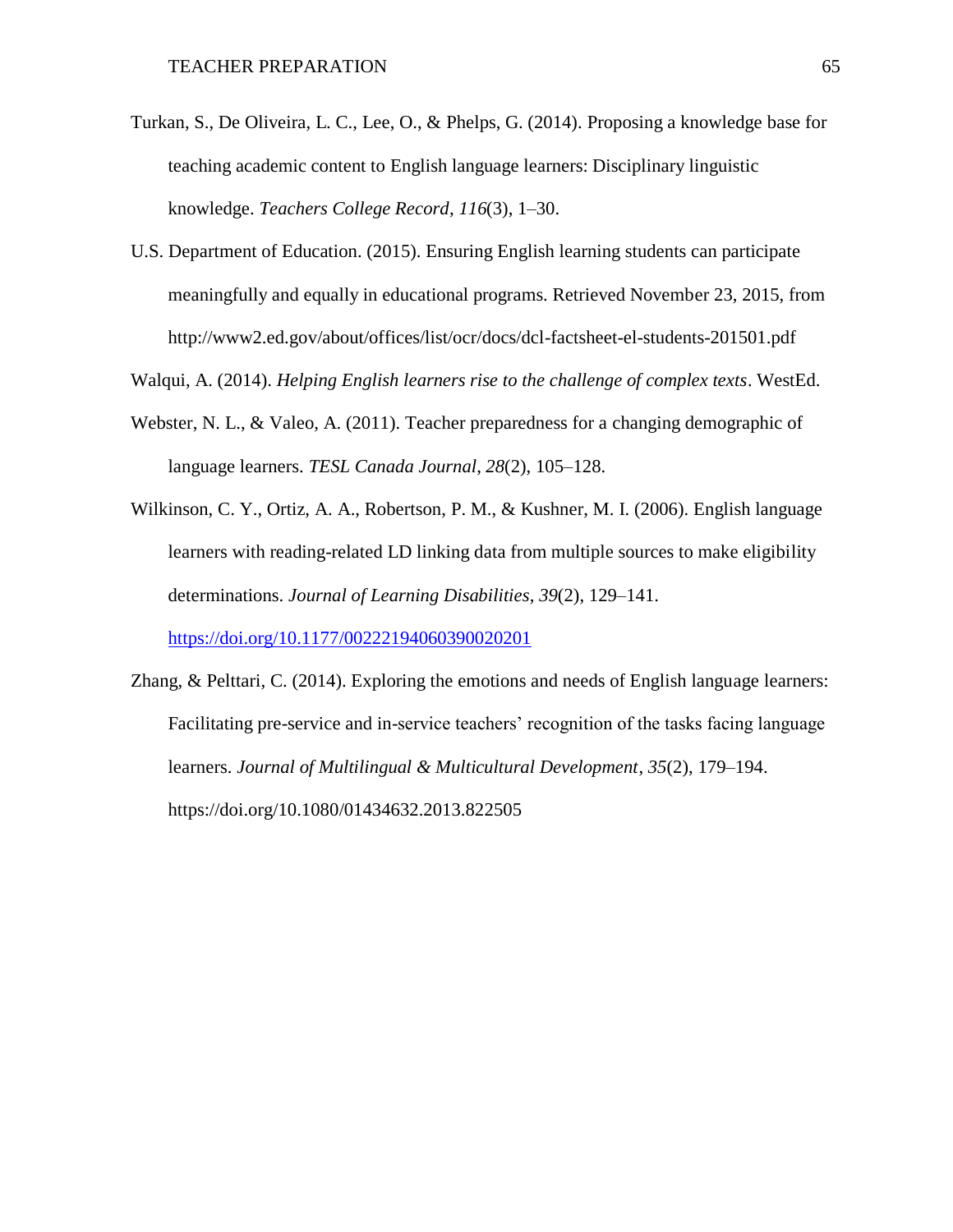APPENDICES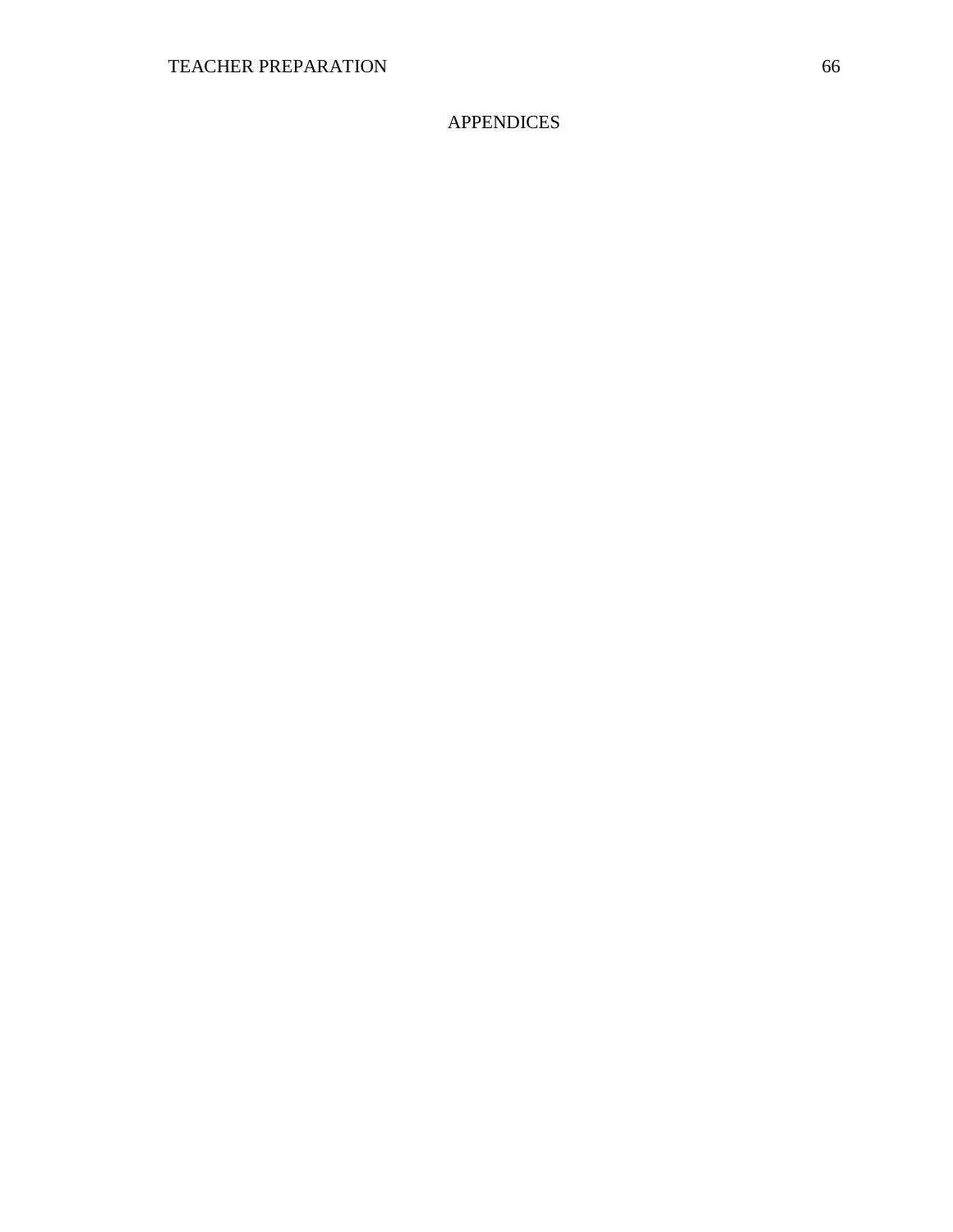# Appendix A

# **IRB Original Approval and IRB Amendment Approval**

**IRB Review Summary** RPI:Bentley/Harth/Bratten Date Reviewed: 3/24/16 Reviewed Material: IRB Application for Review of Non Exempt Research Involving Human Subjects Decision: Approved **IRB Review Summary** RPI:Bentley Date Reviewed: 4/28/16 Reviewed Material: Amendment Decision: Approved Discussion: No Issues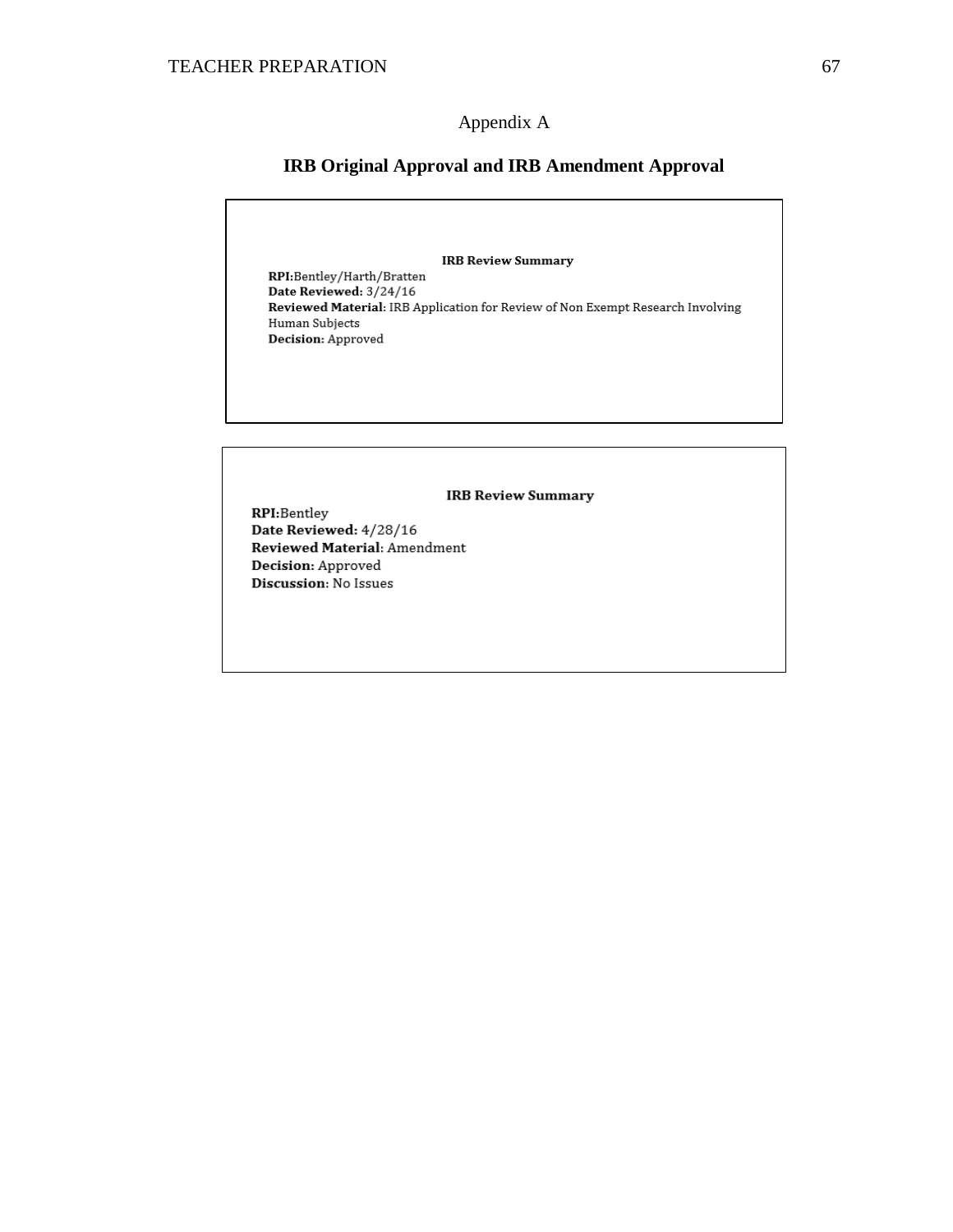## Appendix B

### **Sample Email**

If you are a preservice teacher, would you consider giving us a few minutes of your time to respond to this survey? The survey is designed to gather information for a research project conducted by Mrs. Vivian Fry as part of her honors thesis. The principal investigator at SEU is Dr. Harth, Associate Professor in the College of Education, and an additional investigator at SEU is Dr. Bratten, dean and associate professor in the College of Education. The study has been approved for conduct by the Institutional Review Board for the Protection of Human Subjects at SEU.

The purpose of the study is to identify gaps in teacher preparation for teaching English Language Learners (ELLs).The two types of educational competencies that will be studied are the academic and cultural competencies of ELL education.

This survey should take only about 20 minutes of your time and will serve to further understanding of teacher preparation for ELLs. Please respond truthfully to all the items. The results of individual responses will remain totally confidential and will be used only for reporting grouped results in the honors thesis.

By taking this survey, you certify that you are 18 years of age or older and that you consent to participate.

If you have any questions related to this survey, please feel free to contact Mrs. Vivian Fry at just be very perfect on Dr. Harth at just and/or Dr. Bratten at just be very set of  $\frac{1}{2}$ . If you would like a copy of the results of the study when it is completed, please email Mrs. Fry to request.

Thank you so much for your assistance in this important research project! Your prompt response to the survey is very much appreciated. Please complete the survey within two weeks of receiving this email.

Note: If you do not wish to receive further information regarding this study, simply reply or forward to june or variable or variable variables in the subject line. Your name will be promptly removed.

Survey link:<https://www.esurveycreator.co.uk/s/teacherpreparation>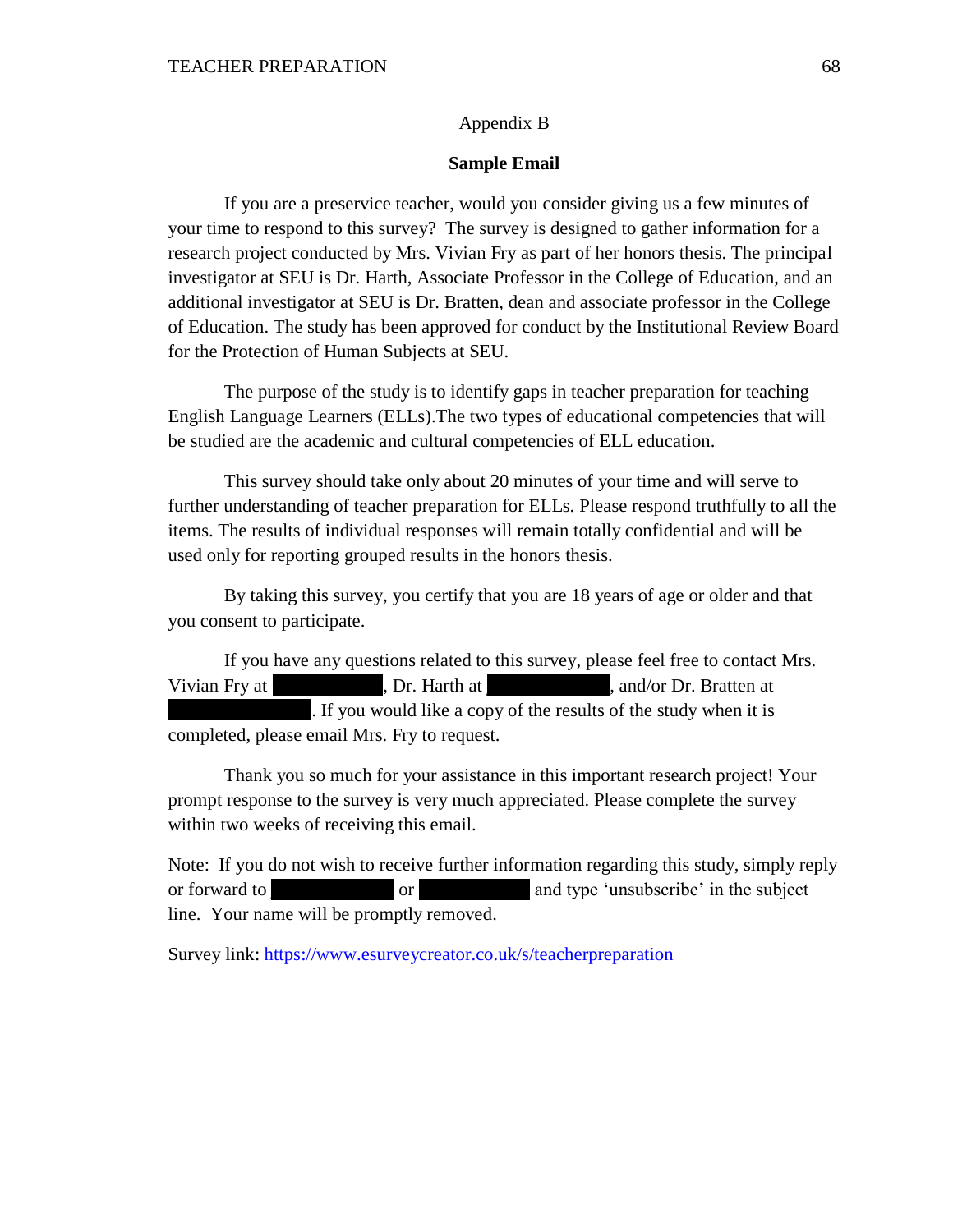# Appendix C

# **General Informed Consent on the First Page of the Survey**

Thank you so much for your assistance in this important research project! Your prompt response to the survey is very much appreciated.

1. Purpose of the Study: The purpose of the study is to identify gaps in teacher preparation for educators working with English language learners (ELLs).

2. Procedures to be followed: Participants will be asked to complete 24 multiple choice questions.

3. Discomforts and Risks: The only discomfort that a teacher could feel from the survey is insecurity due to addressing one's own preparation and competency for teaching ELLs. There is little likelihood that a participant would even feel any discomfort. The probability and magnitude of harm or discomfort anticipated for participation in the proposed research are not greater in and of themselves than those ordinarily encountered in daily life.

4. Benefits: This study will provide specific data that can contribute to the specific needs of teachers to effectively educate ELLs. This data can drive future research and teacher education, such as professional development, to help benefit educators and students as a whole.

5. Statement of Confidentiality: The information will remain confidential. The only people who will have access to the data are Dr. Harth, Dr. Bratten and I, Vivian Fry. The data collection will be anonymous because the research investigators will not have access to the origin of the data and the subjects' identities. Also, the types of questions asked within the survey will not indicate any person's identity. The survey data will be collected within a secure survey database. Once the collection of data period is over, I will retrieve the data from the survey database. I will put the data into a password encrypted folder within my password encrypted laptop. Once the data is retrieved from the survey database, the data will be removed, or deleted, from the database.

6. Whom to contact: Please contact Dr. Joyce Harth or Mrs. Vivian Fry with any questions, or concerns about the research. You may also contact Dr. Joyce Harth or Mrs. Vivian Fry if you feel you have been injured or harmed by this research. If you have any questions or concerns related to this survey, please feel free to contact Mrs. Vivian Fry at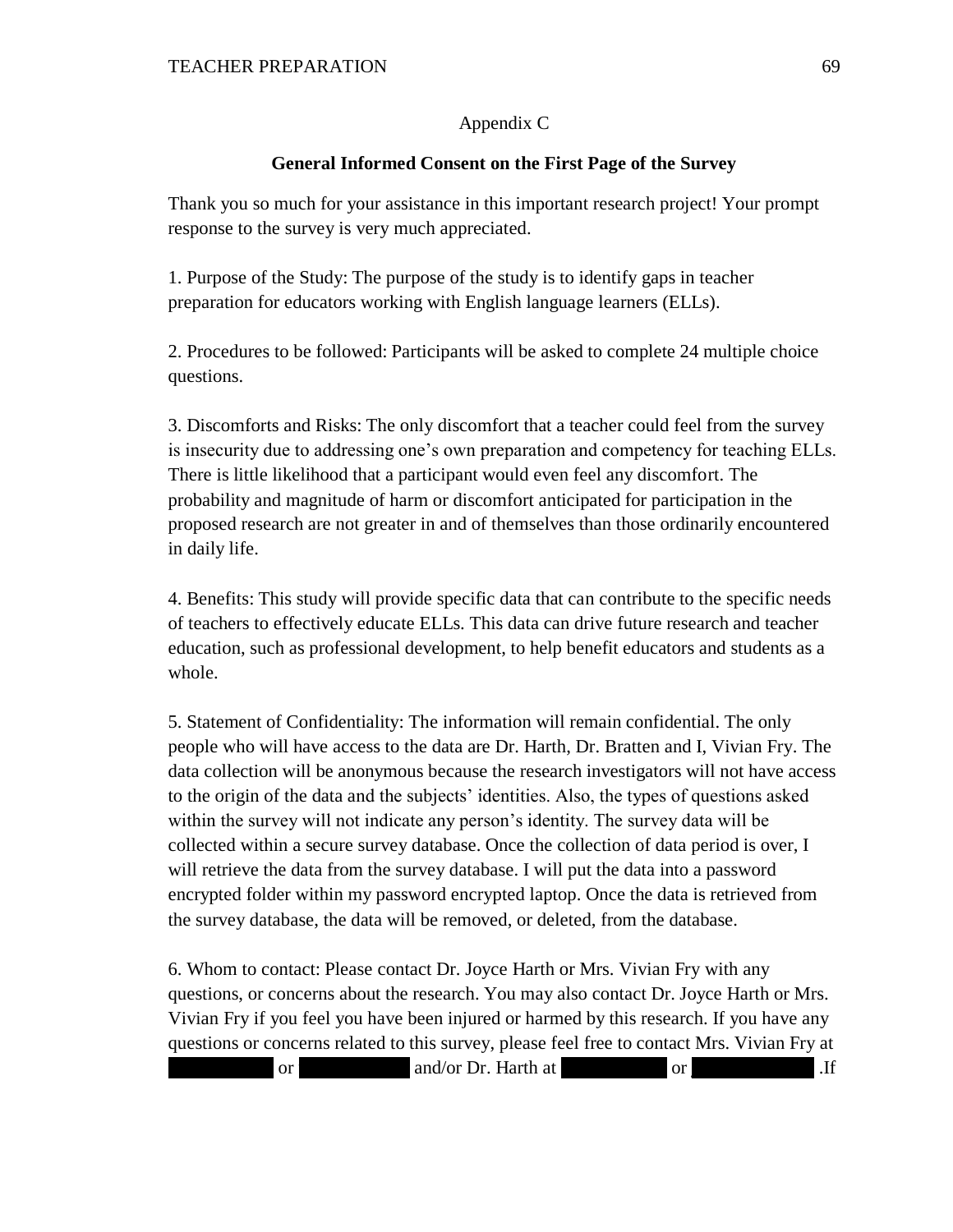you have any questions about your rights as a participant in this study, please contact the SEU Institutional Review Board at

7. Compensation: Participants will receive no compensation for their participation in this study.

8. Cost of participating: The only cost for participating is approximately 20 minutes of time.

9. Voluntariness: The decision to participate, decline, or withdraw from participation will have no effect on the subject's grades at, status at, or future relations with Southeastern University or any other professional company, school, or group.

10. Dissemination: I, Vivian Fry, will discuss the results with Dr. Harth and Dr. Bratten. The results will be kept confidential during analysis and compilation. The results will be used for my honor's thesis. My thesis may possibly be published onto the Fire Scholars database at Southeastern University's Steelman Library. My thesis possibly may be published in other journals. The individual identities of the participants will be kept confidential.

By taking this survey, you certify that you are 18 years of age or older and that you consent to participate.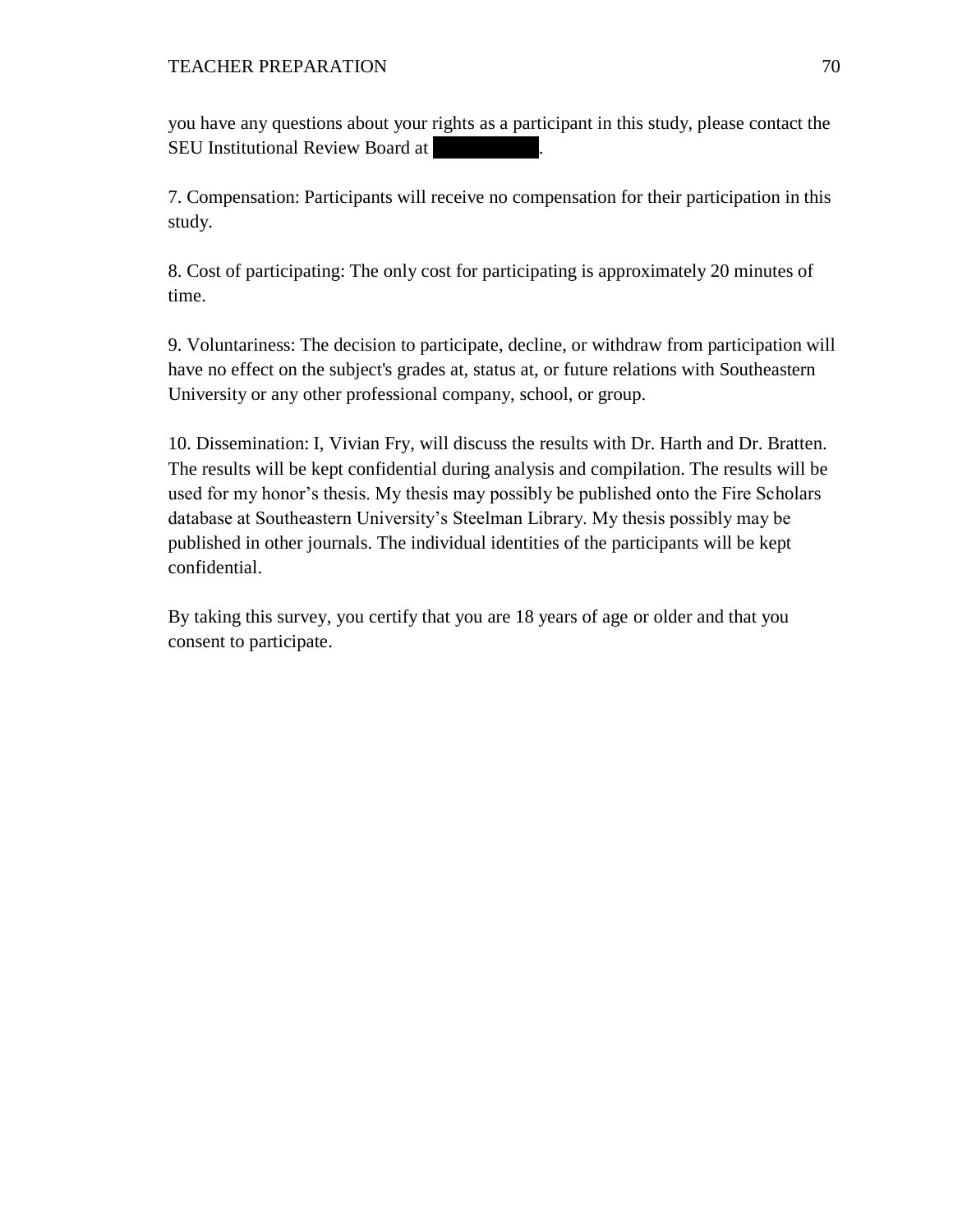# Appendix D

# **Survey**

# **Demographic Information Section**

- 1. Are you a male or a female?
	- o Male
	- o Female
	- o Prefer not to answer
- 2. What is your race/ethnicity?
	- *Check all that apply*
		- o White or Caucasian
		- o Hispanic or Latino
		- o Black or African American
		- o Native American or American Indian
		- o Asian / Pacific Islander
		- o Prefer not to answer
- 3. What are you going to be certified in?

*Check all that apply*.

- o Early childhood
- o Primary education
- o Elementary education
- o Secondary education in science
- o Secondary education in foreign language
- o Secondary education in language arts
- o Secondary education in social studies
- o Secondary education in math
- o Music education
- o Physical education
- o ESOL (English for Speakers of Other Languages)
- o ESE (Exceptional Student Education)
- 4. Are you bilingual or multilingual?
	- o Yes
	- o No
	- o Prefer not to answer
- 5. What year are you?
	- o Freshman
	- o Sophomore
	- o Junior
	- o Senior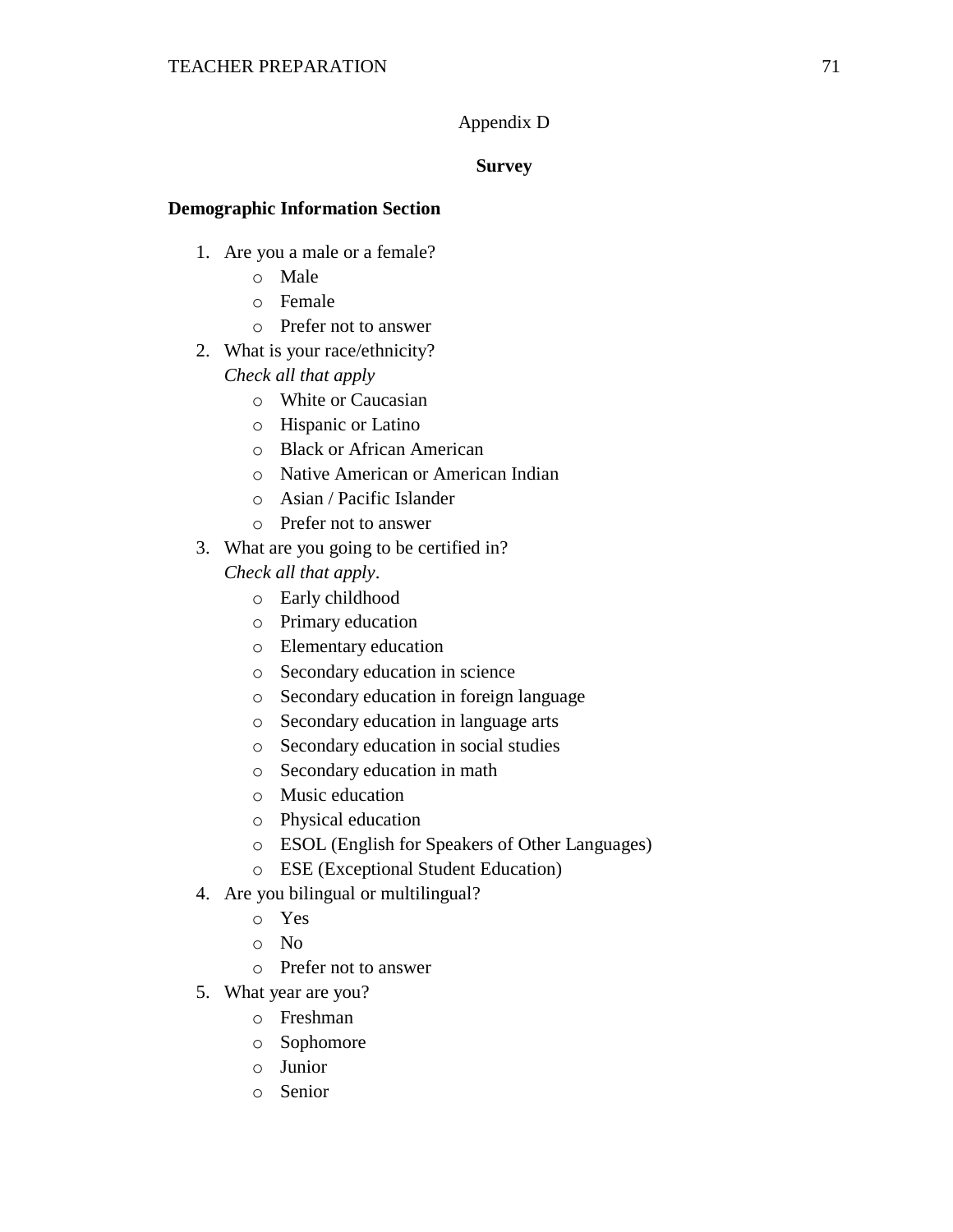- 6. How many ESOL (English for Speakers of Other Languages) specific courses have you completed?
	- o 0
	- o 1
	- o 2
	- o 3
	- o I'm not sure.

## **Second Language Acquisition Section**

- 7. How would you rate your knowledge of the preproduction stage of second language acquisition and teaching methodologies that are appropriate for this stage?
	- o No knowledge
	- o Very little knowledge
	- o Some knowledge
	- o Adequate knowledge
	- o More than adequate knowledge
	- o Specialized knowledge
- 8. How would you rate your knowledge of the early production stage of second language acquisition and teaching methodologies that are appropriate for this stage?
	- o No knowledge
	- o Very little knowledge
	- o Some knowledge
	- o Adequate knowledge
	- o More than adequate knowledge
	- o Specialized knowledge
- 9. How would you rate your knowledge of the speech emergence stage of second language acquisition and teaching methodologies that are appropriate for this stage?
	- o No knowledge
	- o Very little knowledge
	- o Some knowledge
	- o Adequate knowledge
	- o More than adequate knowledge
	- o Specialized knowledge
- 10. How would you rate your knowledge of the intermediate fluency stage of second language acquisition and teaching methodologies that are appropriate for this stage?
	- o No knowledge
	- o Very little knowledge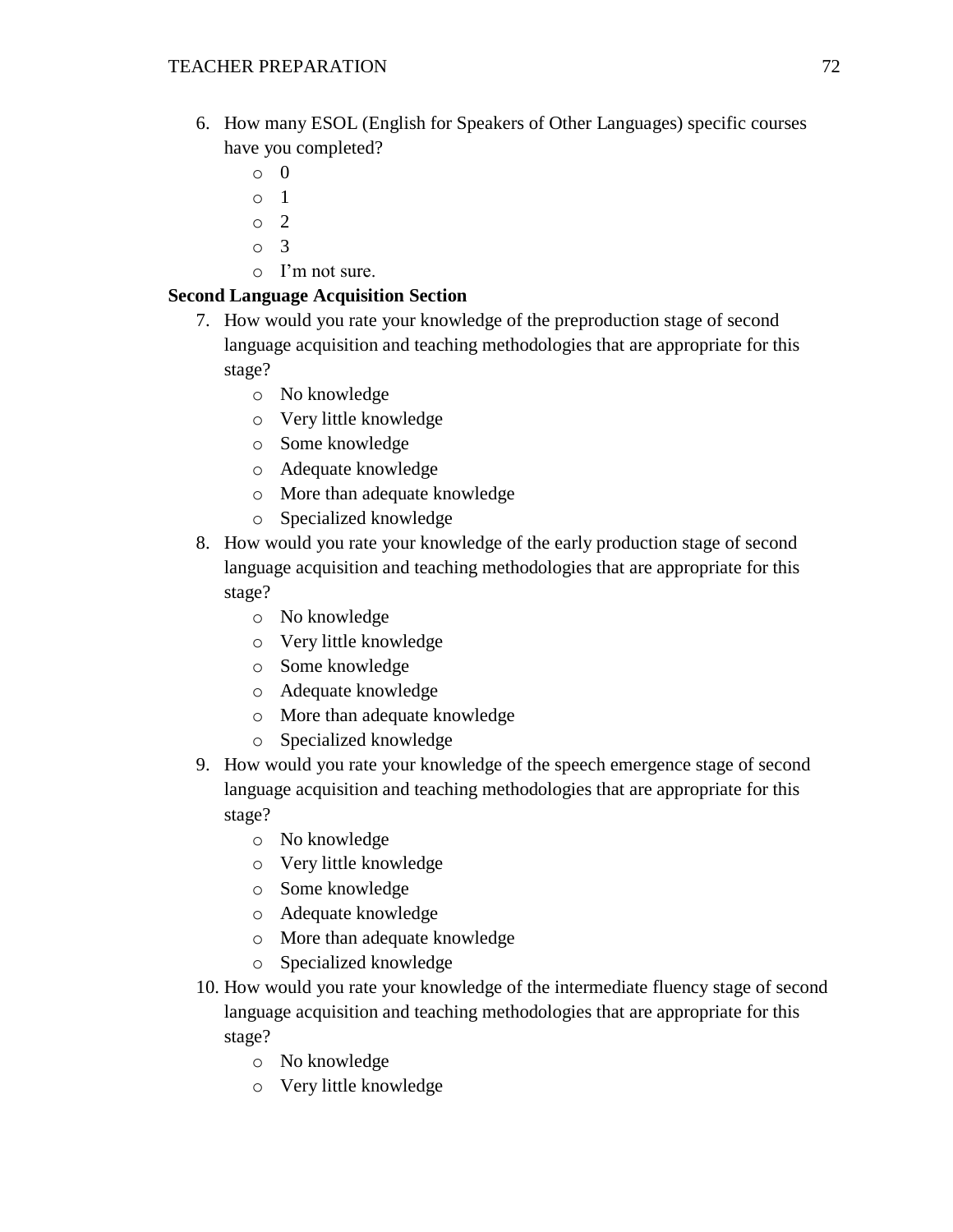- o Some knowledge
- o Adequate knowledge
- o More than adequate knowledge
- o Specialized knowledge
- 11. How would you rate your knowledge of the advanced fluency stage of second language acquisition and teaching methodologies that are appropriate for this stage?
	- o No knowledge
	- o Very little knowledge
	- o Some knowledge
	- o Adequate knowledge
	- o More than adequate knowledge
	- o Specialized knowledge
- 12. Overall, how would you rate your knowledge of second language acquisition and teaching methodologies that are appropriate for each stage?
	- o No knowledge
	- o Very little knowledge
	- o Some knowledge
	- o Adequate knowledge
	- o More than adequate knowledge
	- o Specialized knowledge
- 13. Overall, how well do you feel you are prepared to teach ELLs academically with regards to second language acquisition?
	- o Not prepared
	- o Somewhat prepared
	- o Adequately prepared
	- o Well prepared
	- o Extremely prepared
- 14. What areas do you feel you are strongest in when teaching English language learners at their specific stage in language acquisition?
	- o Knowledge of the characteristics of the stages
	- o Pedagogical knowledge for each stage
	- o Collaboration with other educational professionals (such as an ESOL teacher)
	- o I do not feel I am strong in any of these areas.
- 15. What areas do you feel you experience the most challenges when teaching English language learners at their specific stage in language acquisition?
	- o Knowledge of the characteristics of the stages
	- o Pedagogical knowledge for each stage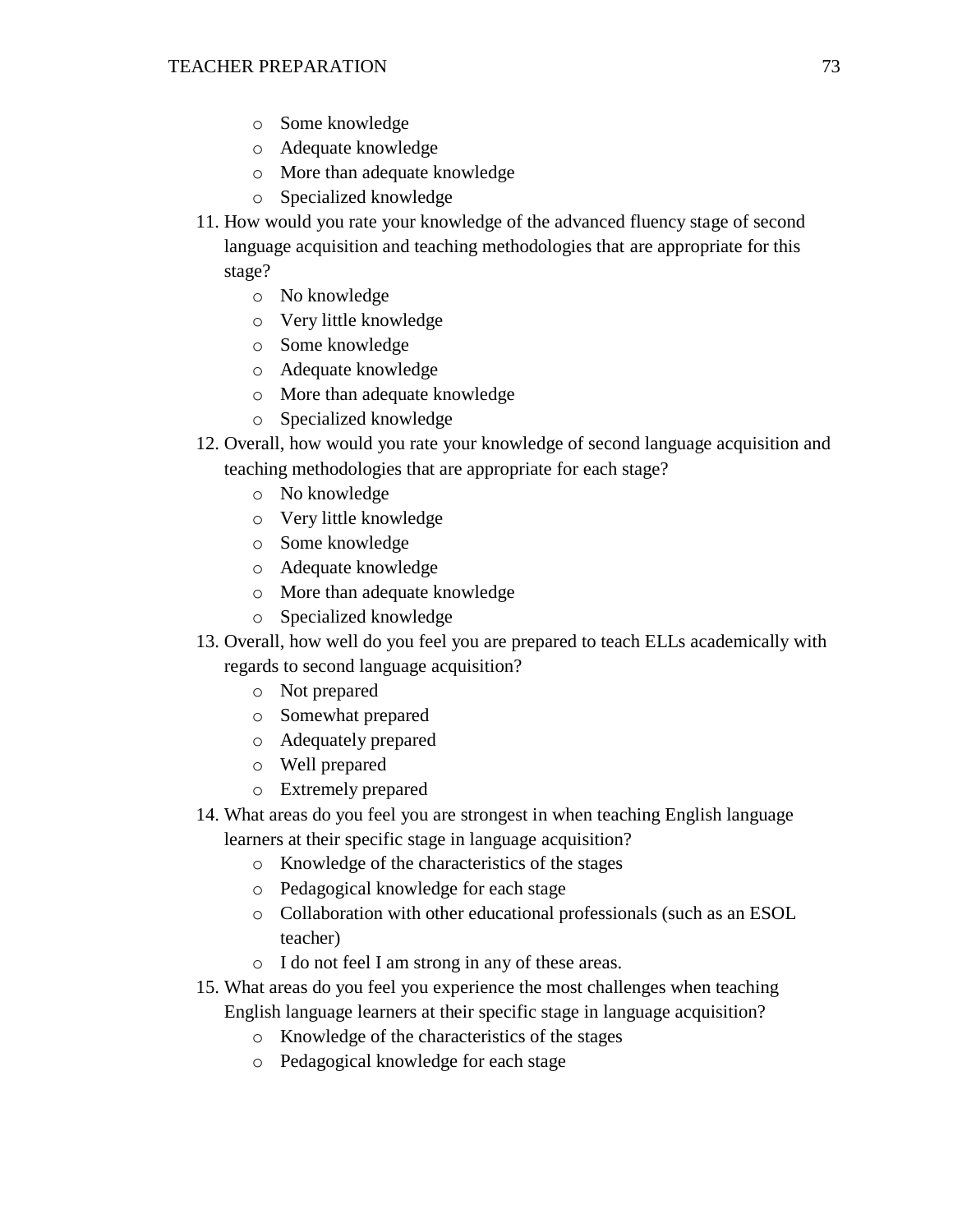- o Collaboration with other educational professionals (such as an English for Speakers of Other Languages teacher)
- o I do not experience challenges in any of these areas.
- 16. What types of professional development/ education opportunities would you like you have in the area of second language acquisition so you can better meet the academic needs of the English Language Learners in your classroom?
	- o Knowledge of the characteristics of the stages
	- o Pedagogical knowledge for each stage
	- o Collaboration with other educational professionals (such as an English for Speakers of Other Languages teacher)
	- o Interactions with families who are speakers of other languages

## **Cultural Competence Section**

- 17. How well do you feel you understand cultures in depth?
	- o No understanding
	- o Some understanding
	- o Adequate understanding
	- o More than adequate understanding
	- o Deep understanding
- 18. How do you believe culture affects students' education?
	- o No affect
	- o Some affect
	- o Adequate affect
	- o More than adequate affect
	- o Extreme affect
- 19. How well do you feel you are prepared to differentiate instruction to students' cultures and cultural needs?
	- o Not prepared
	- o Somewhat prepared
	- o Adequately prepared
	- o More than adequately prepared
	- o Extremely prepared
- 20. Do you feel you have specialized knowledge in culture?
	- o Yes
	- o No
	- o Not sure
	- o Some knowledge, but not specialized
	- o It is not needed in the classroom.
- 21. How would you rate the application of your cultural knowledge in the classroom to differentiate instruction?
	- o No application